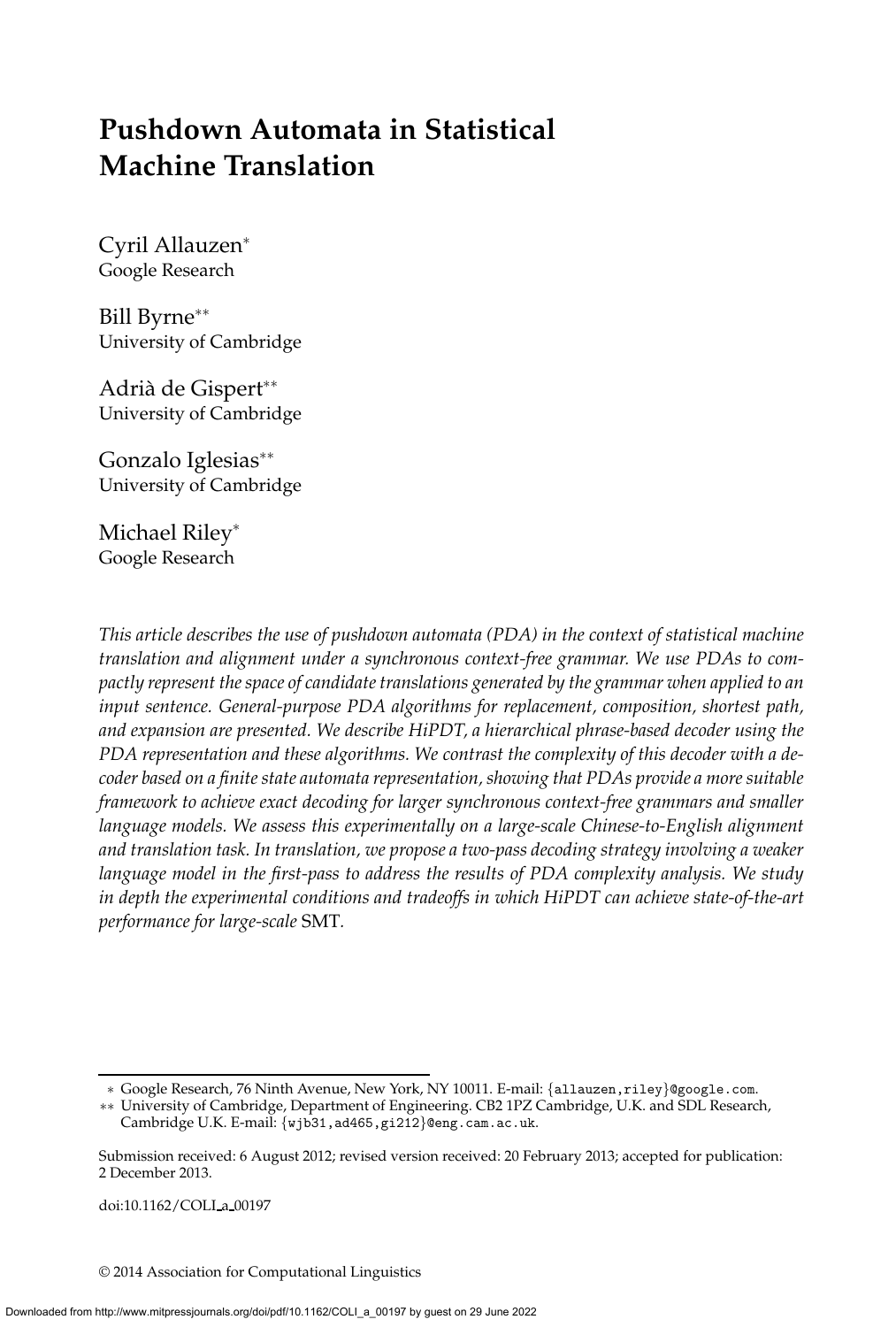# **1. Introduction**

Synchronous context-free grammars (SCFGs) are now widely used in statistical machine translation, with Hiero as the preeminent example (Chiang 2007). Given an SCFG and an *n*-gram language model, the challenge is to *decode* with them, that is, to apply them to source text to generate a target translation.

Decoding is complex in practice, but it can be described simply and exactly in terms of the formal languages and relations involved. We will use this description to introduce and analyze pushdown automata (PDAs) for machine translation. This formal description will allow close comparison of PDAs to existing decoders which are based on other forms of automata. Decoding can be described in terms of the following steps:

1. *Translation:*  $\mathcal{T} = \Pi_2(\lbrace s \rbrace \circ \mathcal{G})$ 

The first step is to compose the finite language {*s*}, which represents the source sentence to be translated, with the algebraic relation  $\mathcal G$  for the translation grammar *G*. The result of this composition projected on the output side is  $\mathcal T$ , a weighted context-free grammar that contains all possible translations of *s* under *G*. Following the usual definition of Hiero grammars, we assume that *G* does not allow unbounded insertions so that  $T$  is a regular language.

2. *Language Model Application:*  $\mathcal{L} = \mathcal{T} \cap \mathcal{M}$ 

The next step is to compose the result of Step 1 with the weighted regular grammar M defined by the *n*-gram language model, *M*. The result of this composition is  $\mathcal{L}$ , whose paths are weighted by the combined language model and translation scores.

3. *Search: Î* = argmax<sub>l∈£</sub>L

The final step is to find the path through  $\mathcal L$  that has the best combined translation and language model score.

The composition  $\{s\} \circ \mathcal{G}$  in Step 1 that generates  $\mathcal{T}$  can be performed by a modified CYK algorithm (Chiang 2007). Our interest is in the different types of automata that can be used to represent  $\tau$  as it is produced by this composition. We focus on three types of representations: hypergraphs (Chiang 2007), weighted finite state automata (Iglesias et al. 2009a; de Gispert et al. 2010), and PDAs. We will give a formal definition of PDAs in Section 2, but we will first illustrate and compare these different representations by a simple example.

Consider translating a source sentence '*s*<sup>1</sup> *s*<sup>2</sup> *s*3' with a simple Hiero grammar *G* :

$$
X \rightarrow \langle s_1, t_2, t_3 \rangle
$$
  
\n
$$
S \rightarrow \langle X \, s_2 \, s_3, t_1 \, t_2 \, X \, t_4 \, t_7 \rangle
$$
  
\n
$$
S \rightarrow \langle X \, s_2 \, s_3, t_1 \, t_3 \, X \, t_6 \, t_7 \rangle
$$

Step 1 yields the translations  $T = \{t_1 \, t_2 \, t_2 \, t_3 \, t_4 \, t_7', t_1 \, t_3 \, t_2 \, t_3 \, t_6 \, t_7'\}$ , and Figure 1 gives examples of the different representations of these translations. We summarize the salient features of these representations as they are used in decoding.

*Hypergraphs.* As described by Chiang (2007), a Hiero decoder can generate translations in the form of a hypergraph, as in Figure 1a. As the figure shows, there is a 1:1 correspondence between each production in the CFG and each hyperedge in the hypergraph.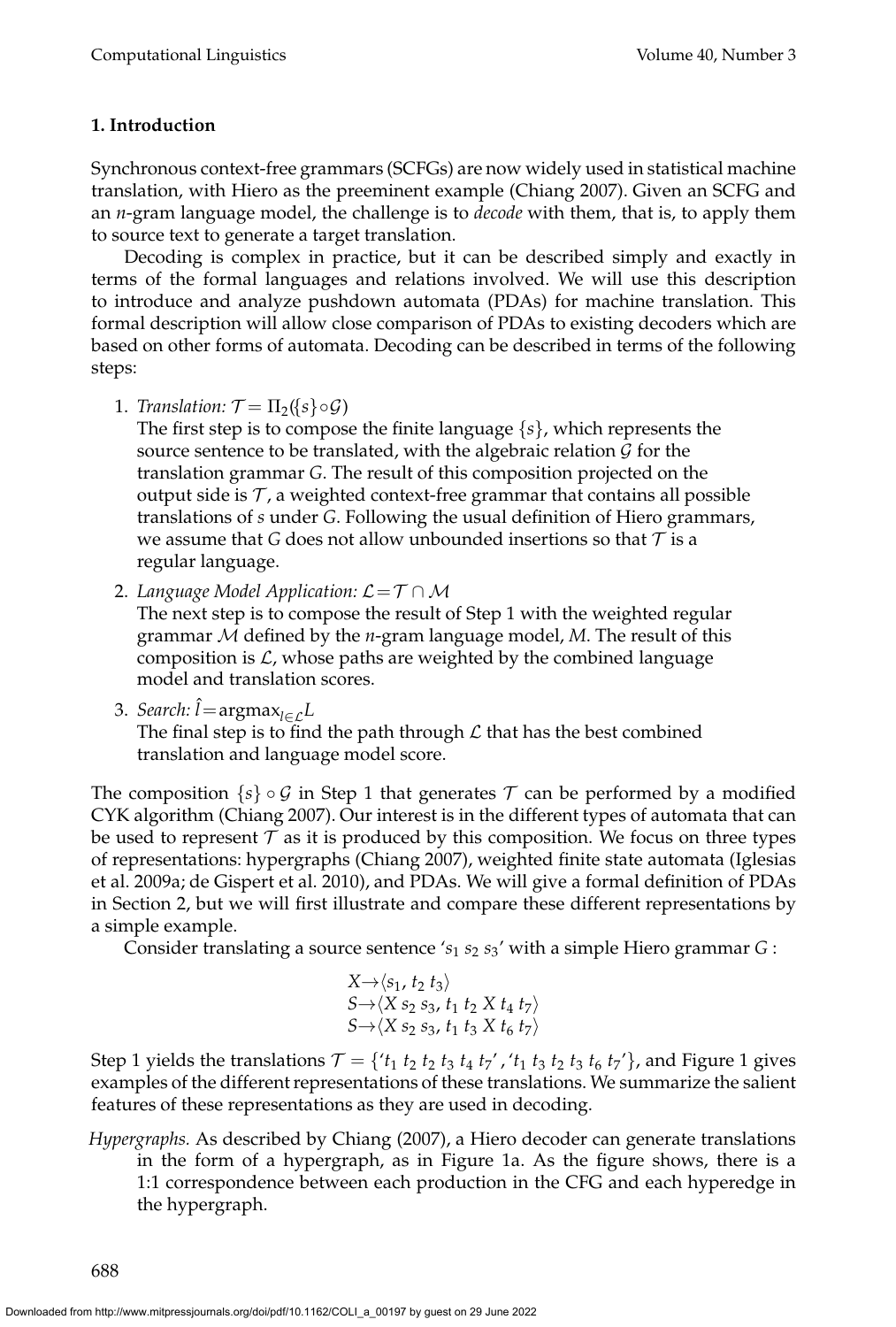

#### **Figure 1**

(d) PDA

Alternative representations of the regular language of possible translation candidates. Valid paths through the PDA must have balanced parentheses.

Decoding proceeds by intersecting the translation hypergraph with a language model, represented as a finite automaton, yielding  $\mathcal L$  as a hypergraph. Step 3 yields a translation by finding the shortest path through the hypergraph  $\mathcal L$  (Huang 2008).

*Weighted Finite State Automata (WFSAs).* Because  $\tau$  is a regular language and M is represented by a finite automaton, it follows that  $T$  and  $L$  can themselves be represented as finite automata. Consequently, Steps 2 and 3 can be solved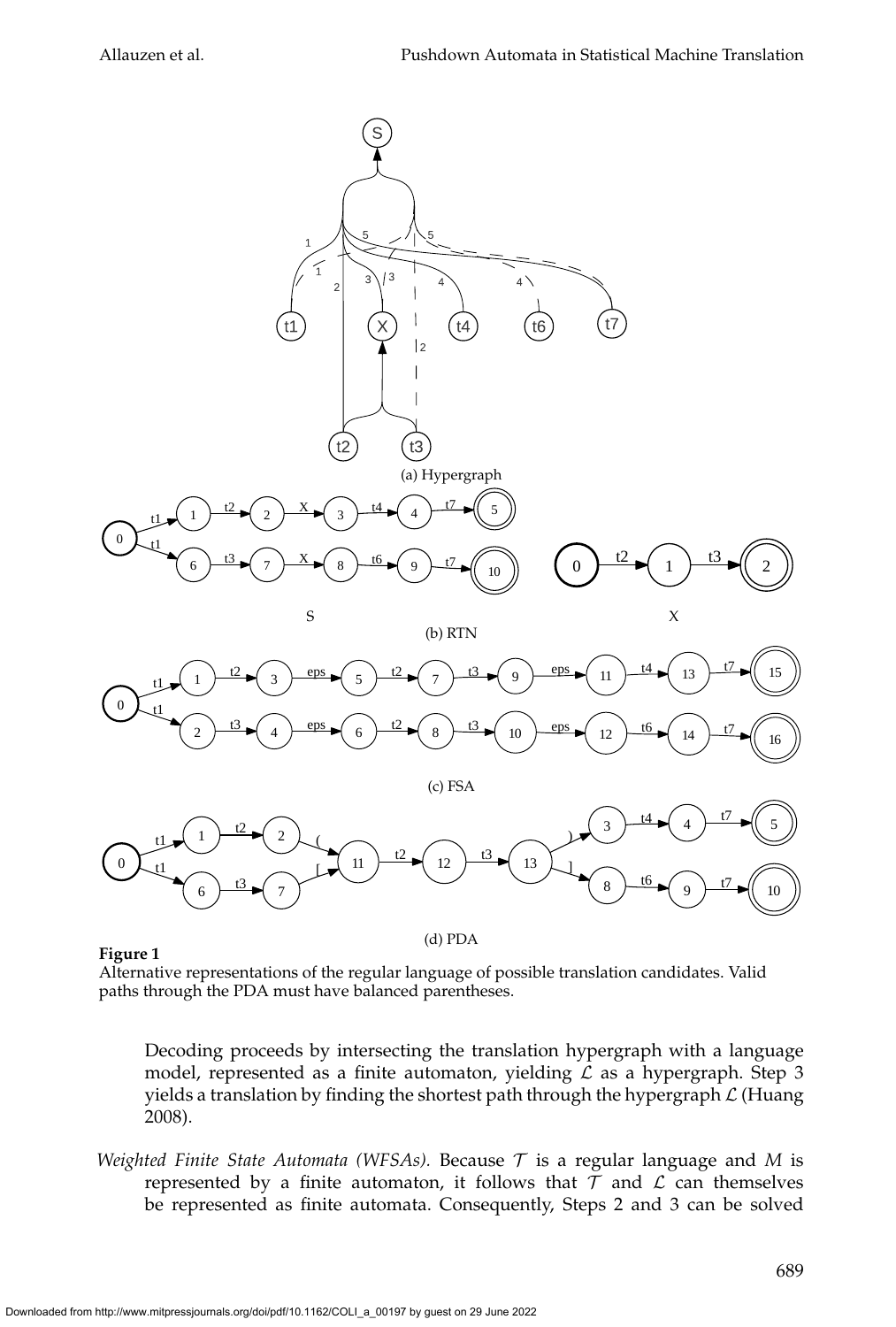using weighted finite-state intersection and single-source shortest path algorithms, respectively (Mohri 2009). This is the general approach adopted in the HiFST decoder (Iglesias et al. 2009a; de Gispert et al. 2010), which first represents  $\tau$  as a Recursive Transition Network (RTN) and then performs expansion to generate a WFSA.

Figure 1b shows the space of translations for this example represented as an RTN. Like the hypergraph, it also has a 1:1 correspondence between each production in the CFG and paths in the RTN components. The recursive RTN itself can be expanded into a single WFSA, as shown in Figure 1c. Intersection and shortest path algorithms are available for both of these WFSAs.

*Pushdown Automata.* Like WFSAs, PDAs are easily generated from RTNs, as will be described later, and Figure 1d gives the PDA representation for this example. The PDA represents the same language as the FSA, but with fewer states. Procedures to carry out Steps 2 and 3 in decoding will be described in subsequent sections.

We will show that PDAs provide a general framework to describe key aspects of several existing and novel translation algorithms. We note that PDAs have long been used to describe parsing algorithms (Aho and Ullman 1972; Lang 1974), and it is well known that **pushdown transducers**, the extended version of PDA with input and output labels in each transition, do not have the expressive power needed to generate synchronous context-free languages. For this reason, we do not use PDAs to implement Step 1 in decoding: throughout this article a CYK-like parsing algorithm is always used for Step 1. However, we do use PDAs to represent the regular languages produced in Step 1 and in the intersection and shortest distance operations needed for Steps 2 and 3.

# **1.1 HiPDT: Hierarchical Phrase-Based Translation with PDAs**

We introduce HiPDT, a hierarchical phrase-based decoder that uses a PDA representation for the target language. The architecture of the system is shown in Figure 2, where



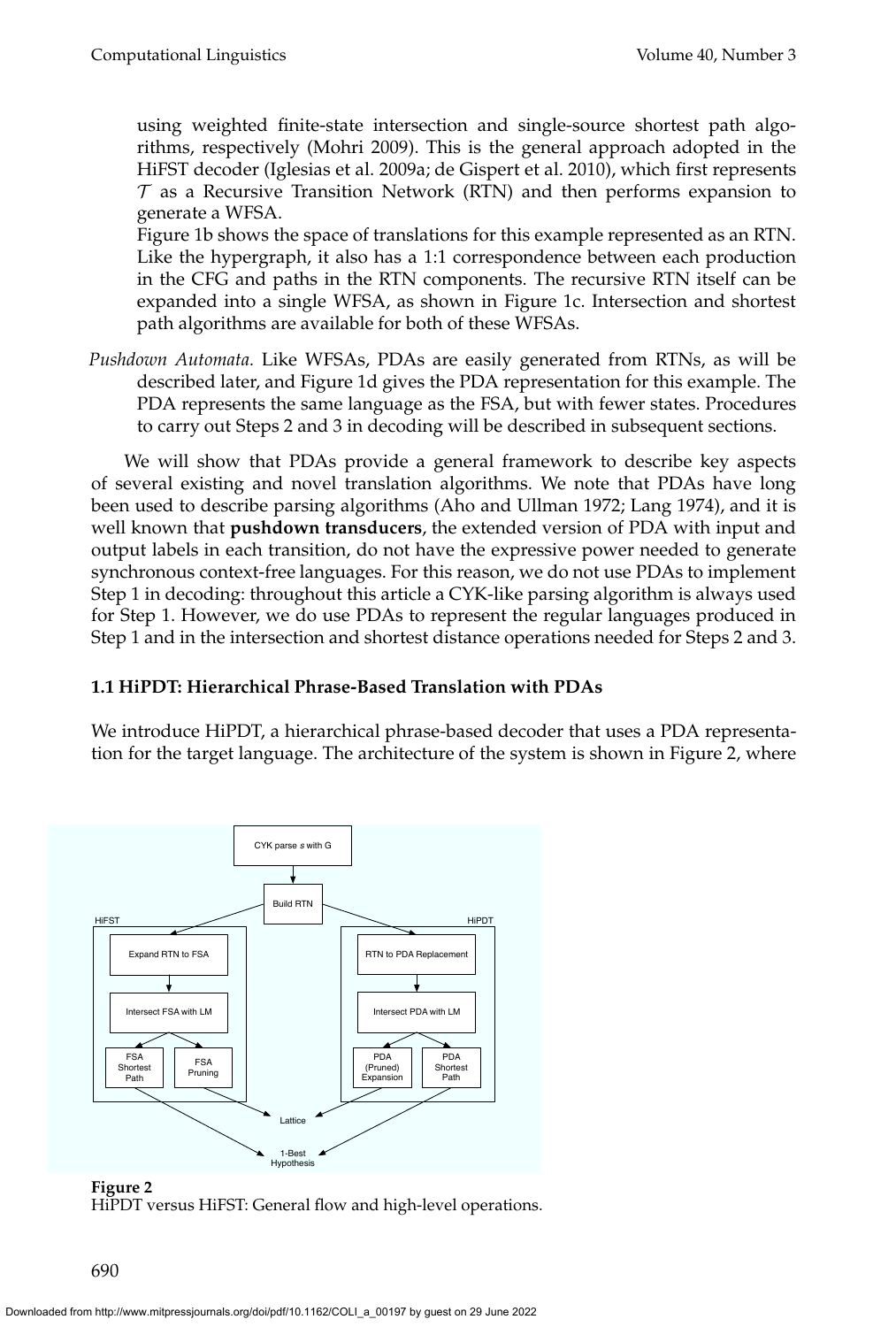we contrast it with HiFST (de Gispert et al. 2010). Both decoders parse the sentence with a grammar *G* using a modified version of the CYK algorithm to generate the translation search space as an RTN. Each decoder then follows a different path: HiFST expands the RTN into an FSA, intersects it with the language model, and then prunes the result; HiPDT performs the following steps:

- 1. Convert the RTN into PDA using the *replacement* algorithm. The PDA representation for the example grammar in Section 1 is shown in Figure 1. The algorithm will be described in Section 3.2.
- 2. Apply the language model scores to the PDA by *composition*. This operation is described in Section 3.3.
- 3. Perform either one of the following operations:
	- (a) *Shortest path* through the PDA to get the exact best translation under the model. Shortest distance/path algorithm is described in Section 3.4.
	- (b) *Pruned expansion* to an FSA. This expansion uses admissible pruning and outputs a lattice. We do this for posterior rescoring steps. The algorithm will be presented in detail in Sections 3.5 and 3.5.2.

The principal difference between the two decoders is the point at which finite-state expansion is performed. In HiFST, the RTN representation is immediately expanded to an FSA. In HiPDT, the PDA pruned expansion or shortest path computation is done after the language model is applied, so that all computation is done with respect to both the translation and language model scores.

The use of RTNs as an initial translation representation is somewhat influenced by the development history of our FST and SMT systems. RTN algorithms were available in OpenFST at the time HiFST was developed. HiPDT was developed as an extension to HiFST using PDA algorithms, and these have subsequently been included in OpenFST. A possible alternative approach could be to produce a PDA directly by traversing the CYK grid. WFSAs could then be generated by PDA expansion, with a computational complexity in speed and memory usage similar to the RTN-based approach. We present RTNs as the initial translation representation because the generation of RTNs during parsing is straightforward and has been previously presented (de Gispert et al. 2010). We note, however, that RTN composition is algorithmically more complex than PDA (and FSA) composition, so that RTNs themselves are not ideal representations of  $\tau$  if a language model is to be applied. Composition of PDAs with FSAs will be discussed in Section 3.3.

Figure 3 continues the simple translation example from earlier, showing how HiPDT and HiFST both benefit from the compactness offered by WFSA epsilon removal, determinization, and minimization operations. When applied to PDAs, these operations treat parentheses as regular symbols. Compact representations of RTNs are shared by both approaches. Figure 4 illustrates the PDA representation of the translation space under a slightly more complex grammar that includes rules with alternative orderings of nonterminals. The rule  $S \rightarrow \langle X_1 \ s_2 \ X_2, t_1 \ X_1 \ X_2 \rangle$  produces the sequence ' $t_1 t_3 t_4 t_5 t_6'$ ', and  $S \rightarrow \langle X_1 \ s_2 \ X_2, t_2 \ X_2 \ X_1 \rangle$  produces ' $t_2 t_5 t_6 t_3 t_4$ '. The PDA efficiently represents the alternative orderings of the phrases 't<sub>3</sub> t<sub>4</sub>' and 't<sub>5</sub> t<sub>6</sub>' allowed under this grammar.

In addition to translation, this architecture can also be used directly to carry out source-to-target alignment, or synchronous parsing, under the SCFG in a two-step composition rather than one synchronous parsing stage. For example, by using *M* as the automata that accepts ' $t_1 t_2 t_3 t_6 t_7$ ', Step 2 will yield all derivations that yield this string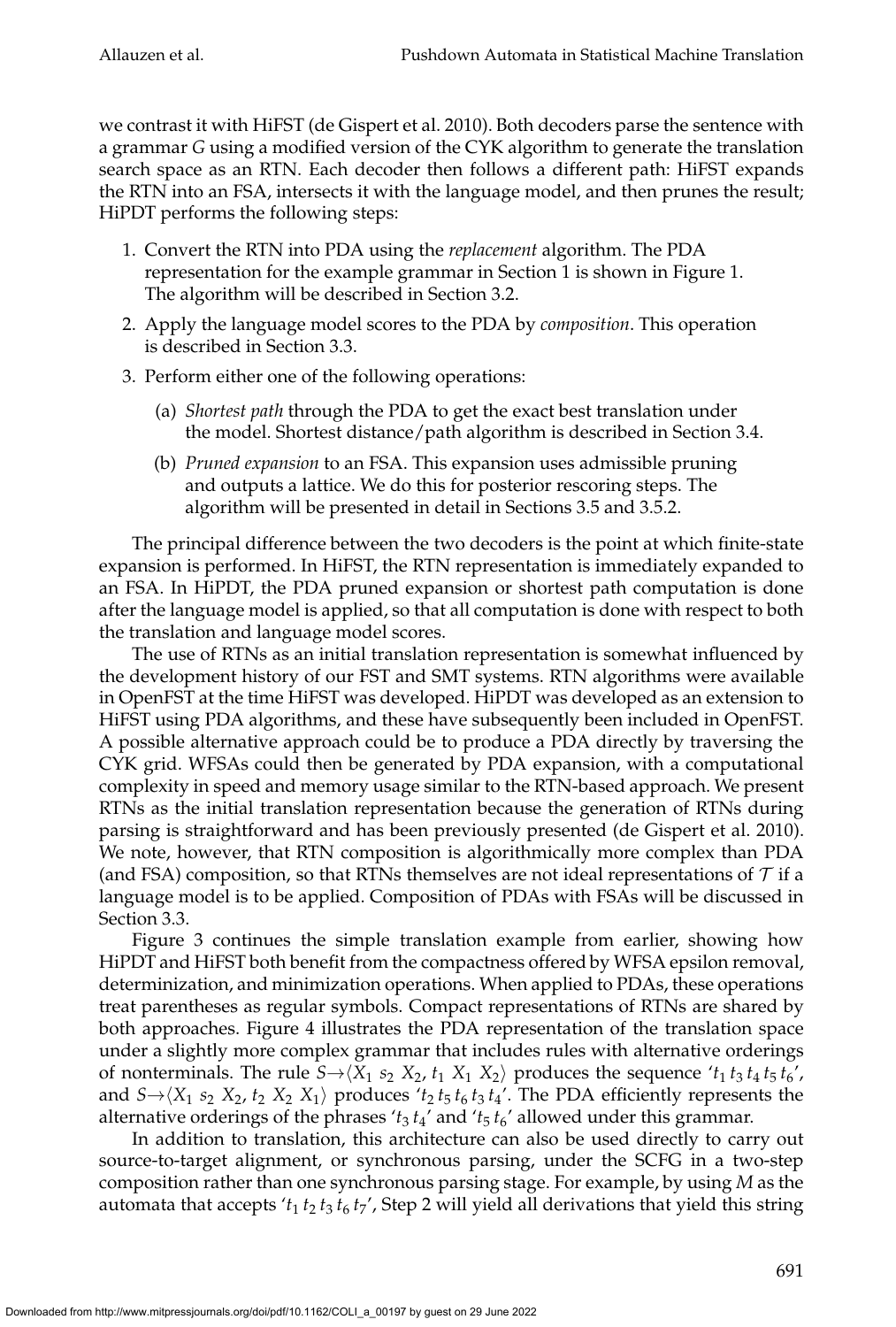

**Figure 3** Optimized representations of the regular language of possible translation candidates.

as a translation of the source string. This is the approach taken in Iglesias et al. (2009a) and de Gispert et al. (2010) for the RTN/FSA and in Dyer (2010b) for hypergraphs. In Section 4 we analyze how PDAs can be used for alignment.

#### **1.2 Goals**

We summarize here the aims of this article.

**We will show how PDAs can be used as compact representations of the space** T **of candidate translations generated by a hierarchical phrase-based SCFG when applied to an input sentence** *s* **and intersected with a language model M.**

We have described the architecture of HiPDT, a hierarchical phrase-based decoder based on PDAs, and have identified the general-purpose algorithms needed



#### **Figure 4**

Example of translation grammar with reordered nonterminals and the PDA representing the result of applying the grammar to input sentence  $s_1$   $s_2$   $s_3$ .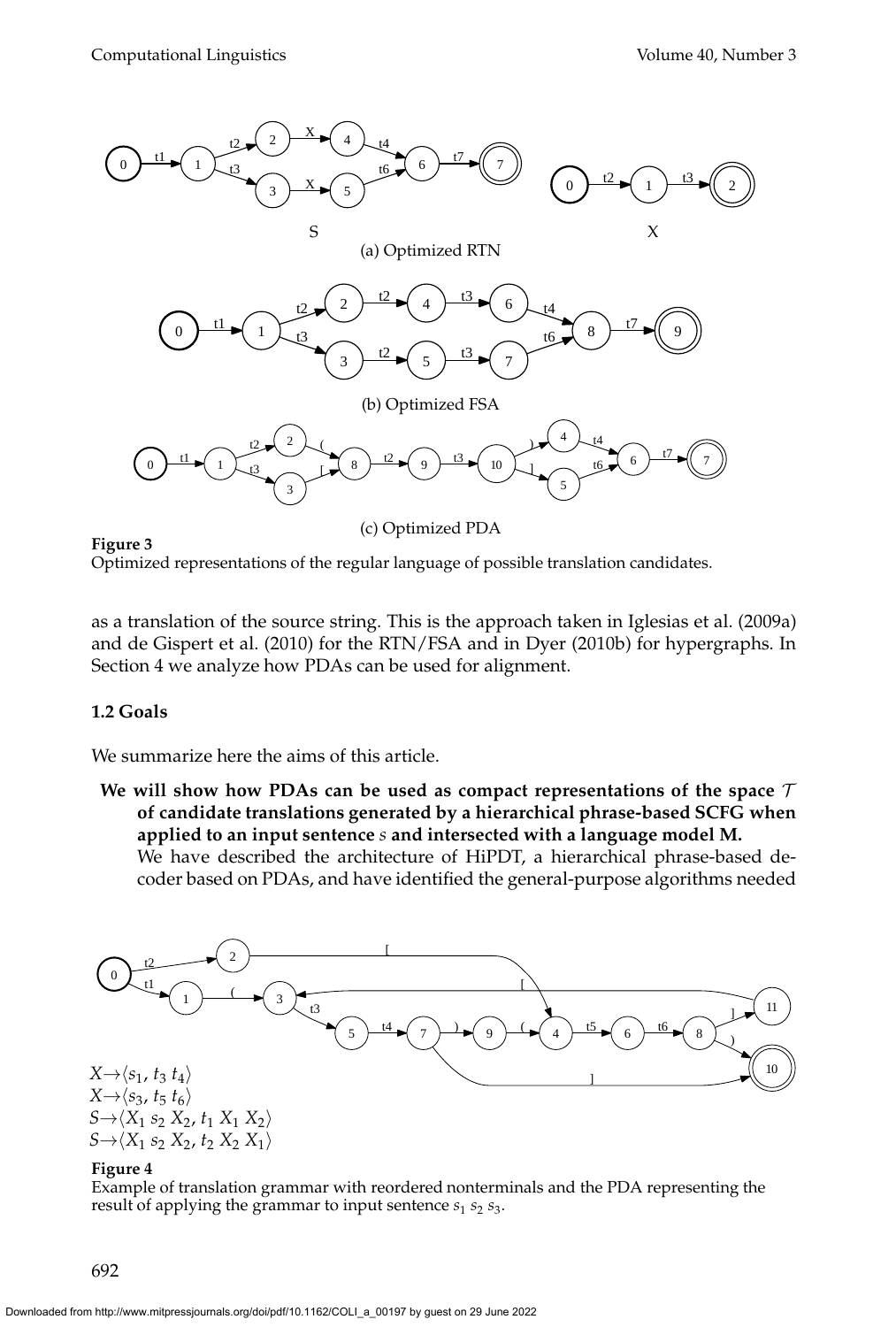to perform translation and alignment; in doing so we have highlighted the similarities and differences relative to translation with FSAs (Section 1.1). We will provide a formal description of PDAs (Section 2) and present in detail the associated PDA algorithms required to carry out Steps 2 and 3, including RTN replacement, composition, shortest path, expansion, and pruned expansion (Section 3).

- **We will show both theoretically and experimentally that the PDA representation is well suited for exact decoding under a large SCFG and a small language model.** An analysis of decoder complexity in terms of the automata used in the representation is presented (Section 3). One important aspect of the translation task is whether the search for the best translation is **admissible** (or **exact**) under the translation and language models. Stated differently, we wish to know whether a decoder produces the actual shortest path found or whether some form of pruning might have introduced search errors. In our formulation, we can exclude inadmissible pruning from the shortest-path algorithms, and doing so makes it straightforward to compare the computational complexity of a full translation pipeline using different representations of  $\mathcal T$  (Section 4). We empirically demonstrate that a PDA representation is superior to an FSA representation in the ability to perform exact decoding both in an inversion transduction grammar–style word alignment task and in a translation task with a small language model (Section 4). In these experiments we take HiFST as a contrastive system for HiPDT, but we do not present experimental results with hypergraph representations. Hypergraphs are widely used by the SMT community, and discussions and contrastive experiments between HiFST and cube pruning decoders are available in the literature (Iglesias et al. 2009a; de Gispert et al. 2010).
- **We will propose a two-pass translation decoding strategy for HiPDT based on entropy-pruned first-pass language models.** Our complexity analysis prompts us to investigate decoding strategies based on

large translation grammars and small language models. We describe, implement, and evaluate a two-pass decoding strategy for a large-scale translation task using HiPDT (Section 5). We show that entropy-pruned language models can be used in first-pass translation, followed by admissible beam pruning of the output lattice and subsequent rescoring with a full language model. We analyze the search errors that might be introduced by a two-pass translation approach and show that these can be negligible if pruning thresholds are set appropriately (Section 5.2). Finally, we detail the experimental conditions and speed/performance tradeoffs that allow HiPDT to achieve state-of-the-art performance for largescale SMT under a large grammar (Section 5.3), including lattice rescoring steps under a vast 5-gram language model and lattice minimum Bayes risk decoding (Section 5.4).

With this translation strategy HiPDT can yield very good translation performance. For comparison, the performance of this Chinese-to-English SMT described in Section 5.4 is equivalent to that of the University of Cambridge submission to the NIST OpenMT 2012 Evaluation.<sup>1</sup>

<sup>1</sup> For details see http://www.nist.gov/itl/iad/mig/openmt12.cfm.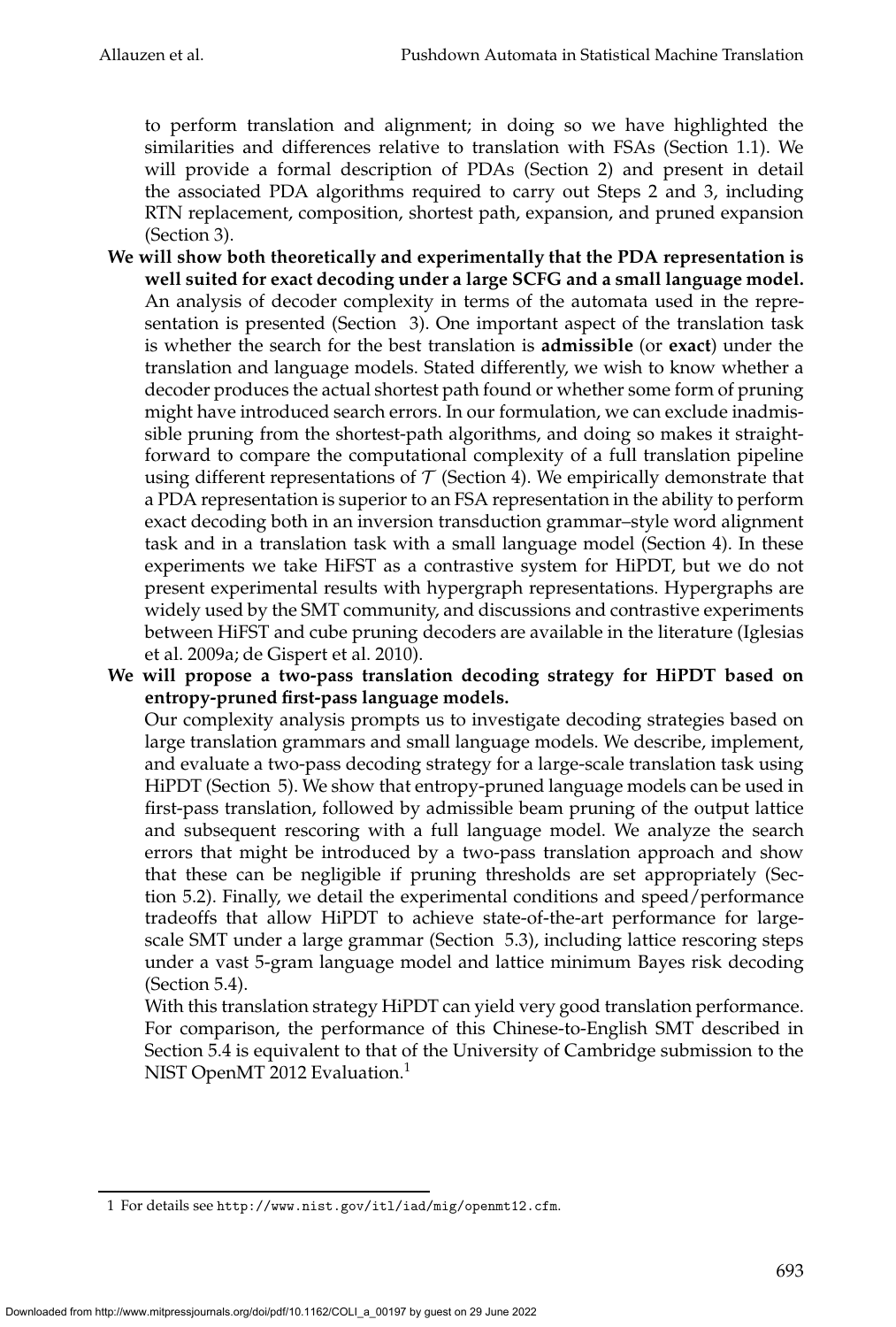#### **2. Pushdown Automata**

Informally, pushdown transducers are finite-state transducers that have been augmented with a stack. Typically this is done by adding a stack alphabet and labeling each transition with a stack operation (a stack symbol to be pushed onto, popped, or read from the stack) in addition to the usual input and output labels (Aho and Ullman 1972; Berstel 1979) and weight (Kuich and Salomaa 1986; Petre and Salomaa 2009). Our equivalent representation allows a transition to be labeled by a stack operation or a regular input/output symbol, but not both. Stack operations are represented by pairs of open and close parentheses (pushing a symbol on and popping it from the stack). The advantage of this representation is that it is identical to the finite automaton representation except that certain symbols (the parentheses) have special semantics. As such, several finite-state algorithms either immediately generalize to this PDA representation or do so with minimal changes. In this section we formally define pushdown automata and transducers.

#### **2.1 Definitions**

A (restricted) Dyck language consist of "well-formed" or "balanced" strings over a finite number of pairs of parentheses. Thus the string  $(\lceil (\rceil) \rceil) \rceil \rceil \rceil)$  ( ) is in the Dyck language over three pairs of parentheses (see Berstel 1979 for a more detailed presentation).

More formally, let *A* and  $\overline{A}$  be two finite alphabets such that there exists a bijection *f* from *A* to *A*. Intuitively, *f* maps an open parenthesis to its corresponding close parenthesis. Let  $\bar{a}$  denote  $f(a)$  if  $a \in A$  and  $f^{-1}(a)$  if  $a \in \overline{A}$ . The **Dyck language**  $D_A$ over the alphabet *A* = *A* ∪  $\overline{A}$  is then the language defined by the following context-free grammar:  $S \to \epsilon$ ,  $S \to SS$  and  $S \to aS\bar{a}$  for all  $a \in A$ . We define the mapping  $c_A : \hat{A}^* \to \hat{A}^*$ as follows.  $c_A(x)$  is the string obtained by iteratively deleting from  $x$  all factors of the form *a* $\bar{a}$  with  $a \in A$ . Observe that  $D_A = c_A^{-1}(\epsilon)$ . Finally, for a subset  $B \subseteq A$ , we define the mapping  $r_B: A^* \to B^*$  by  $r_B(x_1 \dots x_n) = y_1 \dots y_n$  with  $y_i = x_i$  if  $x_i \in B$  and  $y_i = \epsilon$  otherwise.

A semiring ( $\mathbb{K}, \oplus, \otimes, \overline{0}, \overline{1}$ ) is a ring that may lack negation. It is specified by a set of values K, two binary operations  $\oplus$  and  $\otimes$ , and two designated values 0 and 1. The operation  $\oplus$  is associative, commutative, and has  $\overline{0}$  as identity. The operation  $\otimes$ is associative, has identity 1, distributes with respect to  $\oplus$ , and has  $\overline{0}$  as annihilator: for all  $a \in \mathbb{K}$ ,  $a \otimes \overline{0} = \overline{0} \otimes a = \overline{0}$ . If  $\otimes$  is also commutative, we say that the semiring is **commutative**.

The **probability semiring**  $(\mathbb{R}_+, +, \times, 0, 1)$  is used when the weights represent probabilities. The **log semiring** ( $\mathbb{R} \cup \{\infty\}$ ,  $\oplus_{\text{log}7}$  +,  $\infty$ , 0), isomorphic to the probability semiring via the negative-log mapping, is often used in practice for numerical stability. The **tropical semiring** ( $\mathbb{R} \cup \{\infty\}$ , min,  $+$ ,  $\infty$ , 0) is derived from the log semiring using the **Viterbi approximation**. These three semirings are commutative.

A **weighted pushdown automaton** (PDA) *T* over a semiring ( $\mathbb{K}, \oplus, \otimes, \overline{0}, \overline{1}$ ) is an 8-tuple (Σ, Π,  $\overline{\Pi}$ , Q, E, I, F, ρ) where  $\Sigma$  is the finite input alphabet,  $\Pi$  and  $\overline{\Pi}$  are the finite open and close parenthesis alphabets, *Q* is a finite set of states, *I*∈*Q* the initial state, *F*  $\subseteq$  *Q* the set of final states, *E*  $\subseteq$  *Q*  $\times$  ( $\Sigma$  ∪  $\Pi$  ∪ { $\epsilon$ })  $\times$  K  $\times$  *Q* a finite set of transitions, and  $\rho : F \to \mathbb{K}$  the final weight function. Let  $e = (p[e], i[e], w[e], n[e])$  denote a transition in *E*; for simplicity, (*p*[*e*], *i*[*e*], *n*[*e*]) denotes an unweighted transition (i.e., a transition with weight 1).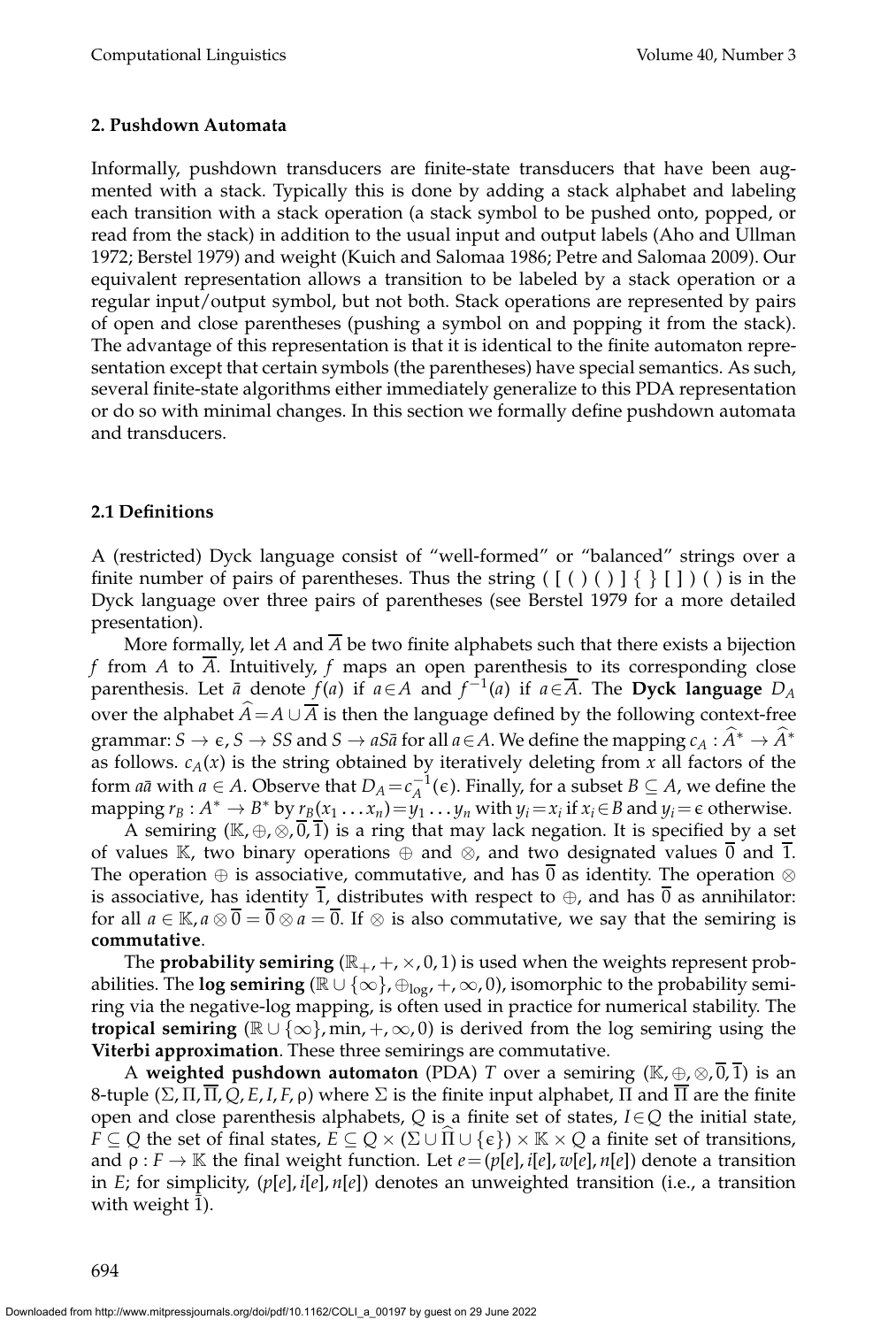A path  $\pi$  is a sequence of transitions  $\pi = e_1 \dots e_n$  such that  $n[e_i] = p[e_{i+1}]$  for  $1 \leq i <$ *n*. We then define  $p[\pi] = p[e_1]$ ,  $n[\pi] = n[e_n]$ ,  $i[\pi] = i[e_1] \cdots i[e_n]$ , and  $w[\pi] = w[e_1] \otimes \ldots \otimes$ *w*[ $e_n$ ]. A path  $\pi$  is accepting if  $p[\pi]=I$  and  $n[\pi]\in F$ . A path  $\pi$  is balanced if  $r_{\hat{\Pi}}(i[\pi])\in D_{\Pi}$ . A balanced path  $\pi$  accepts the string  $x \in \Sigma^*$  if it is a balanced accepting path such that  $r_{\Sigma}(i[\pi])=x.$ 

The **weight associated by**  $T$  to a string  $x \in \Sigma^*$  is

$$
T(x) = \bigoplus_{\pi \in P(x)} w[\pi] \otimes \rho(n[\pi]) \tag{1}
$$

where  $P(x)$  denotes the set of balanced paths accepting *x*. A weighted language is recognizable by a weighted pushdown automaton iff it is context-free. We define the **size** of *T* as  $|T| = |Q| + |E|$ .

A PDA *T* has **a bounded stack** if there exists  $K \in \mathbb{N}$  such that for any path  $\pi$  from I such that  $c_{\Pi}(r_{\widehat{\Pi}}(i[\pi])) \in \Pi^*$ :

$$
|c_{\Pi}(r_{\widehat{\Pi}}(i[\pi]))| \le K \tag{2}
$$

In other words, the number of open parentheses that are not closed along  $\pi$  is bounded. If *T* has a bounded stack, then it represents a regular language. Figure 5 shows nonregular, regular, and bounded-stack PDAs. A **weighted finite automaton** (FSA) can be viewed as a PDA where the open and close parentheses alphabets are empty (see Mohri 2009 for a stand-alone definition).

Finally, a **weighted pushdown transducer** (PDT) *T* over a semiring ( $\mathbb{K}, \oplus, \otimes, \overline{0}, \overline{1}$ ) is a 9-tuple  $(\Sigma, \Delta, \Pi, \overline{\Pi}, Q, E, I, F, \rho)$  where  $\Sigma$  is the finite input alphabet,  $\Delta$  is the finite output alphabet, Π and Π are the finite open and close parenthesis alphabets, *Q* is a finite set of states,  $I \in Q$  the initial state,  $F \subseteq Q$  the set of final states,  $E \subseteq Q \times (\Sigma \cup \Pi \cup$ 



#### **Figure 5**

PDA Examples: (a) Non-regular PDA accepting {*a<sup>n</sup>\bn|n* ∈ ℕ}. (b) Regular (but not bounded-stack) PDA accepting *a* ∗ *b* ∗ . (c) Bounded-stack PDA accepting *a* ∗ *b* <sup>∗</sup> and (d) its expansion as an FSA. (e) Weighted PDT  $T_1$  over the tropical semiring representing the weighted transduction  $(a^n b^n, c^{2n}) \mapsto 3n$  and (f) equivalent RTN  $(\{S\}, \{a, b\}, \{c\}, \{T_S\}, S)$ .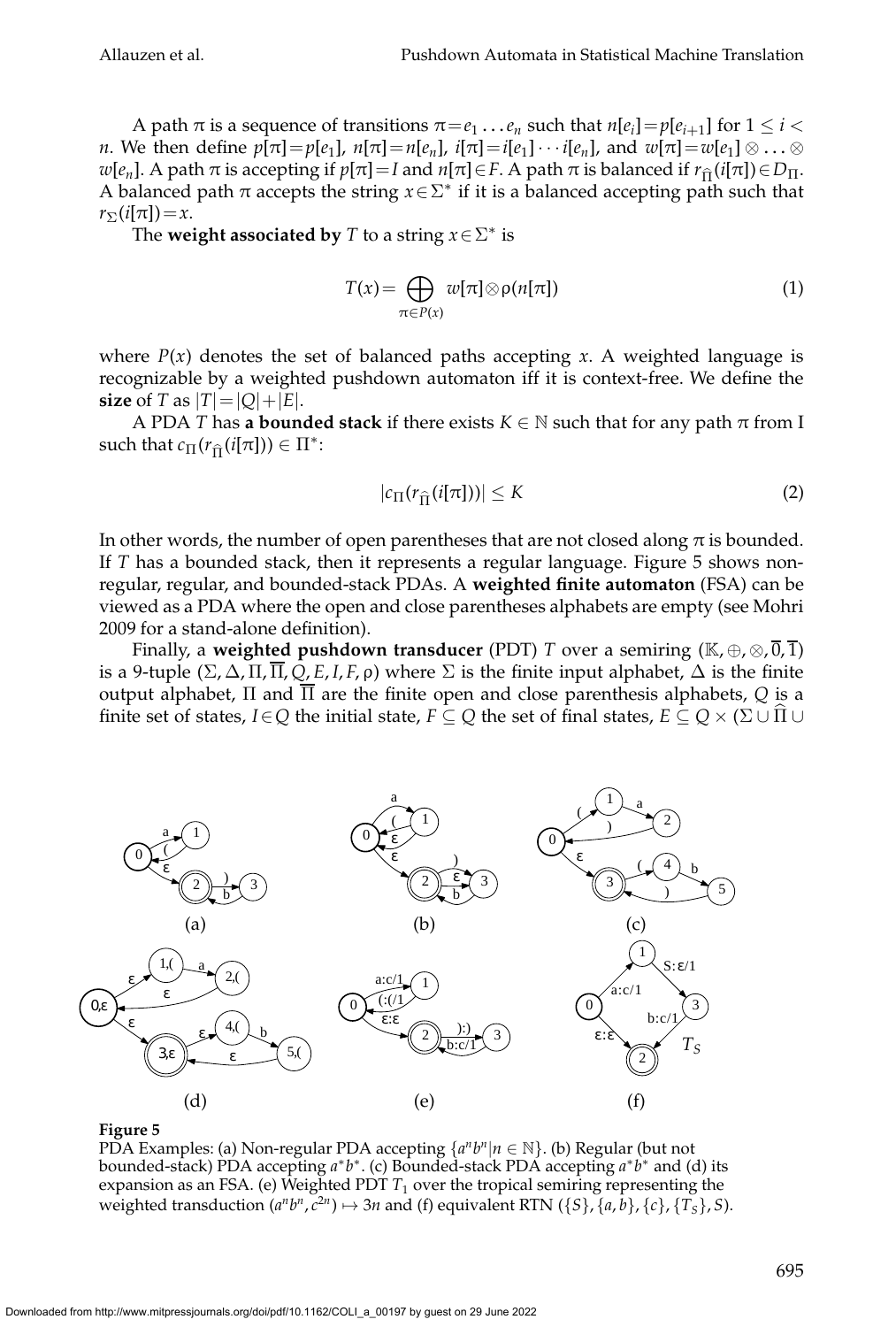$\{\epsilon\}\times\mathbb{R}\times\mathbb{Q}$  a finite set of transitions, and  $\rho: F \to \mathbb{K}$  the final weight function. Let  $e = (p[e], i[e], o[e], w[e], n[e])$  denote a transition in *E*. Note that a PDA can be seen as a particular case of a PDT where  $i[e] = o[e]$  for all its transitions. For simplicity, our following presentation focuses on acceptors, rather than the more general case of transducers. This is adequate for the translation applications we describe, with the exception of the treatment of alignment in Section 4.3, for which the intersection algorithm for PDTs and FSTs is given in Appendix A.

# **3. PDT Operations**

In this section we describe in detail the following PDA algorithms: *Replacement*, *Composition*, *Shortest Path*, and *(Pruned) Expansion*. Although these are needed to implement HiPDT, these are general purpose algorithms, and suitable for many other applications outside the focus of this article. The algorithms described in this section have been implemented in the PDT extension (Allauzen and Riley 2011) of the OpenFst library (Allauzen et al. 2007). In this section, in order to simplify the presentation we will only consider machines over the tropical semiring ( $\mathbb{R}_+ \cup \{\infty\}$ , min,  $+$ ,  $\infty$ , 0). However, for each operation, we will specify in which semirings it can be applied.

# **3.1 Recursive Transition Networks**

We briefly give formal definitions for RTNs that will be needed to present the RTN expansion operation. Examples are shown earlier in Figures 1(b) and 3(a). Informally, an RTN is an automaton where some labels, nonterminals, are recursively replaced by other automata. We give the formal definition for acceptors; the extension to RTN transducers is straightforward.

An RTN *R* over the tropical semiring  $(\mathbb{R}_{+} \cup \{\infty\}, \min, +, \infty, 0)$  is a 4-tuple  $(N, \Sigma, (T_v)_{v \in N}, S)$  where *N* is the alphabet of nonterminals,  $\Sigma$  is the input alphabet,  $(T_v)_{v \in N}$  is a family of FSTs with input alphabet  $\Sigma \cup N$ , and  $S \in N$  is the root nonterminal.

A sequence  $x \in \Sigma^*$  is accepted by  $(R, v)$  if there exists an accepting path  $\pi$  in  $T_v$  such  $\text{that } \pi = \pi_1e_1\dots\pi_ne_n\pi_{n+1}$  with  $i[\pi_k]\in\Sigma^*$  ,  $i[e_k]\in N$  and such that there exists sequences  $x_k$  such that  $x_k$  is accepted by  $(R, i[e_k])$  and  $x = i[\pi_1]x_1 \ldots i[\pi_n]x_n i[\pi_{n+1}]$ . We say that x is accepted by *R* when it is accepted by (*R*, *S*). The weight associated by (*R*, ν) (and by *R*) to *x* can be defined in the same recursive manner.

As an example of testing whether an RTN accepts a sequence, consider the RTN *R* of Figure 6 and the sequence  $x = a a b$ . The path in the automata  $T<sub>S</sub>$  can be written as  $\pi = \pi_1 e_1 \pi_2$ , with  $i[\pi_1] = a$ ,  $i[e_1] = X_1$ , and  $i[\pi_2] = b$ . In addition, the machine  $(R, i[e_1])$ accepts  $x_1 = a$ . Because  $x = i[\pi_1] x_1 i[\pi_2]$ , it follows that *x* is accepted by  $(R, S)$ .

# **3.2 Replacement**

This algorithm converts an RTN into a PDA. As explained in Section 1.1, this PDT operation is applied by the HiPDT decoder in Step 1, and examples are given in earlier sections (e.g., in figures 1 and 3).

Replacement acts on every transition of the RTN that is associated with a nonterminal. The source and destination states of these transitions are used to define the matched opening and closing parentheses, respectively, in the new PDA. Each RTN nonterminal transition is deleted and replaced by two new transitions that lead to and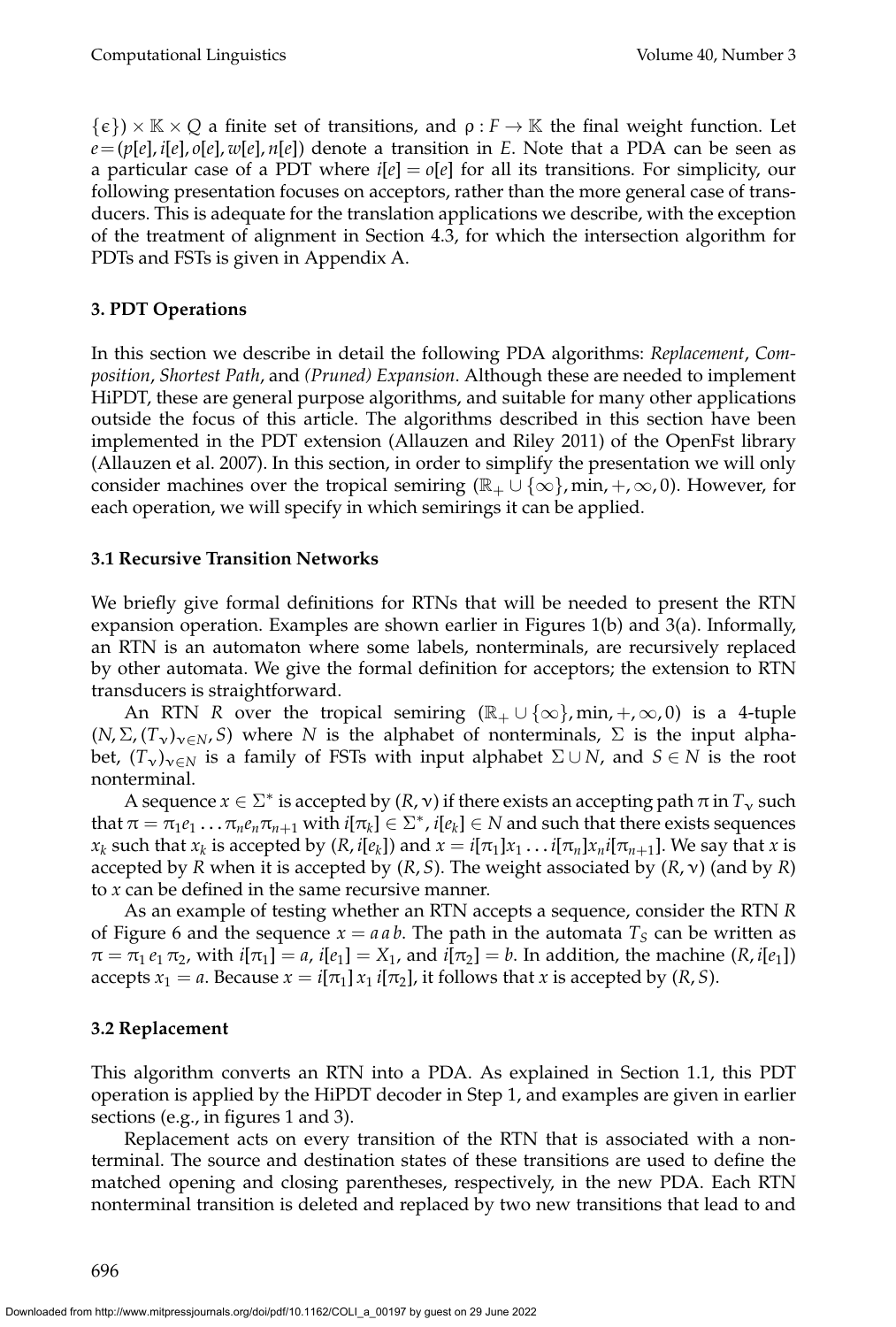from the automaton indicated by the nonterminal. These new transitions have matched parentheses, taken from the source and destination states of the RTN transition they replace. Figure 6 gives a simple example.

Formally, given an RTN *R*, defined as  $(N, \Sigma, (T_v)_{v \in N}, S)$ , its replacement is the PDA *T* equivalent to *R* defined by the 8-tuple  $(\Sigma, \Pi, \overline{\Pi}, Q, E, I, F, \rho)$  with  $Q = \Pi = \bigcup_{v \in N} Q_v$ ,  $I = I_S$ ,  $F = F_S$ ,  $\rho = \rho_S$ , and  $E = \bigcup_{\nu \in N} \hat{U}_{e \in E_{\nu}} E^e$  where  $E^e = \{e\}$  if  $i[e] \notin N$  and

$$
E^{e} = \{ (p[e], n[e], \epsilon, w[e], I_{\mu}), (f, \overline{n[e]}, \epsilon, \rho_{\mu}(f), n[e]) | f \in F_{\mu} \}
$$
(3)

with  $\mu = i[e] \in N$  otherwise.

The complexity of the construction is in  $O(|T|)$ . If  $|F_v| = 1$  for all  $v \in N$ , then  $|T| = O(\sum_{v \in N} |T_v|) = O(|R|)$ . Creating a superfinal state for each  $T_v$  would lead to a *T* whose size is always linear in the size of *R*. In this article, we assume this optimization is always performed. We note here that RTNs can be defined and the replacement operation can be applied in any semiring.

# **3.3 Composition**

Once we have created the PDA with translation scores, Step 2 in Section 1.1 applies the language model scores to the translation space. This is done by composition with an FSA containing the relevant language model weights.

The class of weighted pushdown transducers is closed under composition with weighted finite-state transducers (Bar-Hillel, Perles, and Shamir 1964; Nederhof and Satta 2003). OpenFST supports composition between automata  $T_1$  and  $T_2$ , where  $T_1$ is a weighted pushdown transducer and  $T_2$  is a weighted finite-state transducer. If both  $T_1$  and  $T_2$  are acceptors, rather than transducers, the composition of a PDA and an FSA produces a PDA containing their intersection, and so no separate intersection algorithm is required for these automata. Given this, we describe only the simpler, special case of intersection between a PDA and an FSA, as this is sufficient for most of the translation applications described in this article. The alignment experiments of

RTN *R*

PDT *T*



*R* accepts *a a b* and *a b b*.

*T* accepts  $a \, 3 \, a \, \overline{3} \, b$  and  $a \, 3 \, 6 \, b \, \overline{6} \, \overline{3} \, b$ .

#### **Figure 6**

Conversion of an RTN *R* to a PDA *T* by the replacement operation of Section 3.2. Using the notation of Section 2.1, in this example  $\Pi = \{\dot{3},5\}$  and  $\overline{\Pi} = \{\bar{3},\bar{5}\}$ , with  $f(3) = \bar{3}$  and  $f(\breve{5}) = \bar{5}$ . The unweighted transition  $(2, X_1, 3)$  in *R* is deleted and replaced by two new transitions  $(2, 3, 5)$ and  $(6, \bar{3}, 3)$ ; similarly,  $(5, X_2, 6)$  is replaced by  $(5, 6, 7)$  and  $(8, \bar{6}, 6)$ . After application of the  $r_{\Sigma}$ mapping, the strings accepted by *R* and by *T* are the same.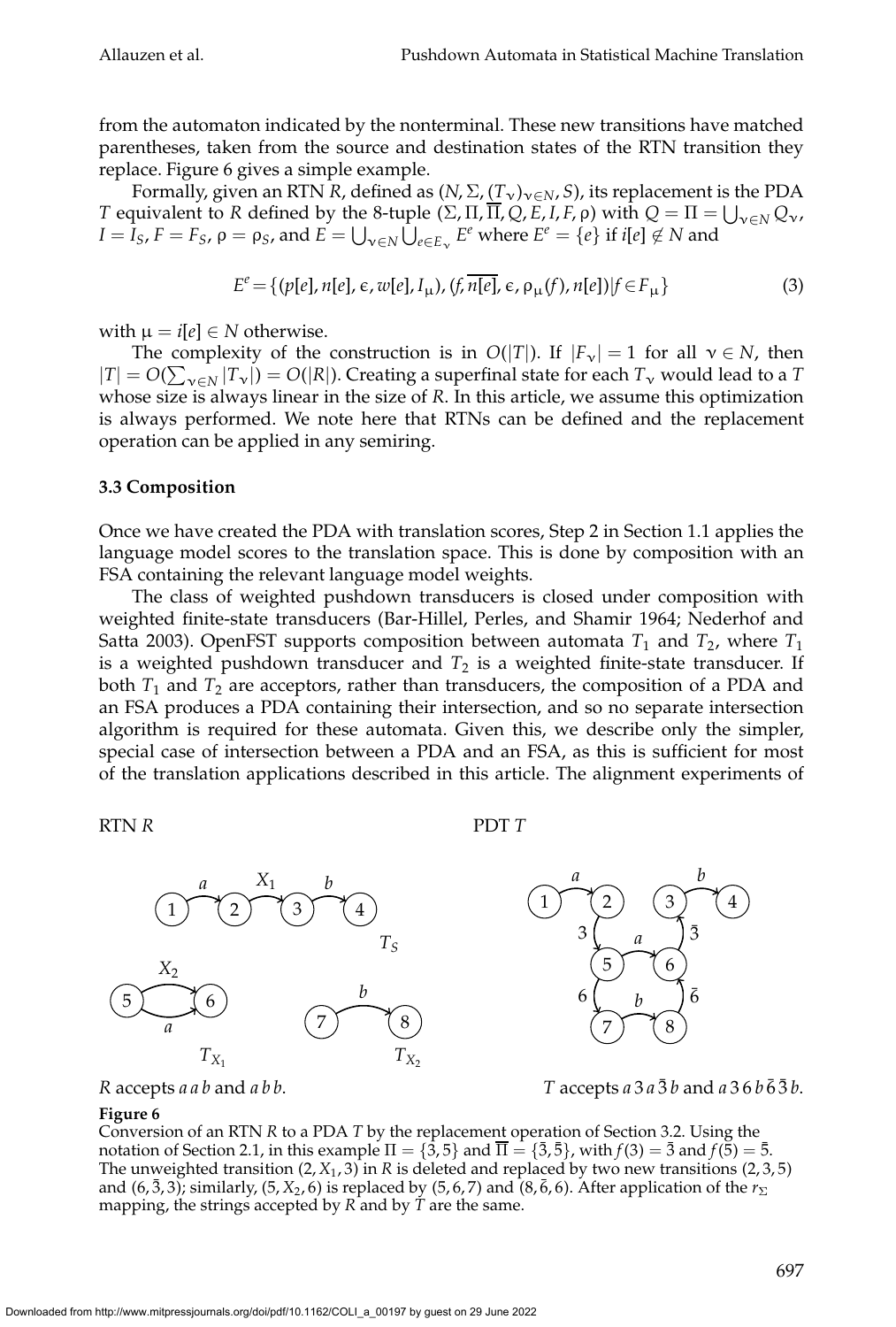

#### **Figure 7**

Composition example: Composition of a PDA  $T_1$  accepting  $\{a^n, b^n\}$  with an FSA  $T_2$  accepting  ${a,b}^4$  to produce a PDA  $T = T_1 \cap T_2$ . *T* has only one balanced path, and this path accepts  $a(a(\epsilon)b)b$ . Composition is performed by the PDA-FSA intersection described in Section 3.3.

Section 4.3 do require composition of transducers; the algorithm for composition of transducers is given in Appendix A.

An example of composition by intersection is given in Figure 7. The states of *T* are created as the product of all the states in  $T_1$  and  $T_2$ . Transitions are added as illustrated in Figure 8. These correspond to all paths through  $T_1$  and  $T_2$  that can be taken by a synchronized reading of strings from  $\{a, b\}^*$ . The algorithm is very similar to the composition algorithm for finite-state transducers, the difference being the handling of the parentheses. The parenthesis-labeled transitions are treated similarly to epsilon transitions, but the parenthesis labels are preserved in the result. This adds many unbalanced paths to *T*. In this example, *T* has five paths but only one balanced path, so that *T* accepts the string *a a b b*.

Formally, given a PDA  $T_1 = (\Sigma, \Pi, \overline{\Pi}, Q_1, E_1, I_1, F_1, \rho_1)$  and an FSA  $T_2 =$  $(\Sigma, Q_2, E_2, I_2, F_2, \rho_2)$ , intersection constructs a new PDA  $T = (\Sigma, \Pi, \overline{\Pi}, Q, E, I, F, \rho)$ , where  $T = T_1 \cap T_2$  as follows:

- 1. The new state space is in the product of the input state spaces:  $Q \subset Q_1 \times Q_2.$
- 2. The new initial and final states are  $I = (I_1, I_2)$ , and  $F = \{(q_1, q_2) : q_1 \in F_1, q_2 \in F_2\}$ .
- 3. Weights are assigned to final states  $(q_1, q_2) \in Q$  as  $\rho(q_1, q_2) = \rho(q_1) + \rho(q_2)$ .
- 4. For pairs of transitions  $(q_1, a_1, w_1, q'_1) \in E_1$  and  $(q_2, a_2, w_2, q'_2) \in E_2$ , a transition is added between states  $(q_1, q_2)$  and  $(q'_1, q'_2)$  as specified in Figure 8.



Transitions are added to *T* if and only if the conditions on the input symbols are satisfied. **Figure 8**

PDA–FSA intersection under the tropical semiring. The PDA *T* is created by the intersection of the PDA  $T_1$  and the FSA  $T_2$ , i.e.,  $T = T_1 \cap T_2$ .

698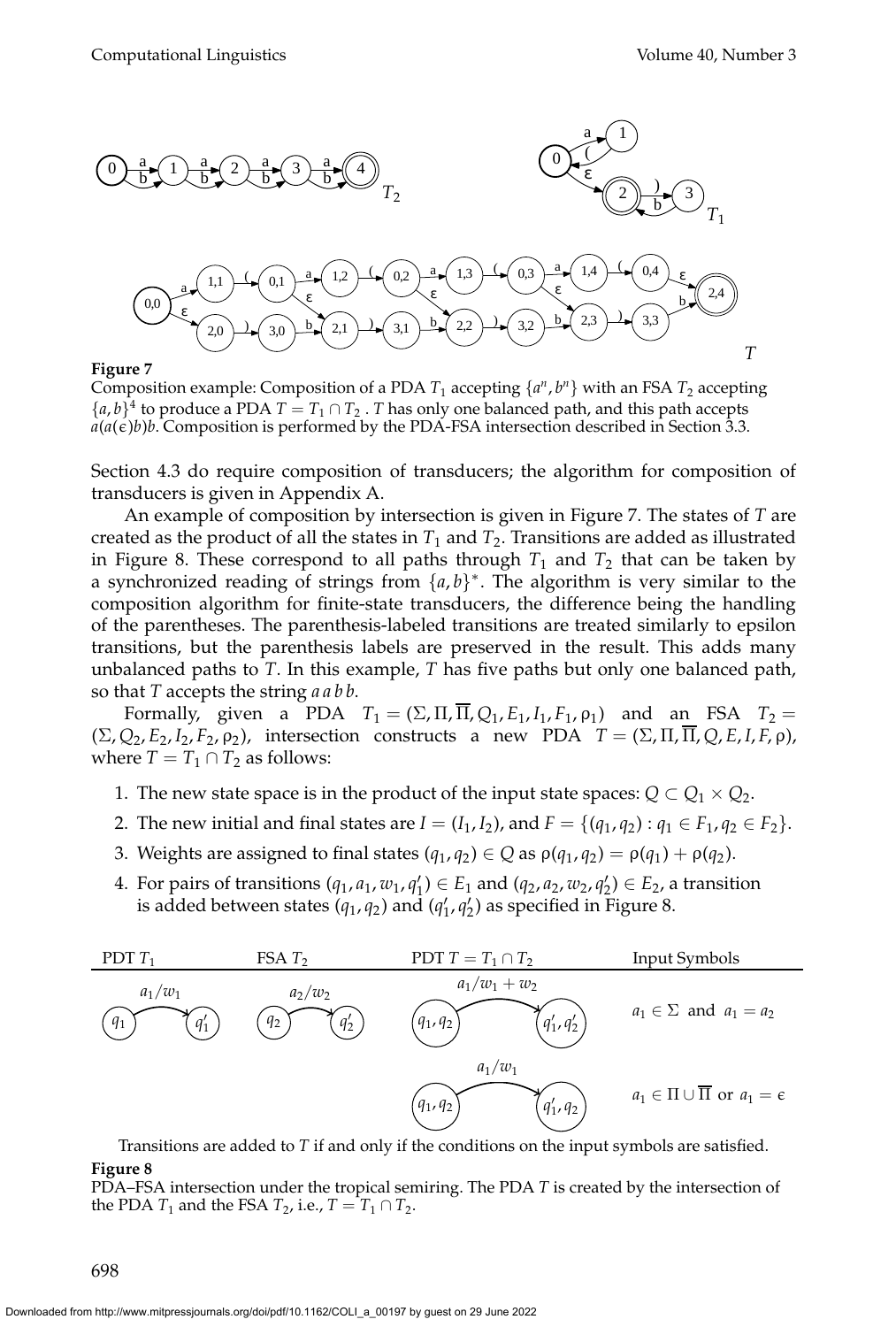The intersection algorithm given here assumes that  $T_2$  has no input- $\epsilon$  transitions. When  $T_2$  has input- $\epsilon$  transitions, an epsilon filter (Mohri 2009; Allauzen, Riley, and Schalkwyk 2011) generalized to handle parentheses can be used. Note that Steps 1 and 2 do not require the construction of all possible pairs of states; only those states reachable from the initial state and needed in Step 4 are actually generated. The complexity of the algorithm is in  $O(|T_1| |T_2|)$  in the worst case, as will be discussed in Section 4. Composition requires the semiring to be commutative.

# **3.4 Shortest Distance and Path Algorithms**

With a PDA including both translation and language model weights, HiPDT can extract the best translation (Step 3a in Section 1.1). To this end, a general PDA shortest distance/path algorithm is needed.

A **shortest path** in a PDA *T* is a balanced accepting path with minimal weight and the **shortest distance** in *T* is the weight of such a path. We show that when *T* has a bounded stack, shortest distance and shortest path can be computed in  $O(|T|^3 \log |T|)$  time (assuming *T* has no negative weights) and  $O(|T|^2)$  space. Figure 9 gives a pseudo-code description of the shortest-distance algorithm, which we now discuss.

```
SHORTESTDISTANCE(T)
 1 for each q \in Q and a \in \Pi do
 2 B[q, a] \leftarrow \emptyset3 for each q \in Q do
  4 d[q, q] ← ∞
 5 GETDISTANCE(T, I) \triangleright I is the unique initial state
 6 return d[I, f] \triangleright f is the unique final state
RELAX(s, q, w, S)
 1 if d[s,q] > w then \triangleright if w is a better estimate of the distance from s to q
 2 d[s,q] \leftarrow w \triangleright update d[s,q]<br>3 if q \notin S then \triangleright enqueue q in
 3 if q \notin S then \triangleright enqueue q in S if needed \stackrel{\text{d}}{=}\text{ENQUEUE}(\mathcal{S}, q)GETDISTANCE(T,s)
 1 for each q \in Q do<br>2 d[s a] \leftarrow \inftyd[s,q] \leftarrow \infty3 d[s,s] \leftarrow 04 S_s \leftarrow \{s\}5 while S_s \neq \emptyset do<br>6 a \leftarrow \text{HEAD}(S_s)6 q \leftarrow \text{HEAD}(\mathcal{S}_s)7 DEQUEUE(Ss
)
 8 for each e ∈ E[q] do \triangleright E(q) is the set of transitions leaving state q<br>9 if i[e] \in \Sigma \cup \{e\} then \triangleright i[e] is a regular symbol
         if i[e] \in \Sigma \cup \{\epsilon\} then
 10 RELAX(s, n[e], d[s, q] + w[e], S_s)
11 elseif i[e] \in \overline{\Pi} then \triangleright i[e] is a close parenthesis
12 B[s, \overline{i[e]}] \leftarrow B[s, \overline{i}[e]] \cup \{e\}13 elseif i[e] \in \Pi then \triangleright i[e] is an open parenthesis
14 if d[n[e], n[e]] = \infty then \rhd n[e] is the destination state of transition e
15 GETDISTANCE(T, n[e])
 16 for each e' \in B[n[e], i[e]] do
 17 w \leftarrow d[s, q] + w[e] + d[n[e], p[e']] + w[e']18 RELAX(s, n[e'], w, S_s)Figure 9
```
PDT shortest distance algorithm.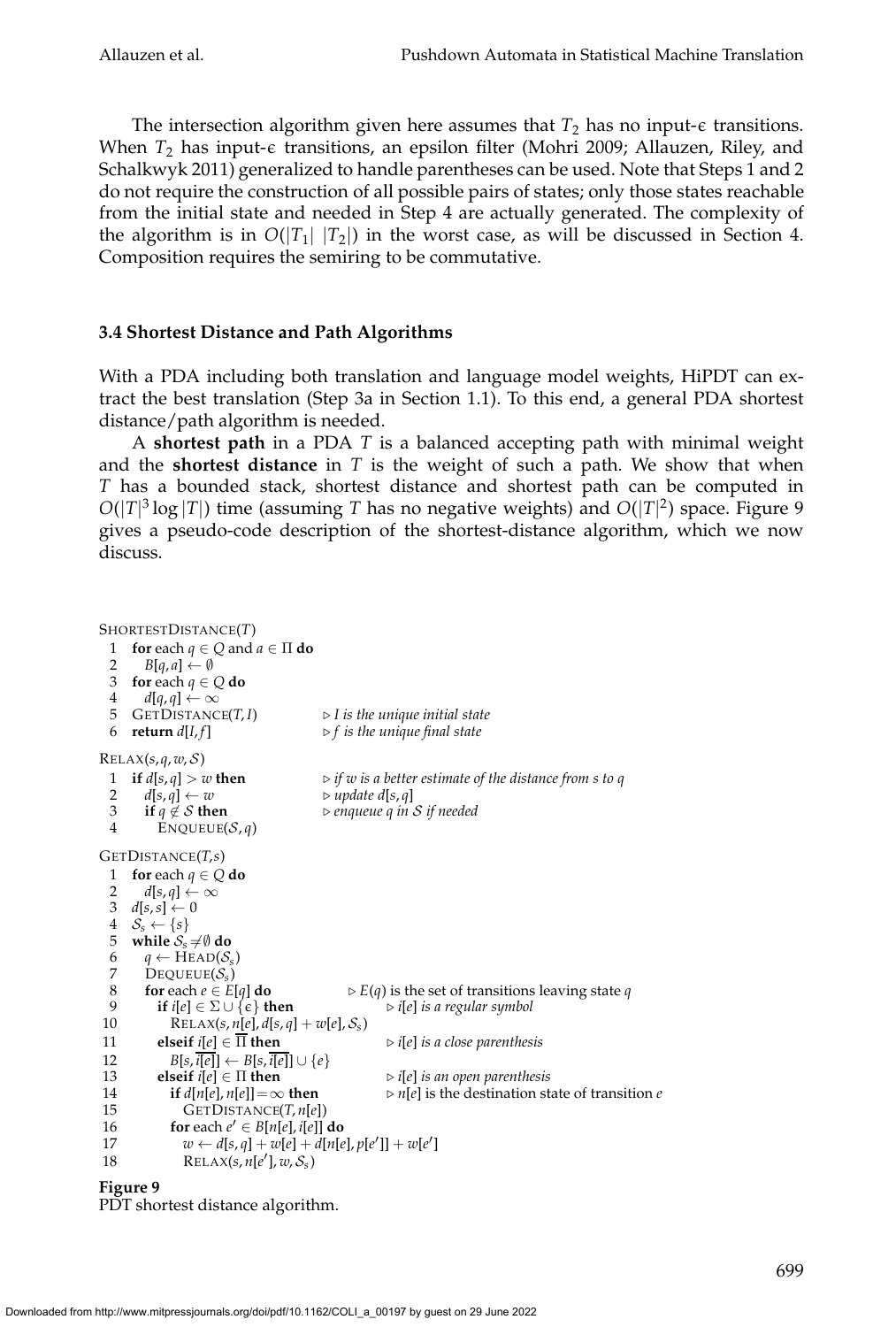Given a PDA  $T = (\Sigma, \Pi, \overline{\Pi}, Q, E, I, F, \rho)$ , the GETDISTANCE(*T*) algorithm computes the shortest distance from the start state *I* to the final state<sup>2</sup>  $f \in F$ . The algorithm recursively calculates

 $d[q, q'] \in \mathbb{K}$  – the shortest distance from state *q* to state *q'* along a balanced path

At termination, the algorithm returns *d*[*I*, *f*] as the cost of the shortest path through *T*.

The core of the shortest distance algorithm is the procedure GETDISTANCE(*T*,*s*) which calculates the distances  $d[s,q]$  for all states q that can be reached from *s*. For an FSA, this procedure is called once, as GETDISTANCE(*T*, *I*), to calculate  $d[I, q] \forall q$ .

For a PDA, the situation is more complicated. Given a state *s* in *T* with at least one incoming open parenthesis transition, we denote by  $C_{s}$  the set of states that can be reached by a balanced path starting from *s*. If *s* has several incoming open parenthesis transitions, a naive implementation might lead to the states in *C<sup>s</sup>* to be visited exponentially many times. This is avoided by memoizing the shortest distance from *s* to states in  $C_s$ . To do this, GETDISTANCE(*T*, *s*) calculates *d*[*s*,*s*'] for all *s*<sup> $\prime$ </sup>  $\in$  *C<sub>s</sub>*, and it also constructs sets of transitions

$$
B[s, a] = \{e \in E : p[e] \in C_s \text{ and } i[e] = \overline{a}\} \quad \forall a \in \Pi
$$
 (4)

These are the transitions with label  $\overline{a}$  leaving states in  $C_s$ .

Consider any incoming transition to *s*,  $(q, a, w, s)$ , with  $a \in \Pi$ . For every transition  $e' = (s', \overline{a}, w', q'), \, \, e' \in B[s, a]$  the following holds<sup>3</sup>

$$
d[q, q'] = w + d[s, s'] + w'
$$
\n<sup>(5)</sup>

If *d*[*s*,*s* ′ ] is available, the shortest distance from *q* to *q* ′ along any balanced path through *s* can be computed trivially by Equation (5). For any state *s* with incoming open parenthesis transitions, only a single call to GETDISTANCE(*T*,*s*) is needed to precompute the necessary values.

Figure 10 gives an example. When transition  $(2,(1,0,5)$  is processed, GETDISTANCE(*T*, 5) is called. The distance *d*[5, 7] is computed, and following transitions are logged:  $B[5, (1] \leftarrow \{(7,)_1, 0, 8)\}$  and  $B[5, (2] \leftarrow \{(7,)_2, 0, 9)\}$ . Later, when the transition  $(4, (2, 0, 5)$  is processed, its matching transition  $(7, )_2, 0, 9)$  is extracted from *B*[5, (2]. The distance *d*[4, 9] is then found by Equation (5) as *d*[5, 7]. This avoids redundant re-calculation of distances along the shortest balanced path from state 4 to state 9.

We now briefly discuss the shortest distance pseudo-code given in Figure 9. The description may be easier to follow after reading the worked example in Figure 10. Note that the sets  $C_s$  are not computed explicitly by the algorithm.

The shortest distance calculation proceeds as follows. Self-distances, that is, *d*[*q*, *q*], are set initially to  $\infty$ ; when GETDISTANCE(*T*, *q*) is called it sets  $d[q, q] = 0$  to note that *q* has been visited. GETDISTANCE(*T*,*s*) starts a new instance of the shortest-distance algorithm from  $s$  using the queue  $\mathcal{S}_s$ , initially containing  $s$ . While the queue is not empty, a state is dequeued and its outgoing transitions examined (lines 7–11). Transitions labeled by non-parenthesis are treated as in Mohri (2009) (lines 7–8). When a transition *e* is labeled by a close parenthesis, *e* is added to *B*[*s*, *i*[*e*]] to indicate that this transition

<sup>2</sup> For simplicity, we assume *T* has only one final state.

<sup>3</sup> This assumes all paths from *q* to *q* ′ pass through *s*. The RELAX operation (Figure 9) handles the general case.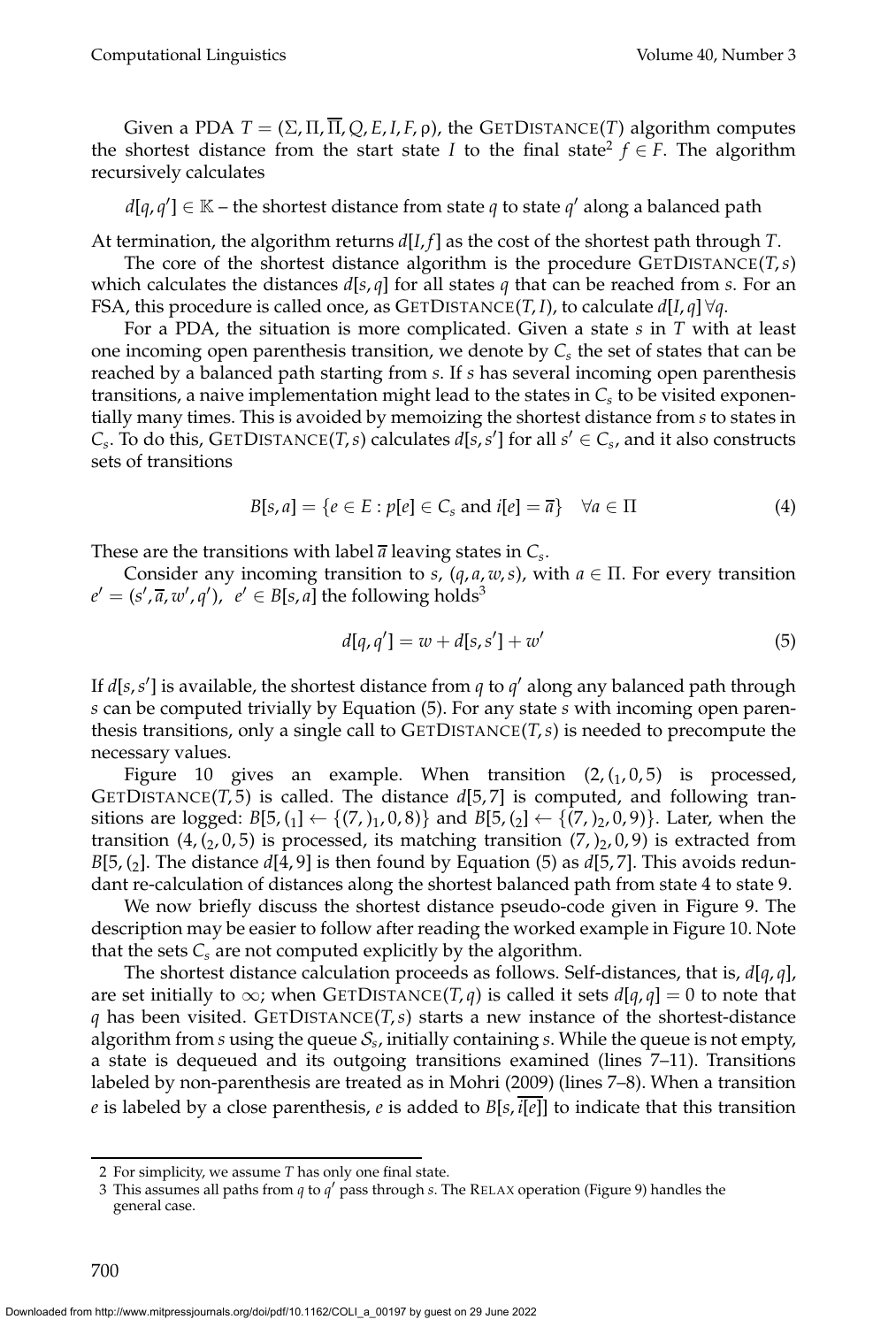

GETDISTANCE(*T*) runs

- 1. Initialization:  $d[q, q] \leftarrow \infty$ ,  $\forall q \in Q$
- 2. GETDISTANCE(*T*, 0) is called
- GETDISTANCE(*T*, 0) runs
	- 3. Distances are calculated from state 0:
	- $d[0, 0]$  ← 0;  $d[0, 1]$  ←  $d[0, 0]$  +  $w[0, 1]$ ;  $d[0, 2]$  ←  $d[0, 1]$  +  $w[1, 2]$
	- 4. Transition  $e_1 = (2, (1, 0, 5)$  is reached.  $e_1$  has symbol  $i[e_1] = (1, 0, 1)$  and destination state  $n[e_1] = 5$ 5.  $d[5, 5] = \infty$  so GETDISTANCE(*T*, 5) is called
		- GETDISTANCE(*T*, 5) runs
			- 6. Distances are calculated from state 5:
			- $d[5, 5] \leftarrow 0; d[5, 6] \leftarrow d[5, 5] + w[5, 6]; d[5, 7] \leftarrow d[5, 6] + w[6, 7]$
			- 7. The transitions  $(7, )_1$ , 0, 8) and  $(7, )_2$ , 0, 9) are reached and memoized
				- $B[5, (1] \leftarrow \{(7, 1), 0, 8)\}$
			- $B[5, (2] \leftarrow \{(7, 2), 0, 9)\}$ GETDISTANCE(*T*, 5) ends
	- GETDISTANCE(*T*, 0) resumes
	- 8. Transition  $e_1 = (2, (1, 0, 5)$  is still being processed, with  $p[e_1] = 2$ ,  $n[e_1] = 5$ , and  $i[e_1] = (1, 0, 1)$
	- 9. Transition  $e_2 = (7, )_1, 0, 8$  matching  $({}^1_1$  is extracted from  $B[n[e_1], i[e_1]]$ , with  $p[e_2] = 7$ and  $n[e_2] = 8$
	- 10. Distance *d*[0, 8] is calculated as *d*[0, *n*[*e*<sup>2</sup> ]] :  $d[0, n[e_2]] \leftarrow d[0, p[e_1]] + w[p[e_1], n[e_1]] + d[n[e_1], p[e_2]] + w[p[e_2], n[e_2]]$
	- 10. Processing of *e*<sup>1</sup> finishes, and calculation of distances from 0 continues:  $d[0, 10]$  ←  $d[0, 8]$  +  $w[8, 10]$ 10 is a final state. Processing continues with transition (0,*t*<sup>1</sup> , 20, 3)
		- $d[0, 3] \leftarrow d[0, 0] + w[0, 3]; d[0, 4] \leftarrow d[0, 3] + w[3, 4]$
	- 13. Transition  $e_3 = (4, (2, 0, 5)$  is reached
	- $e_3$  has symbol  $i[e_3] = (2)$ , source state  $p[e_3] = 4$ , and destination state  $n[e_3] = 5$ 14. GETDISTANCE(*T*, 5) is not called, since  $d[5,5] = 0$  indicates state 5 has been previously
	- visited
	- 15. Transition  $e_4 = (7, )_2, 0, 9$  matching  $({}_2$  is extracted from  $B[n[e_3], i[e_3]]$ , with  $p[e_4] = 7$  and  $n[e_4] = 9$
	- 16. Distance *d*[0, 9] is calculated as *d*[0, *n*[*e*<sup>4</sup> ]], using cached values:  $d[0, n[e_4]] \leftarrow d[0, p[e_3]] + w[p[e_3], n[e_3]] + d[n[e_3], p[e_4]] + w[p[e_4], n[e_4]]$
	- 17.  $d[0, 10]$  is less than  $\infty$  :
	- $d[0, 10] \leftarrow min(d[0, 10], d[0, 9] + w[9, 10])$
- 18. GETDISTANCE(*T*, 0) ends and returns *d*[0, 10]
- GETDISTANCE(*T*) ends

#### **Figure 10**

Step-by-step description of the shortest distance calculation for the given PDA by the algorithm of Figure 9. For simplicity,  $w[q, q']$  indicates the weight of the transition connecting q and q'.

balances all incoming open parentheses into *s* labeled by *i*[*e*] (lines 9–10). Finally, if *e* has an open parenthesis, and if its destination has not already been visited, a new instance of GETDISTANCE is started from *n*[*e*] (lines 12–13). The destination states of all transitions balancing *e* are then relaxed (lines 14–16).

The space complexity of the algorithm is quadratic for two reasons. First, the number of non-infinity  $d[q,s]$  is  $|Q|^2$ . Second, the space required for storing *B* is at most in  $O(|E|^2)$  because for each open parenthesis transition *e*, the size of  $|B[n[e], i[e]]|$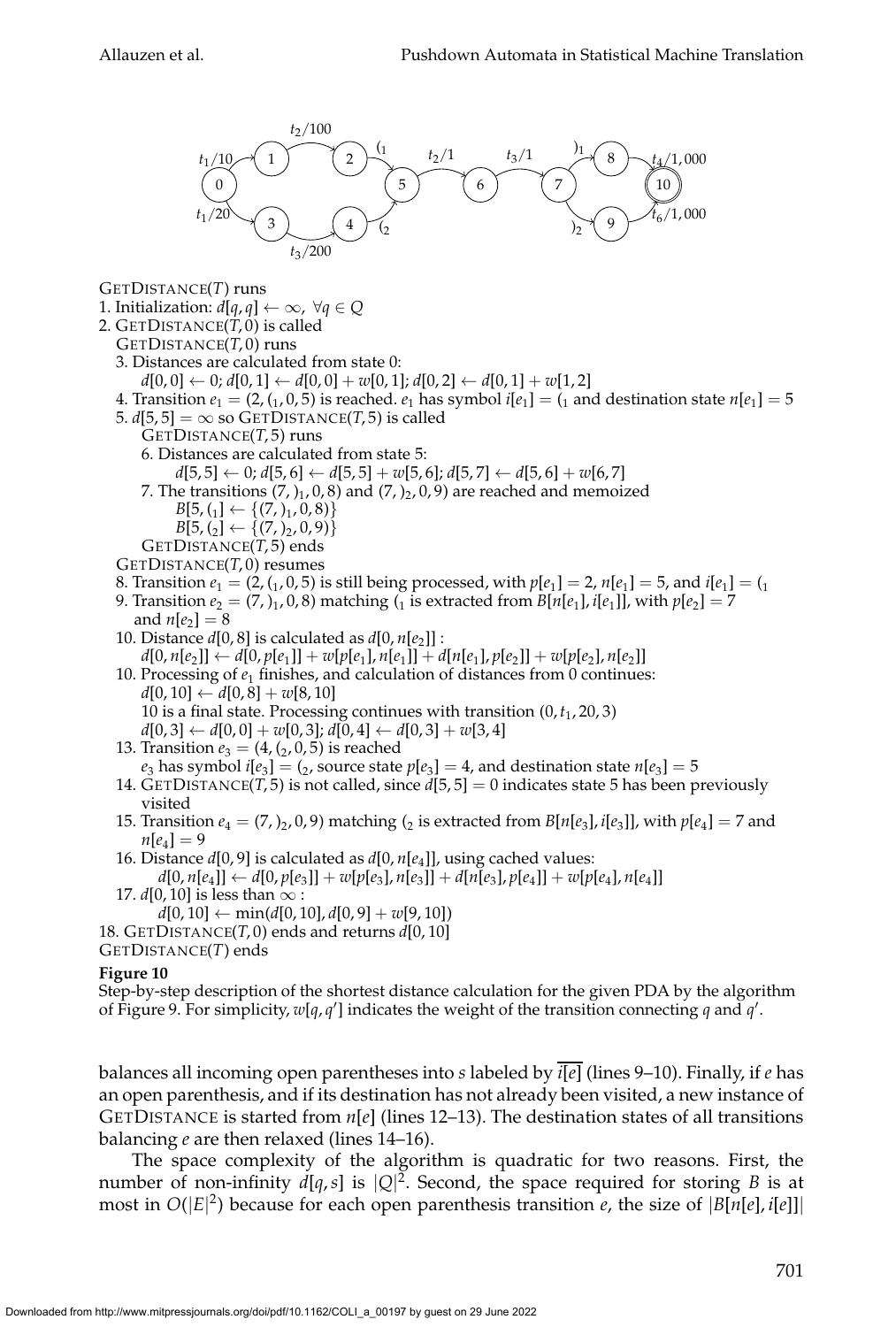is  $O(|E|)$  in the worst case. This last observation also implies that the accumulated number of transitions examined at line 16 is in  $O(Z|Q||E|^2)$  in the worst case, where *Z* denotes the maximal number of times a state is inserted in the queue for a given call of GETDISTANCE. Assuming the cost of a queue operation is  $\Gamma(n)$  for a queue containing *n* elements, the worst-case time complexity of the algorithm can then be expressed as *O*(*Z*|*T*| <sup>3</sup> Γ(|*T*|)). When *T* contains no negative weights, using a shortestfirst queue discipline leads to a time complexity in  $O(|T|^3 \log |T|)$ . When all the  $C_s$ 's are acyclic, using a topological order queue discipline leads to a  $O(|T|^3)$  time complexity.

As was shown in Section 3.2, when *T* has been obtained by converting an RTN or a hypergraph into a PDA, the polynomial dependency in |*T*| becomes a linear dependency both for the time and space complexities. Indeed, for each *q* in *T*, there exists a unique *s* such that *d*[*s*, *q*] is non-infinity. Moreover, for each open parenthesis transition *e*, there exists a unique close parenthesis transition  $e'$  such that  $e' \in B[n[e], i[e]]$ . When each component of the RTN is acyclic, the complexity of the algorithm is  $O(|T|)$ in time and space.

The algorithm can be modified (without changing the complexity) to compute the shortest path by keeping track of parent pointers. The notion of shortest path requires the semiring  $(\mathbb{K}, \oplus, \otimes, \overline{0}, \overline{1})$  to have the **path property**: for all *a*, *b* in  $\mathbb{K}, a \oplus b \in \{a, b\}$ . The shortest-distance operation as presented here and the shortest-path operation can be applied in any semiring having the path property by using the natural order defined by  $\oplus: a \leq b$  iff  $a \oplus b = a$ . However, the shortest distance algorithm given in Figure 9 can be extended to work for *k*-closed semirings using the same techniques that were used by Mohri (2002).

The shortest distance in the intersection of a string *s* and a PDA *T* determines if *T* recognizes *s*. PDA recognition is closely related to CFG parsing; a CFG can be represented as a PDT whose input recognizes the CFG and whose output identifies the parse (Aho and Ullman 1972). Lang (1974) showed that the cubic tabular method of Earley can be naturally applied to PDAs; others give the weighted generalizations (Stolcke 1995; Nederhof and Satta 2006). Earley's algorithm has its analogs in the algorithm in Figure 9: the *scan* step corresponds to taking a non-parenthesis transition at line 10, the *predict* step to taking an open parenthesis at lines 14–15, and the *complete* step to taking the closed parentheses at lines 16–18.

*Specialization to Translation.* Following the formalism of Section 1, we are interested in applying shortest distance and shortest path algorithms to automata created as  $L = T_p \cap M$ , where  $T_p$ , the translation representation, is a PDA derived from an RTN (via replacement) and *M*, the language model, is a finite automaton.

For this particular case, the time complexity is  $O(|T_p||M|^3)$  and the space complexity is  $O(|T_p||M^2|)$ . The dependence on  $|T_p|$  is linear, rather than cubic or quadratic. The reasoning is as follows. Given a state *q* in *T<sup>p</sup>* , there exists a unique *s<sup>q</sup>* such that *q* belongs to  $C_{s_q}$ . Given a state  $(q_1, q_2)$  in  $T_p \cap M$ ,  $(q_1, q_2) \in C_{(s_1, s_2)}$  only if  $s_1 = s_{q_1}$ , and hence  $(q_1, q_2)$ belongs to at most |*M*| components.

#### **3.5 Expansion**

As explained in Section 1.1, HiPDT can apply Step 3b to generate translation lattices. This step is typically required for any posterior lattice rescoring strategies. We first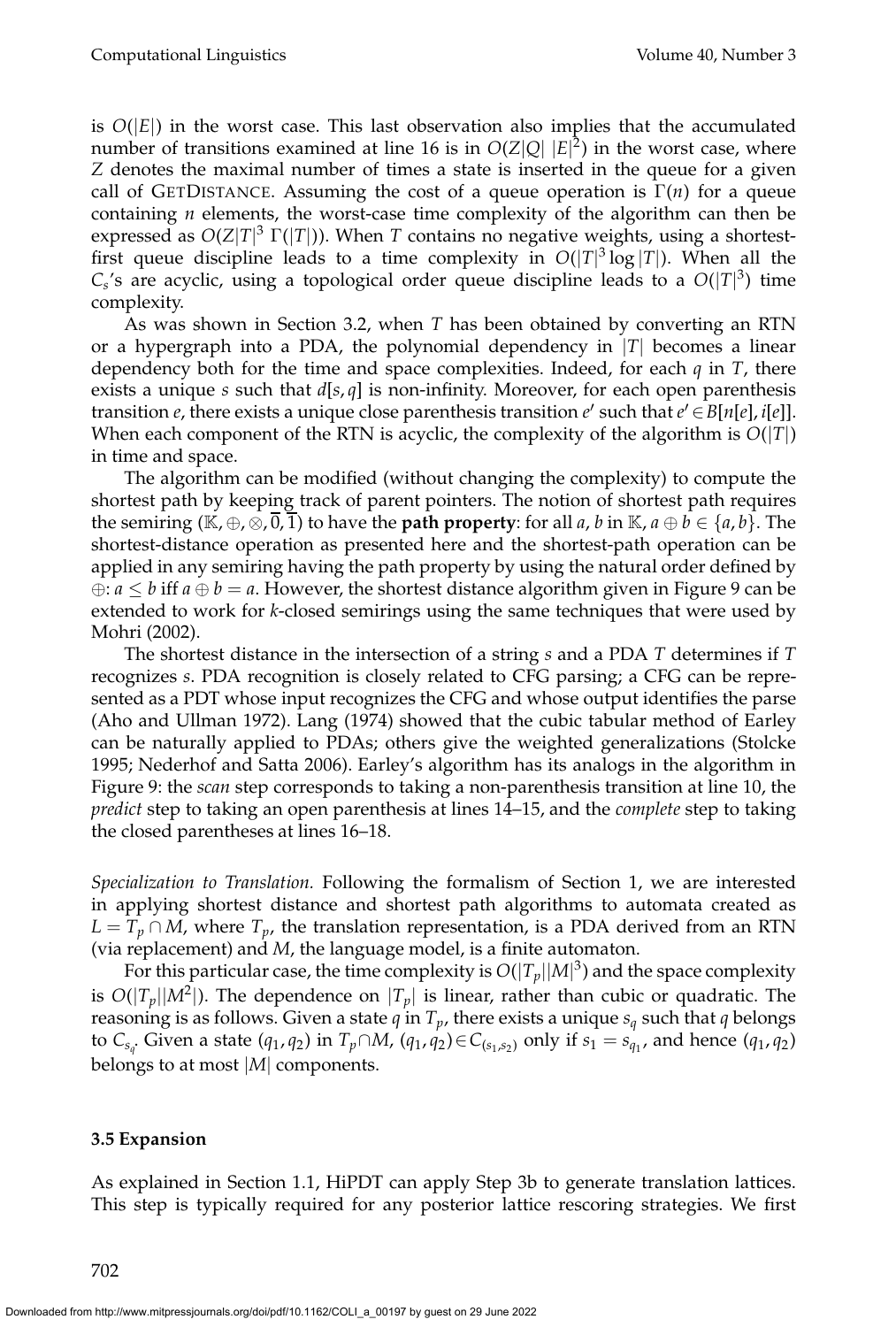describe the unpruned expansion. However, in practice a pruning strategy of some sort is required to avoid state explosion. Therefore, we also describe an implementation of the PDA expansion that includes admissible pruning under a likelihood beam, thus controlling on-the-fly the size of the output lattice.

*3.5.1 Full Expansion.* Given a bounded-stack PDA *T*, the expansion of *T* is the FSA *T* ′ equivalent to *T*. A simple example is given in Figure 11.

Expansion starts from the PDA initial state. States and transitions are added to the FSA as the expansion proceeds along paths through the PDA. In the new FSA, parentheses are replaced by epsilons, and as open parentheses are encountered on PDA transitions, they are "pushed" into the FSA state labels; in this way the stack depth is maintained along different paths through the PDA. Conversely, when a closing parenthesis is encountered on a PDA path, a corresponding opening parenthesis is "popped" from the FSA state label; if this is not possible, for example, as in state  $(5,\epsilon)$ in Figure 11, expansion along that path halts.

The resulting automata accept the same language. The FSA topology changes, typically with more states and transitions than the original PDA, and the number of added states is controlled only by the maximum stack depth of the PDA.

Formally, suppose the PDA  $T = (\Sigma, \Pi, \overline{\Pi}, Q, E, I, F, \rho)$  has a maximum stack depth of *K*. The set of states in its FSA expansion *T* ′ are then

$$
Q' = \{(q, z) : q \in Q, z \in \Pi^* \text{ and } |z| \le K\}
$$
 (6)

and *T'* has initial state  $(I, \epsilon)$  and final states  $F' = \{(q, \epsilon) : q \in F\}$ . The condition that *T* has a bounded stack ensures that *Q*′ is finite. Transitions are added to *T* ′ as described in Figure 12.

The full expansion operation can be applied to PDA over any semiring. The complexity of the algorithm is linear in the size of *T'*. However, the size of *T'* can be exponential in the size of *T*, which motivates the development of pruned expansion, as discussed next.



#### **Figure 11**

Full expansion of a PDA to an equivalent FSA. The PDA maximum stack depth is 2; therefore the FSA states belong to  $\{0,..,6\} \times \{\epsilon, [,[[].]$  Expansion can create incomplete paths in the FSA (e.g., corresponding here to the unbalanced PDA path  $[a \mid b]$ ); however these are guaranteed to be unconnected, namely, not to lead to a final state. Any unconnected states are removed after expansion.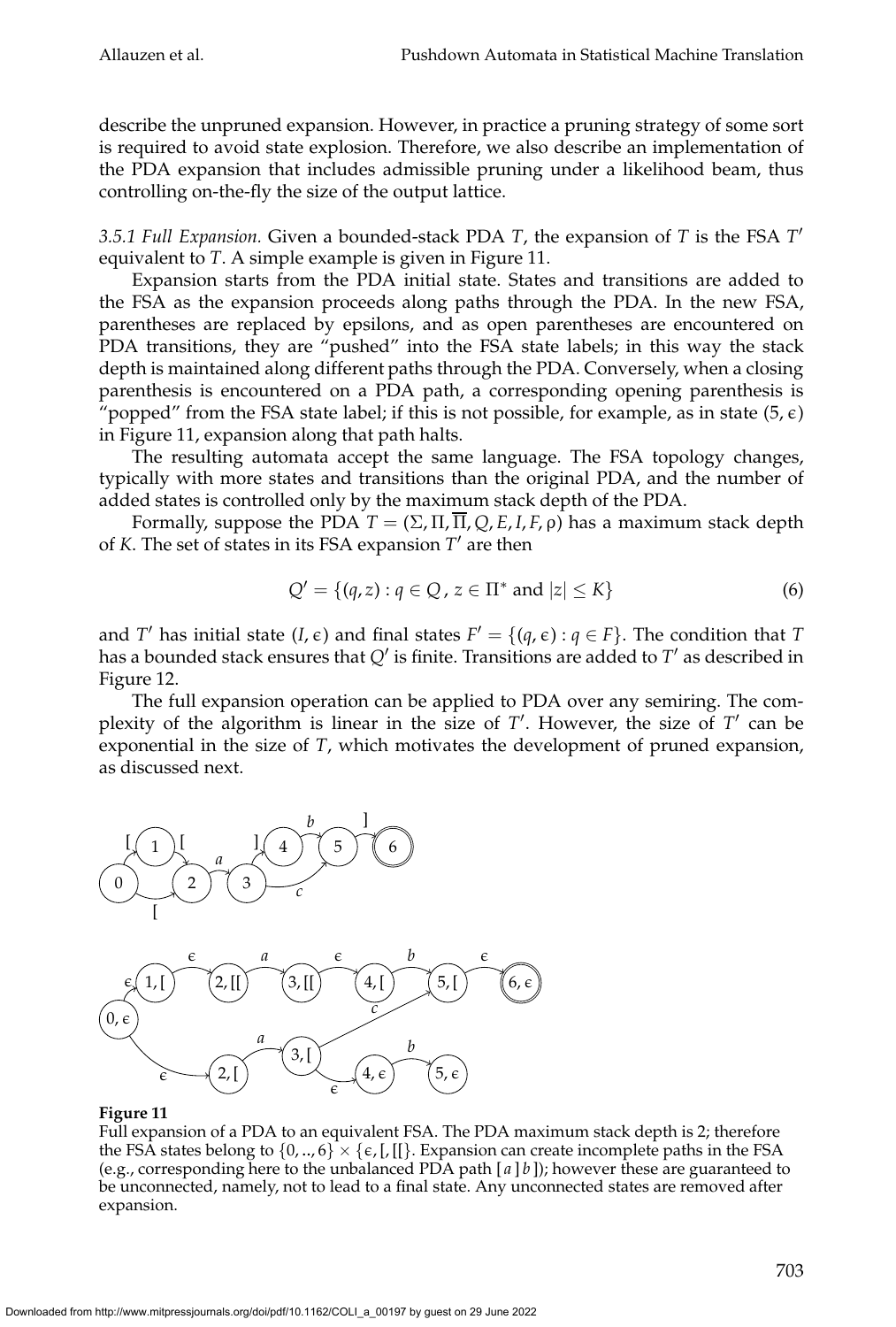| Transition in PDA T | New transition in FSA T'                                                                                                                                                                                                                                                                                                                                                                                                                    | Conditions                       | Explanation                                                                                                                                                                                                    |
|---------------------|---------------------------------------------------------------------------------------------------------------------------------------------------------------------------------------------------------------------------------------------------------------------------------------------------------------------------------------------------------------------------------------------------------------------------------------------|----------------------------------|----------------------------------------------------------------------------------------------------------------------------------------------------------------------------------------------------------------|
|                     | a/w<br>q, z<br>q', z                                                                                                                                                                                                                                                                                                                                                                                                                        | $a \in \Sigma \cup \{\epsilon\}$ | $a$ is not a parenthesis; stack<br>depth is unchanged                                                                                                                                                          |
| a/w<br>$q^{\prime}$ | $\epsilon$<br>q, z<br>',za                                                                                                                                                                                                                                                                                                                                                                                                                  | $a \in \Pi$                      | <i>a</i> is an open parenthesis; an<br>epsilon transition is added,<br>and $a$ is "pushed" into the<br>destination state, increas-<br>ing the stack depth                                                      |
|                     | $\epsilon$<br>a', z'<br>$(q,z^{\prime}\overline{a}% ,\omega)=q_{\alpha}q_{\alpha}q_{\alpha}+q_{\alpha}q_{\alpha}q_{\beta}+q_{\alpha}q_{\beta}q_{\beta}+q_{\beta}q_{\beta}q_{\beta}+q_{\alpha}q_{\beta}q_{\beta}+q_{\beta}q_{\beta}q_{\beta}+q_{\beta}q_{\beta}q_{\beta}+q_{\beta}q_{\beta}q_{\beta}+q_{\beta}q_{\beta}q_{\beta}+q_{\beta}q_{\beta}q_{\beta}+q_{\beta}q_{\beta}q_{\beta}+q_{\beta}q_{\beta}q_{\beta}+q_{\beta}q_{\beta}q_{\$ | $a \in \overline{\Pi}$           | <i>a</i> is a closing parenthe-<br>sis; an epsilon transition<br>is added, and the match-<br>ing open parenthesis $\overline{a}$ is<br>"popped" from the destina-<br>tion state, decreasing the<br>stack depth |

#### **Figure 12**

PDA Expansion. A states (q, z) and (q', z') in the FSA  $T'$  will be connected by a transition if and only if the above conditions hold on the corresponding transition between *q* and *q* ′ in the PDA *T*.

*3.5.2 Pruned Expansion.* Given a bounded-stack PDA *T*, the **pruned expansion** of *T* with threshold β is an FST  $T'_{\beta}$  obtained by deleting from  $T'$  all states and transitions that do not belong to any accepting path  $\pi$  in  $T'$  such that  $w[\pi] \otimes \rho[\pi] \leq d + \beta$ , where *d* is the shortest distance in *T*.

A naive implementation consisting of fully expanding *T* and then applying the FST pruning algorithm would lead to a complexity in  $O(|T'|\log |T'|)=O(e^{|T|}|T|)$ . Assuming that the reverse  $T^R$  of  $T$  is also bounded-stack, an algorithm whose complexity is in  $O(|T| |T'_{\beta}| + |T|^3 \log |T|)$  can be obtained by first applying the shortest distance algorithm from the previous section to  $T<sup>R</sup>$  and then using this to prune the expansion as it is generated. To simplify the presentation, we assume that  $F = \{f\}$  and  $\rho(f)=0.$ 

The motivation for using reversed automaton in pruning is easily seen by looking at FSAs. For an FSA, the cost of the shortest path through a transition (*q*, *x*, *w*, *q* ′ ) can be stated as  $d[I, q] + w + d[q', f]$ . Distances  $d[I, q]$  (i.e., distances from the start state) are computed by the shortest distance algorithm, as discussed in Section 3.4. However, distances of the form  $d[q', f]$  are not readily available. To compute these, a shortest distance algorithm is run over the reversed automaton. Reversal preserves states and transitions, but swaps the source and destination state (see Figure 13 for a PDA example). The start state in the reversed machine is  $f$ , so that distances are computed from *f*; these are denoted  $d^R[f,q]$  and correspond to  $d[q,f]$  in the original FSA. The cost of the shortest path through an FSA transition  $(q, x, w, q')$  can then be computed as  $d[I, q] + w + d^R[f, q']$ .

Calculation for PDAs is more complex. Transitions with parentheses must be handled such that distances through them are calculated over balanced paths. For example, if *T* in Figure 13 was an FSA, the shortest cost of any path through the transition  $e = (4, (2, 0, 5)$  could be calculated as  $d[0, 4] + 0 + d[5, 10]$ . However, this is not correct, because *d*[5, 10], the shortest distance from 5 to 10, is found via a path through the transition  $(7, )_1, 0, 8$ ).

Correct calculation of the minimum cost of balanced paths through PDA transitions can be done using quantities computed by the PDA shortest distance algorithm. For a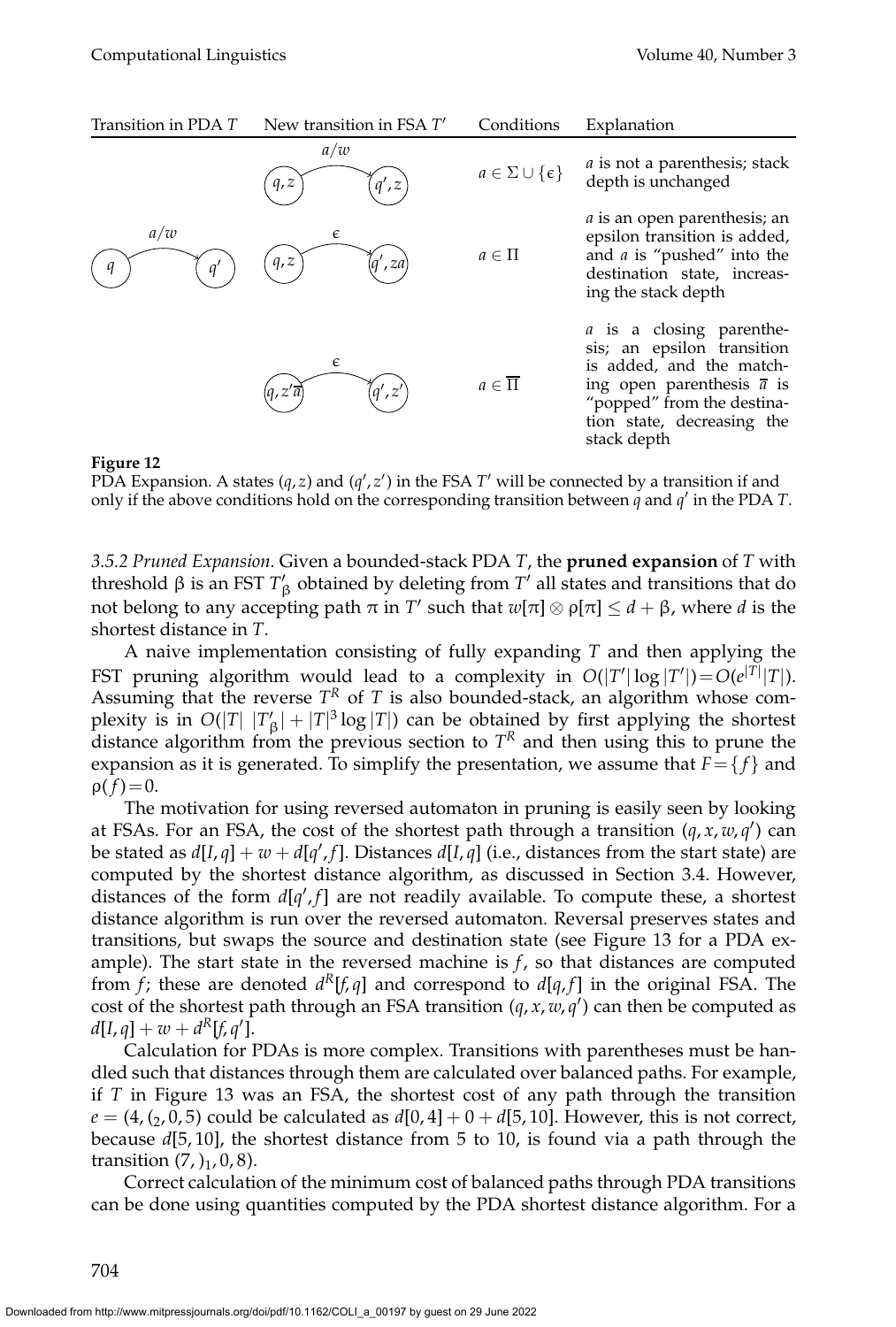

**Figure 13** PDA  $T$  and its reverse  $T^R.$   $T^R$  has start state 10, final state 0,  $\Pi^R=\{ \mathcal{h}_1, \mathcal{h}_2 \}$ , and  $\overline{\Pi}^R=\{ \mathcal{h}_1, \mathcal{h}_2 \}.$ 

PDA transition  $e = (q, a, w, q')$ ,  $a \in \Pi$ , the cost of the shortest balanced path through *e* can be found  $as<sup>4</sup>$ 

$$
c(e) = d[I, q] + w[e] + \min_{e' \in B[q', a]} d[q', p[e']] + w[e'] + d^{R}[n[e'], f]
$$
(7)

where  $B[q', a]$  and  $d[p[e'], q']$  are computed by the PDA shortest distance algorithm over *T*, and  $d^R[n[e'], f]$  is computed by the PDA shortest distance algorithm over  $T^R$ .

In Figure 13, the shortest cost of paths through the transition  $e = (4, (2, 0, 5)$  is found as follows: the shortest distance algorithm over *T* calculates *d*[0, 4] = 220 , *d*[5, 7] = 2, and  $B[5, (2] = \{7, )_2, 0, 9\}$ ; the shortest distance algorithm over  $T^R$  calculates  $d^R[10, 9] =$ 1, 000 (trivially, here); the cost of the shortest path through *e* is

$$
d[0,4]+w[e]+d[5,7]+w[e'] + d^{R}[10,9] = 220 + 0 + 2 + 0 + 1,000
$$

Pruned expansion is therefore able to avoid expanding transitions that would not contribute to any path that would survive pruning. Prior to expansion of a PDA *T* to an FSA *T'*, the shortest distance *d* in *T* is calculated. Transitions  $e = (q, a, w, q')$ ,  $a \in \Pi$ , are expanded as transitions  $e = ((q, z), q, w, (q', za))$  in  $T'$  only if  $c(e) \leq d + \beta$ , as calculated by Equation (7).

The pruned expansion algorithm implemented in OpenFST is necessarily more complicated than the simple description given here. Pseudo-code describing the Open-FST implementation is given in Appendix B.

The pruned expansion operation can be applied in any semiring having the path property.

<sup>4</sup> Note that  $d[p[e'], q']$  could be replaced by  $d^R[q', p[e']$ ].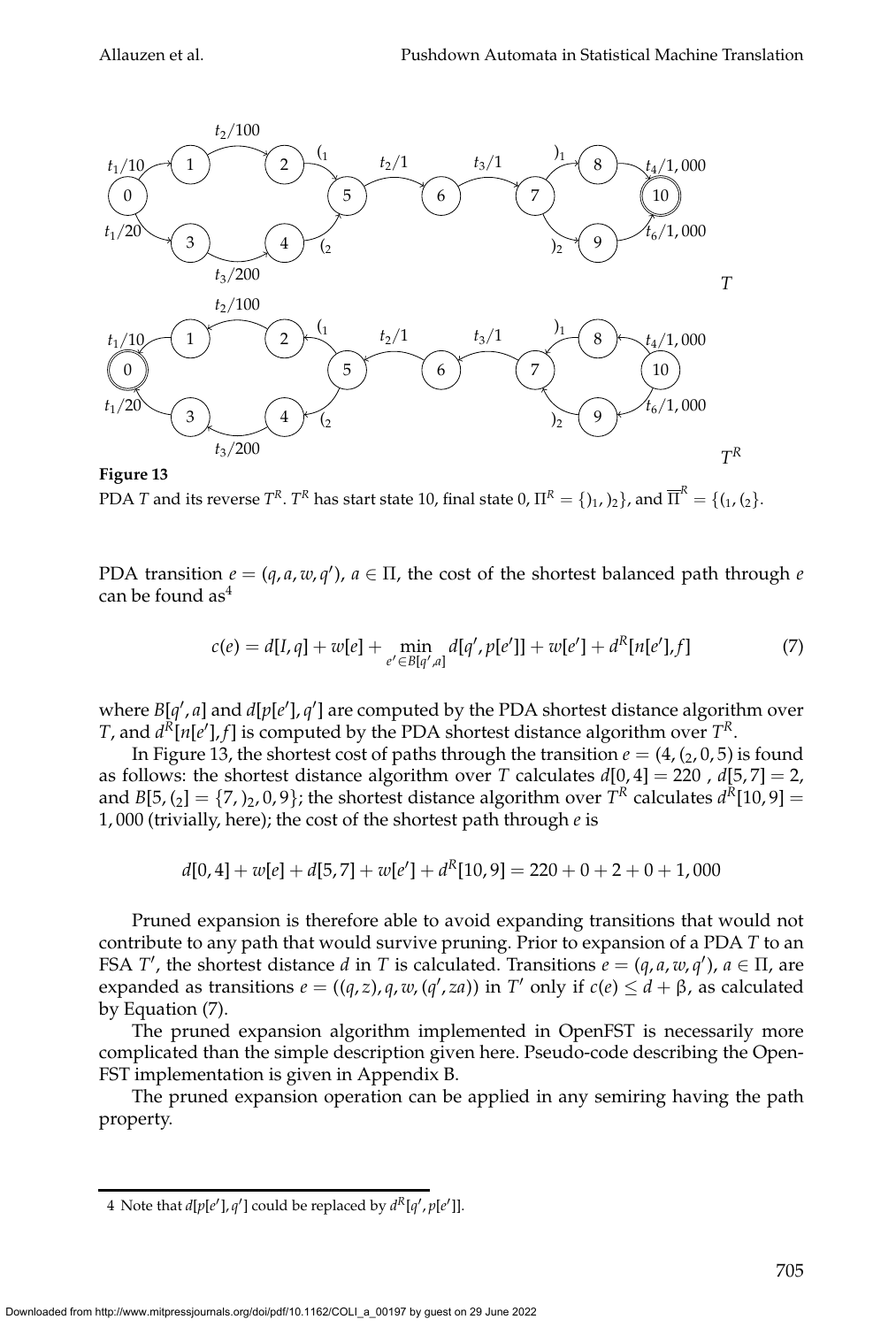# **4. HiPDT Analysis and Experiments: Computational Complexity**

We now address the following questions:

- What are the differences between the FSA and PDA representations as observed in a translation/alignment task?
- How do their respective decoding algorithms perform in relation to the complexity analysis described here?
- How many times is exact decoding achievable in each case?

We will discuss the complexity of both HiPDT and HiFST decoders as well as the hypergraph representation, with an emphasis on Hiero-style SCFGs. We assess our analysis for FSA and PDA representations by contrasting HiFST and HiPDT with large grammars for translation and alignment. For convenience, we refer to the hypergraph representation as  $T_h$ , and to the FSA and PDA representations as  $T_f$  and  $T_p$ .

We first analyze the complexity of each MT step described in the introduction:

- 1. *SCFG Translation:* Assuming that the parsing of the input is performed by a CYK parse, then the CFG, hypergraph, RTN, and PDA representations can be generated in  $O(|s|^3|G|)$  time and space (Aho and Ullman 1972). The FSA representation can require an additional  $O(e^{|s|^3|G|})$  time and space because the RTN expansion to FSA can be exponential.
- 2. *Intersection:* The intersection of a CFG *T<sup>h</sup>* with a finite automaton *M* can be performed by the classical Bar-Hillel algorithm (Bar-Hillel, Perles, and Shamir 1964) with time and space complexity *O*(|*Th*||*M*| *l*+1 ), where *l* is the maximum number of symbols on the right-hand side of a grammar rule in *Th* . Dyer (2010a) presents a more practical intersection algorithm that avoids creating rules that are inaccessible from the start symbol. With deterministic  $M$ , the intersection complexity becomes  $O(|T_h||M|^{l_N+1})$ , where  $l_N$  is the rank of the SCFG (i.e.,  $l_N$  is the maximum number of nonterminals on the right-hand side of a grammar rule). With Hiero-styles rules,  $l_N = 2$  so the complexity is  $O(|T_h||M|^3)$  in that case.<sup>5</sup> The PDA intersection algorithm from Section 3.3 has time and space complexity  $O(|T_p||M|)$ . Finally, the FSA intersection algorithm has time and space complexity *O*(|*T<sup>f</sup>* ||*M*|) (Mohri 2009).
- 3. *Shortest Path:* The shortest path algorithm on the hypergraph, RTN, and FSA representations requires linear time and space (given the underlying acyclicity) (Huang 2008; Mohri 2009). As presented in Section 3.4, the PDA representation can require time cubic and space quadratic in |*M*|.

Table 1 summarizes the complexity results for SCFGs of rank 2. The PDA representation is equivalent in time and superior in space complexity to the CFG/hypergraph representation, in general, and it can be superior in both space and time to the FSA representation depending on the relative SCFG and language model (LM) sizes. The FSA representation favors smaller target translation grammars and larger language models.

<sup>5</sup> The modified Bar-Hillel construction described by Chiang (2007) has time and space complexity  $O(|T_h||M|^4)$ ; the modifications were introduced presumably to benefit the subsequent pruning method employed (but see Huang, Zhong, & Gildea 2005).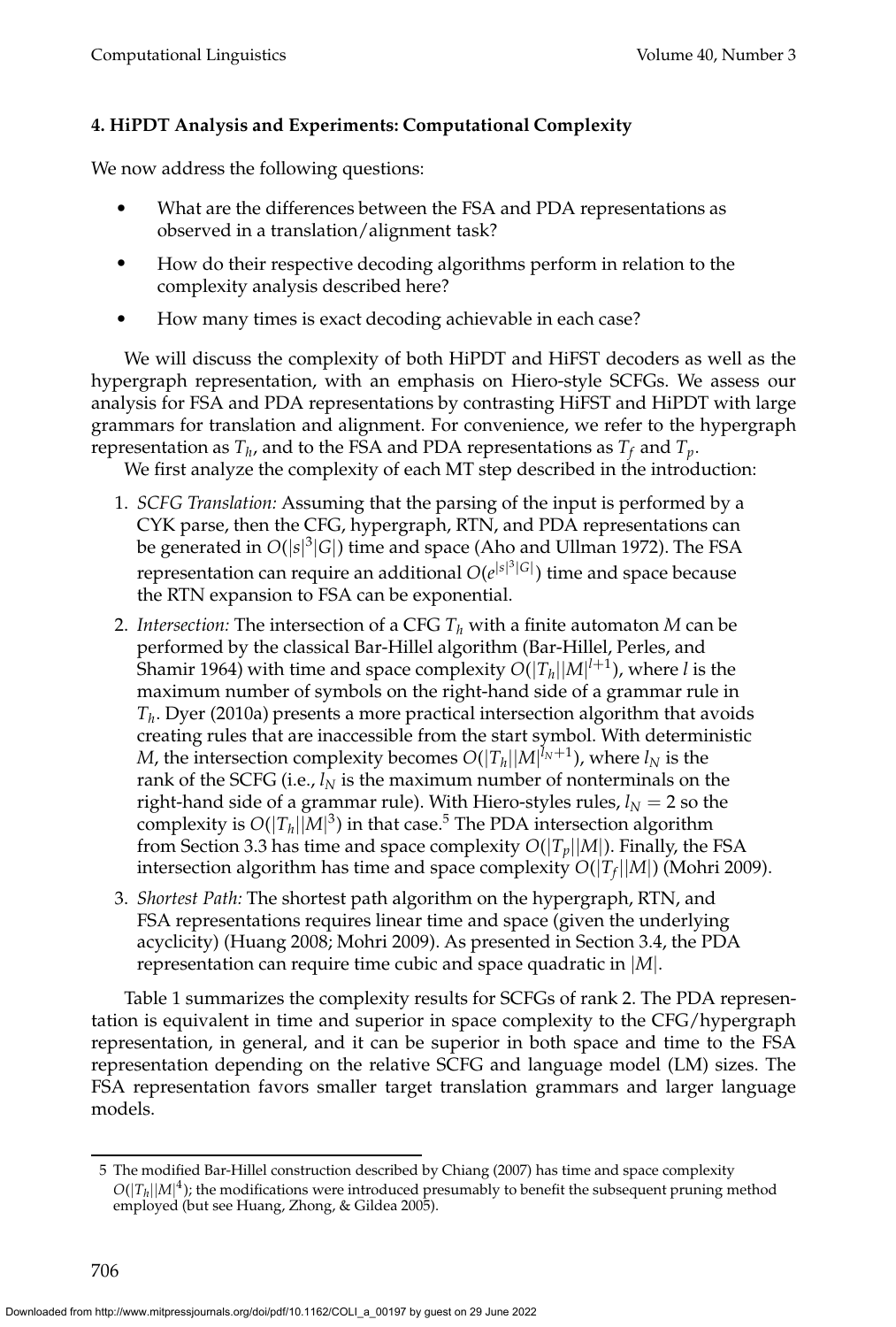|                                                     |                      | Translation complexity of target language representations for translation grammars of rank 2. |
|-----------------------------------------------------|----------------------|-----------------------------------------------------------------------------------------------|
| Representation                                      |                      | Time Complexity Space Complexity                                                              |
| $CFG/hypergraph$ $O( s ^3  G   M ^3)$<br><b>PDA</b> | $O( s ^3  G   M ^3)$ | $O( s ^3  G   M ^3)$<br>$O( s ^3  G   M ^2)$                                                  |

 $|s|^3|G|$   $|M|$ )

|*s*| 3 |*G*| |*M*|) *O*(*e*

**Table 1**

 $FSA$ 

Translation complexity of target language representations for translation grammars of rank 2.

In practice, the PDA and FSA representations benefit greatly from the optimizations mentioned previously (Figure 3 and accompanying discussion). For the FSA representation, these operations can offset the exponential dependencies in the worstcase complexity analysis. For example, in a translation of a 15-word sentence taken at random from the development sets described later, expansion of an RTN yields a WFSA with 174  $\times$  10<sup>6</sup> states. By contrast, if the RTN is determinized and minimized prior to expansion, the resulting WFSA has only 34  $\times$  10 $^3$  states. Size reductions of this magnitude are typical. In general, the original RTN, hypergraph, or CFG representation can be exponentially larger than the RTN/PDT optimized as described.

Although our interest is primarily in Hiero-style translation grammars, which have rank 2 and a relatively small number of nonterminals, this complexity analysis can be extended to other grammars. For SCFGs of arbitrary rank *lN*, translation complexity in time for hypergraphs becomes  $O(|G||s|^{l_N+1}|M|^{l_N+1})$ ; with FSAs the time complexity becomes  $O(e^{|G||s|^{l_N+1}}|M|)$ ; and with PDAs the time complexity becomes  $O(|G||s|^{l_N+1}|M|^3)$ . For more complex SCFGs with rules of rank greater than 2, such as SAMT (Zollmann and Venugopal 2006) or GHKM (Galley et al. 2004), this suggests that PDA representations may offer computational advantages in the worst case relative to hypergraph representations, although this must be balanced against other available strategies such as binarization (Zhang et al. 2006; Xiao et al. 2009) or scope pruning (Hopkins and Langmead 2010). Of course, practical translation systems introduce various pruning procedures to achieve much better decoding efficiency than the worst cases given here.

We will next describe the translation grammar and language model for our experiments, which will be used throughout the remainder of this article (except when stated otherwise). In the following sections we assess the complexity discussion with a contrast between HiFST (FSA representation) and HiPDT (PDA representation) under large grammars.

# **4.1 Translation Grammars and Language Models**

Translation grammars are extracted from a subset of the GALE 2008 evaluation parallel text; $^6$  this is 2.1M sentences and approximately 45M words per language. We report translation results on a development set *tune-nw* (1,755 sentences) and a test set *test-nw* (1,671 sentences). These contain translations produced by the GALE program and portions of the newswire sections of the NIST evaluation sets MT02 through MT06.<sup>7</sup>

<sup>6</sup> See http://projects.ldc.upenn.edu/gale/data/catalog.html. We excluded the UN material and the LDC2002E18, LDC2004T08, LDC2007E08, and CUDonga collections.

<sup>7</sup> See http://www.itl.nist.gov/iad/mig/tests/mt/.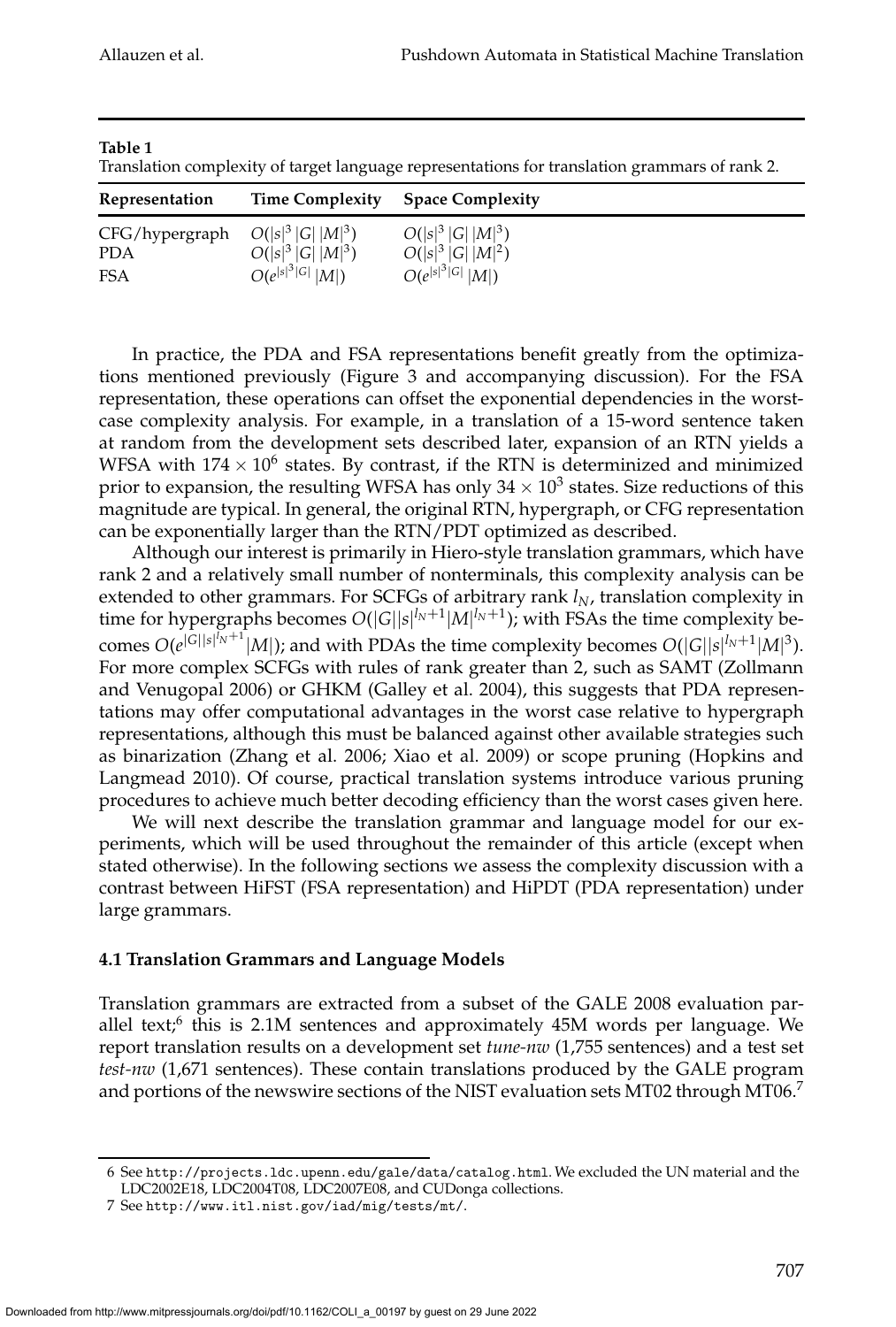| $\cdot$     |            |              |                      |       |       | . .   | $\cdot$                                                                                                  |          |                      |
|-------------|------------|--------------|----------------------|-------|-------|-------|----------------------------------------------------------------------------------------------------------|----------|----------------------|
|             | θ          | $\mathbf{0}$ | $7.5 \times 10^{-9}$ |       |       |       | $7.5 \times 10^{-8}$ $7.5 \times 10^{-7}$ $7.5 \times 10^{-6}$ $7.5 \times 10^{-5}$ $7.5 \times 10^{-4}$ |          | $7.5 \times 10^{-3}$ |
|             | 2-grams    | 28M          | 10M                  | 2.5M  | 442K  | 37K   | 1.3K                                                                                                     | 21       | $\Omega$             |
|             | 3-grams    | 61M          | 6M                   | 969K  | 74K   | 2.7K  | 38                                                                                                       | $\Omega$ | 0                    |
| KN          | 4-grams    | 117M         | 3M                   | 219K  | 5Κ    | 44    |                                                                                                          | $\Omega$ | 0                    |
|             | perplexity | 98.1         | 122.2                | 171.5 | 290.4 | 605.1 | 1270.2                                                                                                   | 1883.6   | 2200.0               |
|             | 2-grams    | 28M          | 7M                   | 2M    | 391K  | 52K   | 4K                                                                                                       | 117      |                      |
| <b>KATZ</b> | 3-grams    | 64M          | 10M                  | 1.5M  | 148K  | 8.4K  | 197                                                                                                      |          | 0                    |
|             | 4-grams    | 117M         | 4.6M                 | 398K  | 19K   | 510   |                                                                                                          | $\Omega$ | 0                    |
|             | perplexity | 106.7        | 120.4                | 146.9 | 210.5 | 336.6 | 596.5                                                                                                    | 905.0    | 1046.1               |

#### **Table 2**

Number of *n*-grams with explicit conditional probability estimates assigned by the 4-gram language models  $M_1^{\theta}$  after entropy pruning of  $M_1$  at threshold values  $\theta$ . Perplexities over the (concatenated) *tune-nw* reference translations are also reported. The Kneser-Ney and Katz 4-gram LM have 416,190 unigrams, which are not removed by pruning.

In tuning the systems, MERT (Och 2003) iterative parameter estimation under IBM  $BLEU<sup>8</sup>$  is performed on the development set.

The parallel corpus is aligned using MTTK (Deng and Byrne 2008) in both sourceto-target and target-to-source directions. We then follow published procedures (Chiang 2007; Iglesias et al. 2009b) to extract hierarchical phrases from the union of the directional word alignments. We call a translation grammar (G) the set of rules extracted from this process. For reference, the number of rules in *G* that can apply to the *tune-nw* is 1.1M, of which 593K are standard non-hierarchical phrases and 511K are strictly hierarchical rules.

We will use two English language models in these translation experiments. The first language model, denoted *M*<sup>1</sup> , is a 4-gram estimated over 1.3B words taken from the target side of the parallel text and the AFP and Xinhua portions of the English Gigaword Fourth Edition (LDC2009T13). We use both Kneser-Ney (Kneser and Ney 1995) and Katz (Katz 1987) smoothing in estimating *M*<sup>1</sup> . Where language model reduction is required, we apply Stolcke entropy pruning (Stolcke 1998) to *M*<sup>1</sup> under the relative perplexity threshold θ. The resulting language model is labeled as  $M_1^{\theta}$ .

The reduction in size in terms of component *n*-grams is summarized in Table 2. For aggressive enough pruning, the original 4-gram model can be effectively reduced to a trigram, bigram, or unigram model. For both the Katz and the Kneser-Ney 4-gram language models: at  $\theta = 7.5E - 05$  the number of 4-grams in the LM is effectively reduced to zero; at  $\theta = 7.5E - 4$  the number of 3-grams is effectively 0; and at  $\theta = 7.5E - 3$ , only unigrams remain. Development set perplexities increase as entropy pruning becomes more aggressive, with the Katz smoothed model performing better under pruning (Chelba et al. 2010; Roark, Allauzen, and Riley 2013).

We will also use a larger language model, denoted  $M_2$ , obtained by interpolating *M*<sup>1</sup> with a zero-cutoff stupid-backoff 5-gram model (Brants et al. 2007) estimated over 6.6B words of English newswire text; *M*<sup>2</sup> is estimated as needed for the *n*-grams required for the test sets.

<sup>8</sup> See ftp://jaguar.ncsl.nist.gov/mt/resources/mteval-v13.pl.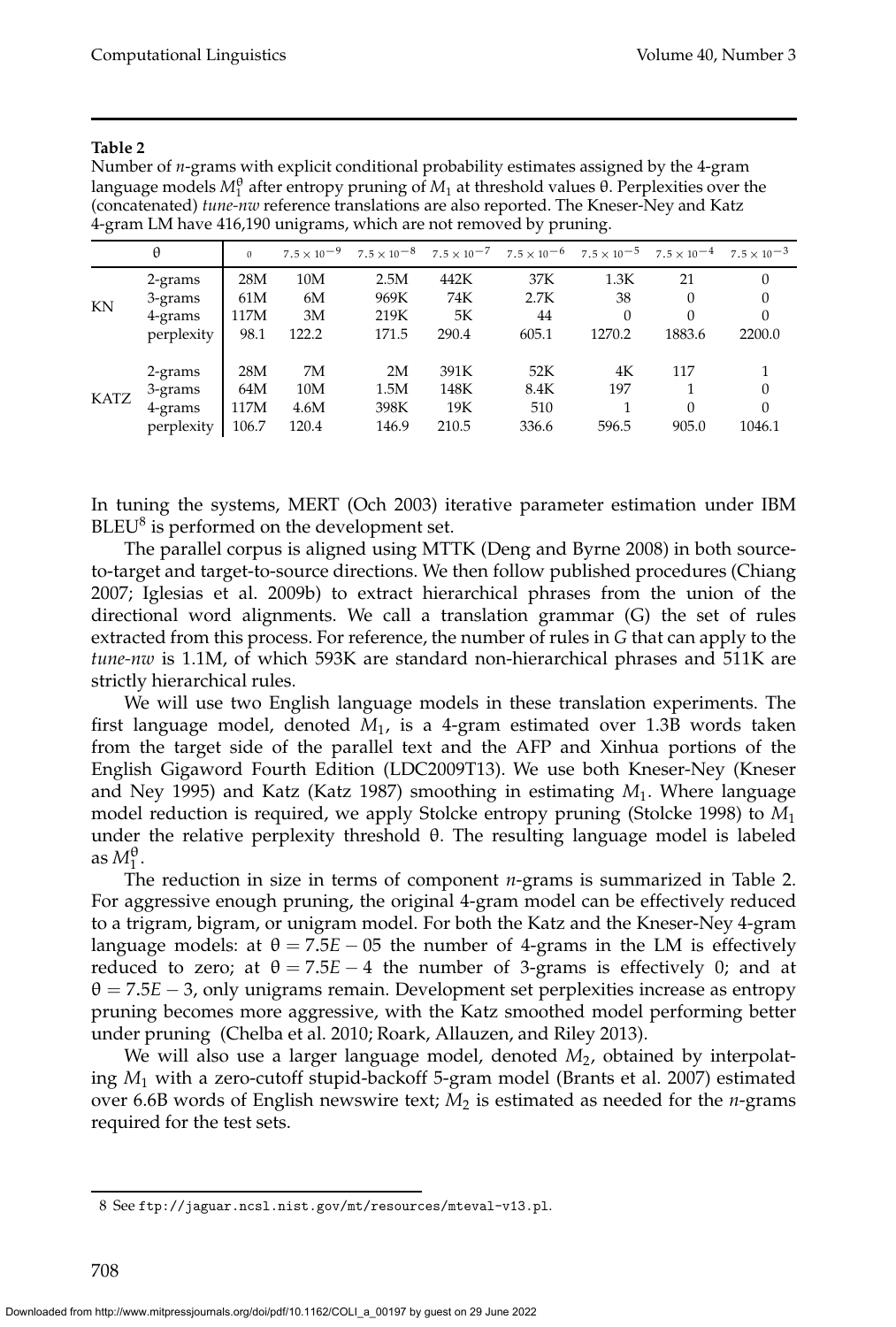#### **Table 3**

Success in finding the 1-best translation under *G* with various  $M_1^{\theta}$  under a memory size limit of 10GB as measured over *tune-nw* (1,755 sentences). We note which operations in translation exceeded the memory limit: either Expansion and Intersection for HiFST, or Intersection and Shortest Path operation for HiPDT.

|                                                   |                                                                    |                   |                   | Decoding with $G + M_1^{\circ}$ under a 10GB memory size limit |                     |                      |                          |
|---------------------------------------------------|--------------------------------------------------------------------|-------------------|-------------------|----------------------------------------------------------------|---------------------|----------------------|--------------------------|
| #                                                 | θ                                                                  |                   | <b>HiFST</b>      |                                                                |                     | <b>HiPDT</b>         |                          |
|                                                   |                                                                    | <b>Success</b>    |                   | Failure                                                        | <b>Success</b>      |                      | Failure                  |
|                                                   |                                                                    |                   | Expansion         | <i>Intersection</i>                                            |                     | <i>Intersection</i>  | <b>Shortest Path</b>     |
| $\overline{2}$<br>$\mathbf{3}$<br>$4\overline{ }$ | $7.5\times10^{-9}$<br>$7.5 \times 10^{-8}$<br>$7.5 \times 10^{-7}$ | 12%<br>16%<br>18% | 51%<br>53%<br>53% | 37%<br>31%<br>29%                                              | 40%<br>76%<br>99.8% | 8%<br>$1\%$<br>$0\%$ | $52\%$<br>23%<br>$0.2\%$ |

#### **Decoding with**  $G + M_1^{\theta}$  $_1^{\uplus}$  under a 10GB memory size limit

# **4.2 Exact Decoding with Large Grammars and Small Language Models**

We now compare HiFST and HiPDT in translation with our large grammar *G*. In this case we know that exact search is often not feasible for HiFST.

We run both decoders over *tune-nw* with a restriction on memory use of 10 GB. If this limit is reached in decoding, the process is killed.<sup>9</sup> Table 3 shows the number of times each decoder succeeds in finding a hypothesis under the memory limit when decoding with various entropy-pruned LMs  $\widehat{M}_1^{\theta}$ . With  $\theta = 7.5 \times 10^{-9}$  (row 2), HiFST can only decode 218 sentences, and HiPDT succeeds in 703 cases. The difference in success rates between the decoders is more pronounced as the language model is more aggressively pruned: for  $\theta$  = 7.5 × 10<sup>-7</sup> HiPDT succeeds for all but three sentences.

As Table 3 shows, HiFST fails most frequently in its initial expansion from RTN to FSA; this operation depends only on the translation grammar and does not benefit from any reduction in the language model size. Subsequent intersection of the FSA with the language model can still pose a challenge, although as the language model is reduced, this intersection fails less often. By contrast, HiPDT intersects the translation grammar with the language model prior to expansion and this operation nearly always finishes successfully. The subsequent shortest path (or pruned expansion) operation is prone to failure, but the risk of this can be greatly reduced by using smaller language models.

In the next section we contrast both HiPDT and HiFST for alignment.

# **4.3 Alignment with Inversion Transduction Grammars**

We continue to explore applications characterized by large translation grammars *G* and small language models *M*. As an extreme instance of a problem involving a large translation grammar and a simple target language model, we consider parallel text alignment under an Inversion Transduction Grammar (ITG) (Wu 1997). This task, or something like it, is often done in translation grammar induction. The process should yield the set of derivations, with scores, that generate the target sentence as a translation

<sup>9</sup> We use the UNIX *ulimit* command. The experiment was carried out over machines with different configurations and loads, so these numbers should be considered as approximate values.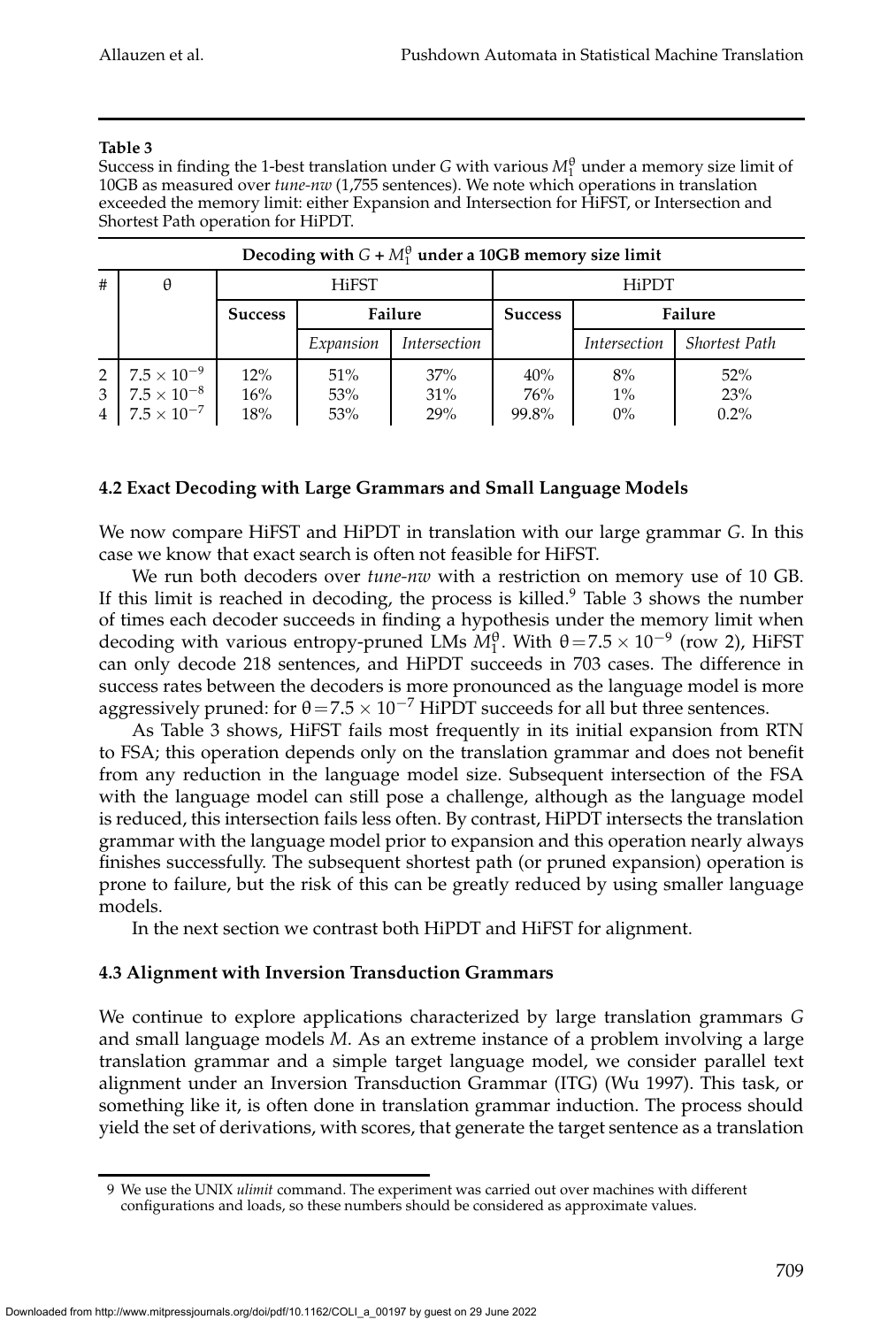of the source sentence. In alignment the target language model is extremely simple: It is simply an acceptor for the target language sentence so that |*M*| is linear in the length of the target sentence. In contrast, the search space needs now to be represented with pushdown transducers (instead of pushdown automata) keeping track of both translations and derivations, that is, indices of the rules in the grammar (Iglesias et al. 2009a; de Gispert et al. 2010; Dyer 2010b).

We define a word-based translation grammar  $G_{ITG}$  for the alignment problem as follows. First, we obtain word-to-word translation rules of the form  $X \rightarrow \langle s, t \rangle$  based on probabilities from IBM Model 1 translation tables estimated over the parallel text, where *s* and *t* are one source and one target word, respectively (∼16*M* rules). Then, we allow monotonic and inversion transduction of two adjacent nonterminals in the usual ITG style (i.e., add  $X \rightarrow \langle X_1 \ X_2, X_1 \ X_2 \rangle$  and  $X \rightarrow \langle X_1 \ X_2, X_2 \ X_1 \rangle$ ). Additionally, we allow unrestricted source word deletions  $(X \rightarrow \langle s, \epsilon \rangle)$ , and restricted target word insertions  $(X \rightarrow \langle X_1 \ X_2, X_1 \ t \ X_2 \rangle)$ . This restriction, which is solely motivated by efficiency reasons, disallows the insertion of two consecutive target words. We make no claims about the suitability or appropriateness of this specific grammar for either alignment or translation; we introduce this grammar only to define a challenging alignment task.

A set of 2,500 sentence pairs of up to 50 source and 75 target words was chosen for alignment. These sentences come from the same Chinese-to-English parallel data described in Section 4.1. Hard limits on memory usage (10GB) and processing time (10 minutes) were imposed for processing each sentence pair. If HiPDT or HiFST exceeded either limit in aligning any sentence pair, alignment was stopped and a "memory/time failure" was noted. Even if the resource limits are not exceeded, alignment may fail due to limitations in the grammar. This happens when either a particular word pair rule that is not in our Model 1 table, or more than one consecutive target insertions are needed to reach alignment. In such cases, we record a "grammar failure," as opposed to a "memory/time failure."

Results are reported in Table 4. Of the 2,500 sentence pairs, HiFST successfully aligns only 41% of the sentence pairs under these time and memory constraints. The reason for this low success rate is that HiFST must generate and expand all possible derivations under the ITG for a given sentence pair. Even if it is strictly enforced that the FSA in every CYK cell contains only partial derivations which produce substrings of the target sentence, expansion often exceeds the memory/time constraints. In contrast, HiPDT succeeds in aligning all sentence pairs that can be aligned under the grammar (89%), because it never fails due to memory or time constraints. In this experiment, if alignment is at all possible, HiPDT will find the best derivation. Alignment success rate (or coverage) could trivially be improved by modifying the ITG to allow more consecutive target insertions, or by increasing the number of word-to-word

#### **Table 4**

Percentages of success and failure in aligning 2,500 sentence pairs under *GITG* with HiFST and HiPDT. HiPDT finds an alignment whenever it is possible under the translation grammar.

|                | <b>HiFST</b>       |               |                | <b>HiPDT</b>      |                   |
|----------------|--------------------|---------------|----------------|-------------------|-------------------|
| <b>Success</b> | Failure            |               | <b>Success</b> | Failure           |                   |
| 41%            | memory/time<br>53% | grammar<br>6% | 89%            | memory/time<br>0% | grammar<br>$11\%$ |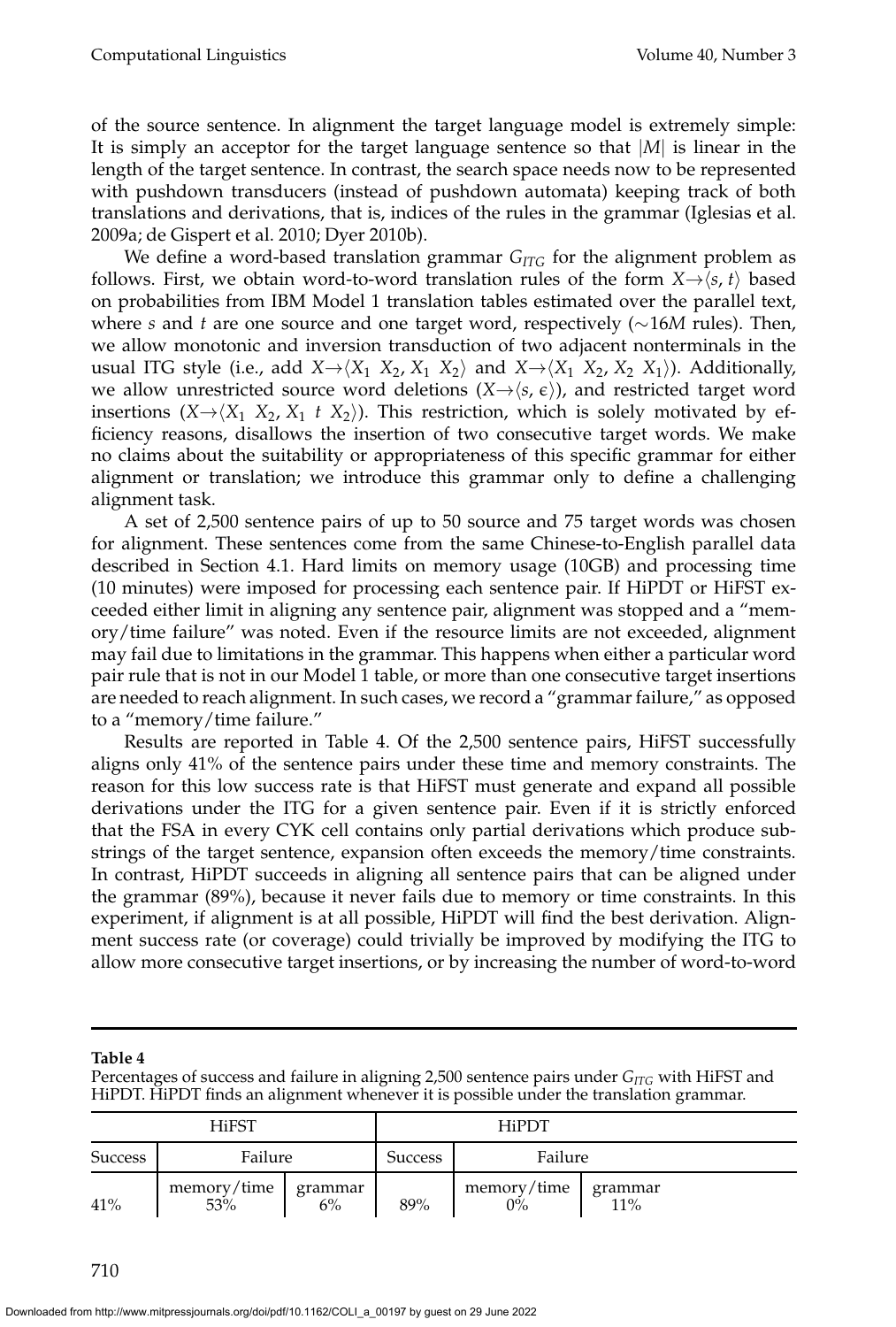rules, but that would not change the conclusion in the contrast between HiFST and HiPDT.

The computational analysis from the beginning of this section applies to alignment. The language model *M* is replaced by an acceptor for the target sentence, and if we assume that the target sentence length is proportional to the source sentence length, it follows that  $|M| \propto |s|$  and the worst-case complexity for HiPDT in alignment mode is  $O(|s|^{6}|G|)$ . This is comparable to ITG alignment (Wu 1997) and the intersection algorithm of Dyer (2010b).

Our experimental results support the complexity analysis summarized in Table 1. HiPDT is more efficient in ITG alignment and this is consistent with its linear dependence on the grammar size, whereas HiFST suffers from its exponential dependence. This use of PDAs in alignment does not rely on properties specific either to Hiero or to ITGs. We expect that the approach should be applicable with other types of SCFGs, although we note that alignment under SCFGs with an arbitrary number of nonterminals can be NP-hard (Satta and Peserico 2005).

# **5. HiPDT Two-Pass Translation Architecture and Experiments**

The previous complexity analysis suggests that PDAs should excel when used with large translation grammars and relatively small *n*-gram language models. In hierarchical phrase-based translation, this is a somewhat unusual scenario: It is far more typical that translation tasks requiring a large translation grammar also require large language models. To accommodate these requirements we have developed a twopass decoding strategy in which a weak version of a large language model is applied prior to the expansion of the PDA, after which the full language model is applied to the resulting WFSA in a rescoring pass. An effective way of generating weak language models is by means of entropy pruning under a threshold θ; these are the language models  $M_1^{\theta}$  of Section 4.1. Such a two-pass strategy is widely used in automatic speech recognition (Ljolje, Pereira, and Riley 1999). The steps in two-pass translation using entropy-pruned language models are given here, and depicted in Figure 14.

- Step 1. We translate with  $M_1^{\theta}$  and *G* using the same parameters obtained by MERT for the baseline system, with the exception that the word penalty parameter is adjusted to produce hypotheses of roughly the correct length. This produces translation lattices that contain hypotheses with exact scores under  $G$  and  $M_1^{\theta}$ :  $\Pi_2({s} \circ \mathcal{G}) \circ M_1^{\theta}$ .
- Step 2. These translation lattices are pruned at beamwidth  $\beta$ : [ $\Pi_2({s} \circ \mathcal{G}) \circ M_1^{\theta}$ ]<sub>β</sub>.
- Step 3. We remove the  $M_1^{\theta}$  scores from the pruned translation lattices, reapply the full language model *M*<sup>1</sup> , and restore the word penalty parameter to the baseline value obtained by MERT. This gives an approximation to  $\Pi_2({s} \, \circ \, \mathcal{G}) \circ M_1$ : scores are correctly assigned under *G* and *M*1, but only hypotheses that survived pruning at Step 2 are included.

We can rescore the lattices produced by the baseline system or by the two-pass system with the larger language model  $M_2$ . If  $β = ∞$  or if  $θ = 0$ , the translation lattices obtained in Step 3 should be identical to lattices produced by the baseline system (i.e., the rescoring step is no longer needed). The aim is to increase  $\theta$  to shrink the language model used at Step 1, but  $\beta$  will then have to increase accordingly to avoid pruning away desirable hypotheses in Step 2.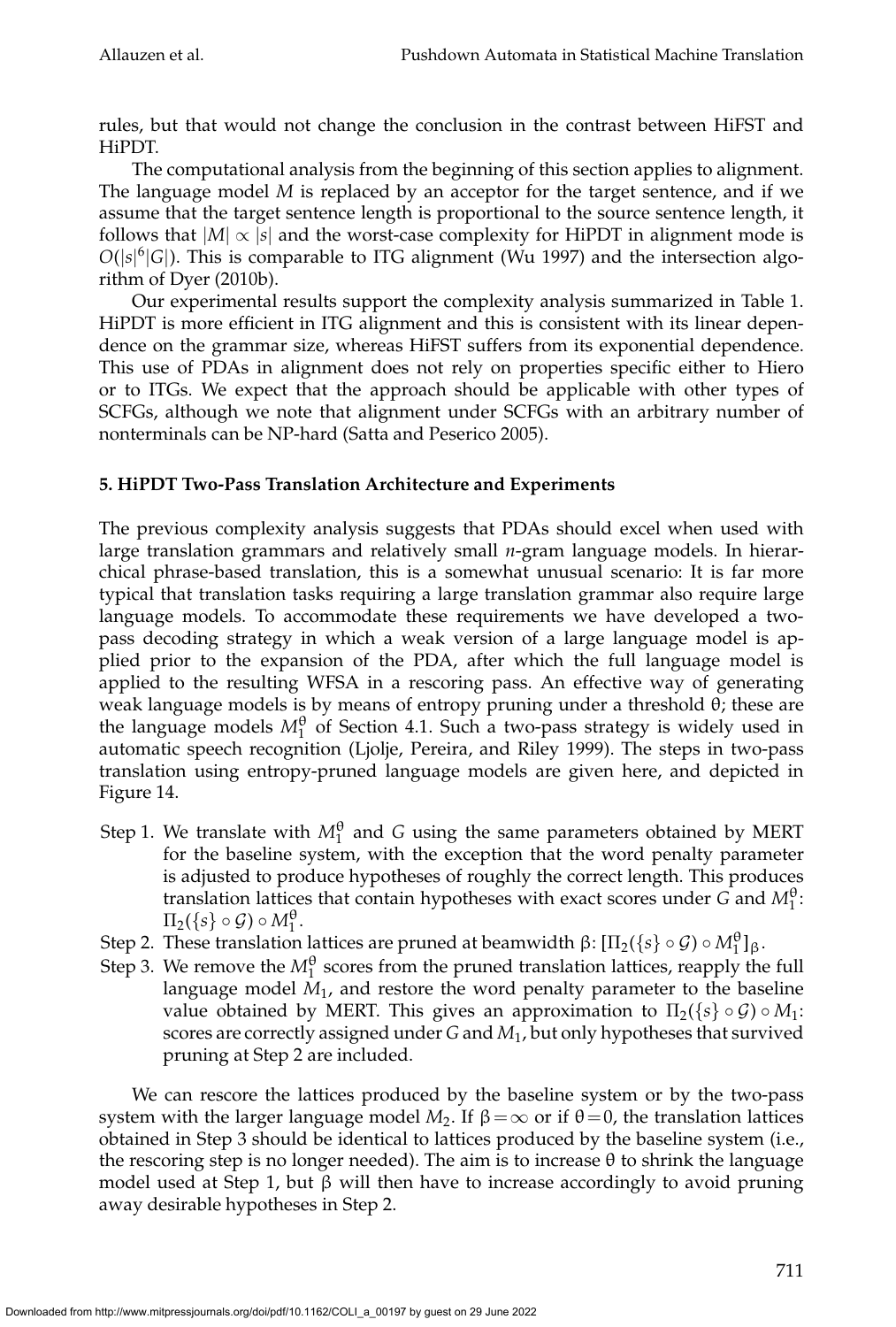

Two-pass HiPDT translation with an entropy pruned language model.

# **5.1 Efficient Removal of First-Pass Language Model Scores Using Lexicographic Semirings**

The two-pass translation procedure requires removal of the weak language model scores used in the initial expansion of the translation search space; this is done so that only the translation scores under *G* remain after pruning. In the tropical semiring, the weak LM scores can be "subtracted" at the path level from the lattice, but this involves a determinization of an unweighted translation lattice, which can be very inefficient.

As an alternative we can define a lexicographic semiring (Shafran et al. 2011; Roark, Sproat, and Shafran 2011)  $\langle w_1, w_2 \rangle$  over the tropical weights  $w_1$  and  $w_2$  with the operations ⊕ and ⊗:

$$
\langle w_1, w_2 \rangle \oplus \langle w_3, w_4 \rangle = \begin{cases} \langle w_1, w_2 \rangle & \text{if } w_1 < w_3 \text{ or } (w_1 = w_3 \text{ and } w_2 < w_4) \\ \langle w_3, w_4 \rangle & \text{otherwise} \end{cases}
$$
 (8)

$$
\langle w_1, w_2 \rangle \otimes \langle w_3, w_4 \rangle = \langle w_1 + w_3, w_2 + w_4 \rangle \tag{9}
$$

The PDA algorithms described in Section 3 are valid under this new semiring because it is commutative and has the path property. In particular, the PDA representing  $\{s\} \circ \mathcal{G}$ is constructed so that the translation grammar score appears in both  $w_1$  and  $w_2$  (i.e., it is duplicated). In the first-pass language model,  $w_1$  has the *n*-gram language model scores and the  $w_2$  are 0. After composition, the resulting automata have the combined translation grammar score and language model score in the first dimension, and the second dimension contains the translation grammar scores alone. Pruning can be performed under the lexicographic semiring with a threshold set so that only the combined scores in the first dimension are considered. The resulting automata can easily be mapped back into the regular tropical semiring such that only the translation scores in the second

712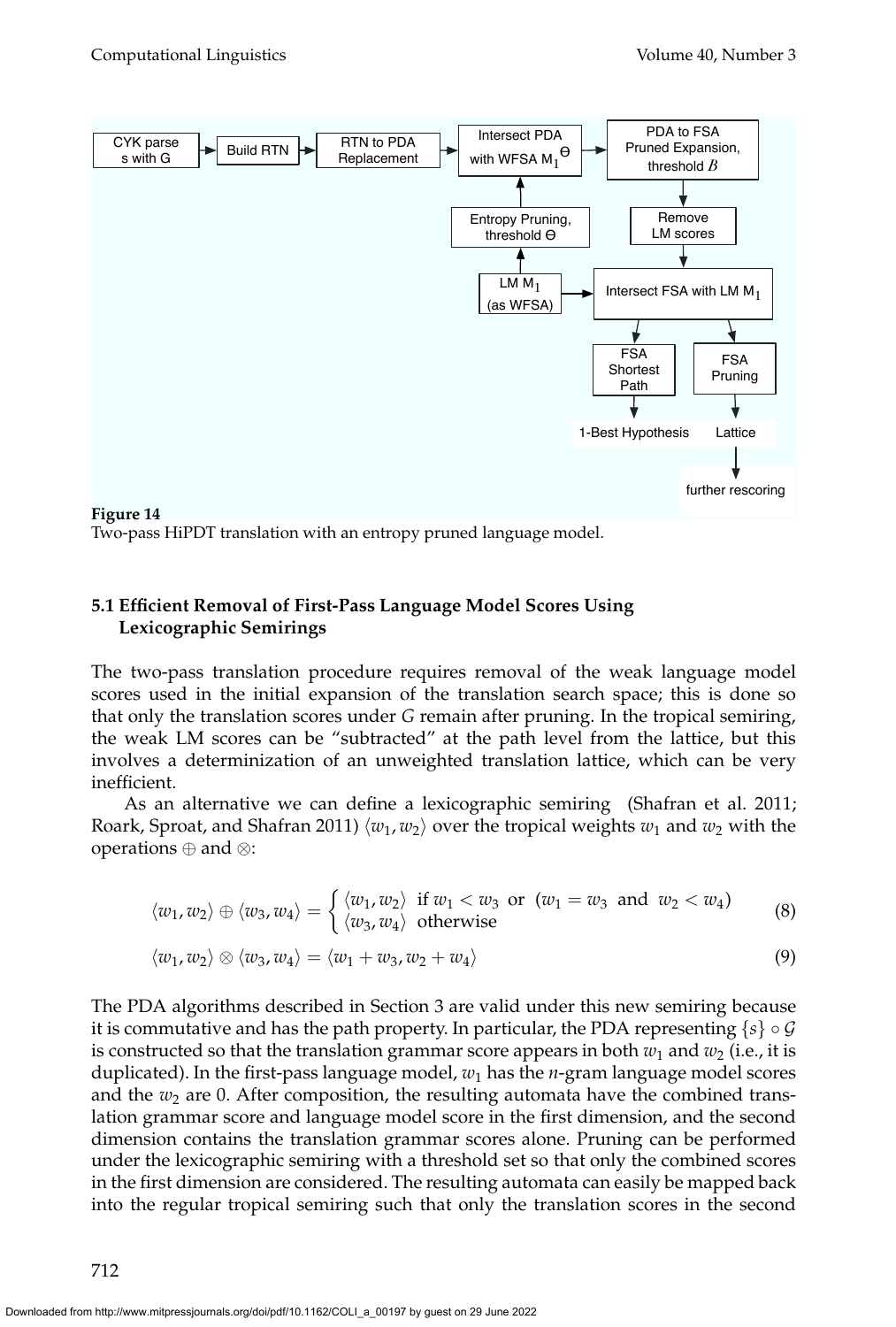dimension are retained (this is a linear operation done by the fstmap operation in the OpenFST library).

# **5.2 Translation Quality and Modeling Errors in Two-Pass Decoding**

We wish to analyze the degree to which the two-pass decoding strategy introduces "modeling errors" into translation. A modeling error occurs in two-pass decoding whenever the decoder produces a translation whose score is less than the best attainable under the grammar and language model (i.e., whenever the best possible translation is discarded by pruning at Step 2). We refer to these as modeling errors, rather than search errors, because they are due to differences in scores assigned by the models  $M_1$  and  $M_1^{\theta}$ .

Ideally, we would compare the two-pass translation system against a baseline system that performs exact translation, without pruning in search, under the grammar *G* and language model *M*<sup>1</sup> . This would allow us to address the following questions:

- r Is a two-pass decoding procedure that uses entropy-pruned language models adequate for translation? How many modeling errors are introduced? Does two-pass decoding impact on translation quality?
- Which smoothing/discounting technique is best suited for the first-pass language model in two-pass translation, and which smoothing/ discounting technique is best at avoiding modeling errors?

Our grammar *G* is not suitable for these experiments, as we do not have a system capable of exact decoding under both *G* and *M*1. To create a suitable baseline we therefore reduce *G* by excluding rules that have a forward translation probability  $p < 0.01$ , and refer to this reduced grammar as *Gsmall*. This process reduces the number of strictly hierarchical rules that apply to our *tune-nw* set from 511K to 189K, while the number of standard phrases is unchanged.

Under *Gsmall*, both HiFST and HiPDT are able to exactly compose the entire space of possible candidate hypotheses with the language model and to extract the shortest path hypothesis. Because an exact decoding baseline is thus available, we can empirically evaluate the proposed two-pass strategy. Any degradation in translation quality can only be due to the modeling errors introduced by pruning under  $\beta$  with respect to the entropy-pruned  $M_1^{\theta}$ .

Figure 15 shows translation performance under grammar *Gsmall* for different values of entropy pruning threshold θ. Performance is reported after first-pass decoding with  $M_1^{\theta}$  (Step 1, Section 5), and after rescoring with  $M_1$  (Step 3, Section 5) the first-pass lattices pruned at alternative β beams. The first column reports the baseline for either Kneser-Ney and Katz language models, which are found by translation without entropy pruning, that is, performed with *M*1. Both yield 34.5 on *test-nw*.

The first and main conclusion from this figure is that the two-pass strategy is adequate because we are always able to recover the baseline performance. As expected, the harsher the entropy-pruning of  $M_1$  (as we lower  $\theta$ ) the greater  $\beta$  must be to recover from the significant degradation in first-pass decoding. But even at a harsh  $θ = 7.5 \times 10^{-7}$ , when first-pass performance drops over 7 BLEU points, a relatively-low value of  $β = 15$ can recover the baseline performance.

Although this is true independently of the LM smoothing approach, a second conclusion from the figure is that the choice of LM smoothing does impact first-pass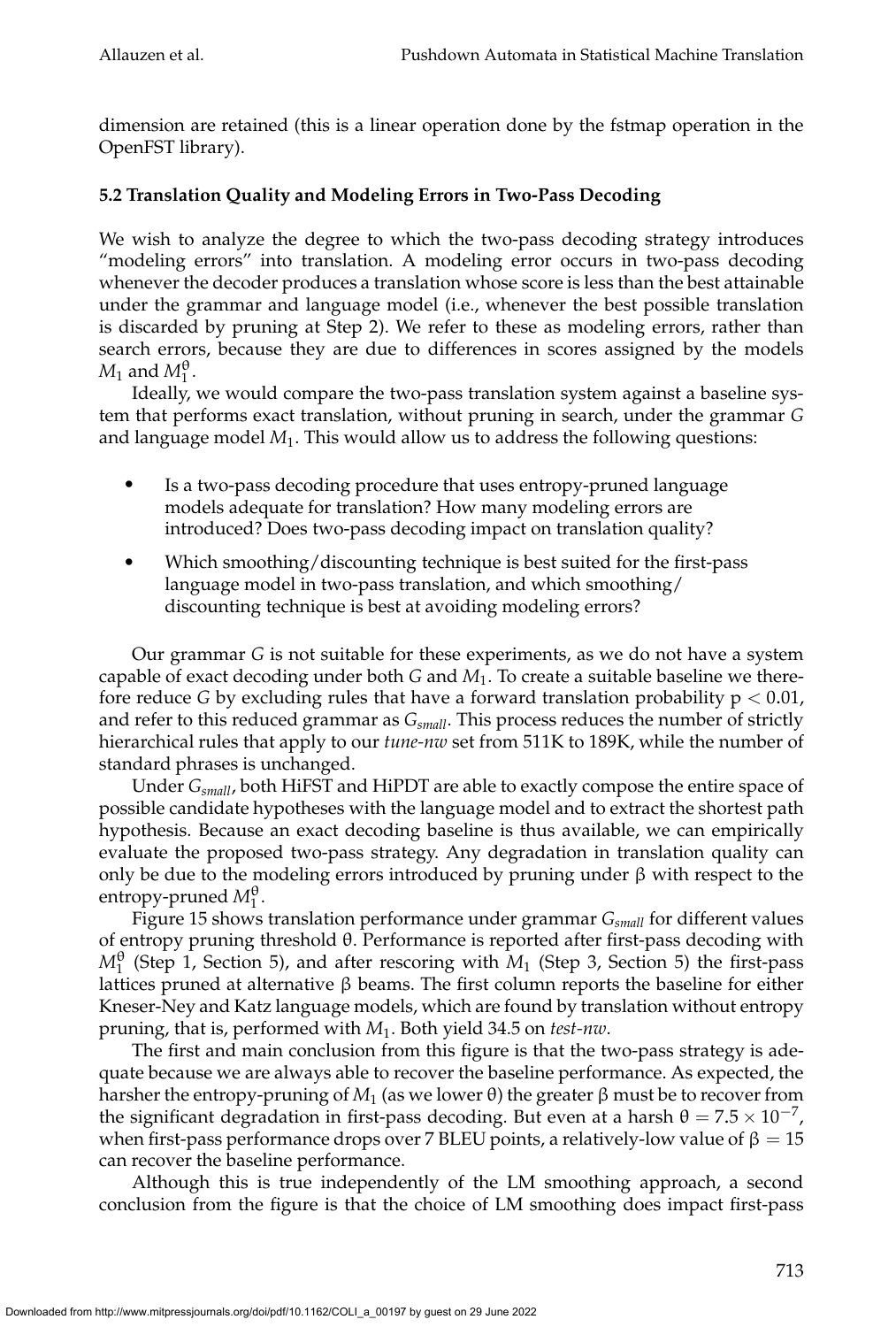

#### **Figure 15**

Results (lower case IBM BLEU scores over *test-nw*) under  $G_{small}$  with various  $M_1^{\theta}$  as obtained with several values of θ. Performance in subsequent rescoring with *M*<sup>1</sup> after likelihood-based pruning of the resulting translation lattices for various β is also reported. In the pipeline, *M*<sup>1</sup> (and  $M_1^{\theta}$ ) are estimated with either Katz or Kneser-Ney smoothing.

translation performance. For entropy pruning at  $\theta = 7.5 \times 10^{-7}$ , the Katz LMs perform better for smaller beamwidths  $\beta$ . These results are consistent with the test set perplexities of the entropy pruned LMs (Table 2), and are also in line with other studies of Kneser-Ney smoothing and entropy pruning (Chelba et al. 2010; Roark, Allauzen, and Riley 2013).

Modeling errors are reported in Table 5 at the entropy pruning threshold  $\theta = 7.5 \times$ 10<sup>-7</sup>. As expected, modeling errors decrease as the beamwidth  $\beta$  increases, although we find that the language model with Katz smoothing has fewer modeling errors. However, modeling errors do not necessarily impact corpus level BLEU scores. For wide beamwidths (e.g.,  $\beta = 15$  here), there are still some modeling errors, but these are either few enough or subtle enough that two-pass decoding under either smoothing method yields the same corpus level BLEU score as the exact decoding baseline.

#### **Table 5**

Two-pass translation modeling errors as a function of RTN expansion pruning threshold β. A modeling error occurs whenever the score of a hypothesis produced by the two-pass translation differs from the score found by the exact baseline system. Errors are tabulated over systems reported in Figure 15, at  $\theta = 7.5 \times 10^{-7}$ .

| $\beta$ | Kneser-Ney Katz |     |
|---------|-----------------|-----|
| 8       | 814             | 619 |
| 12      | 343             | 212 |
| 15      | 240             | 110 |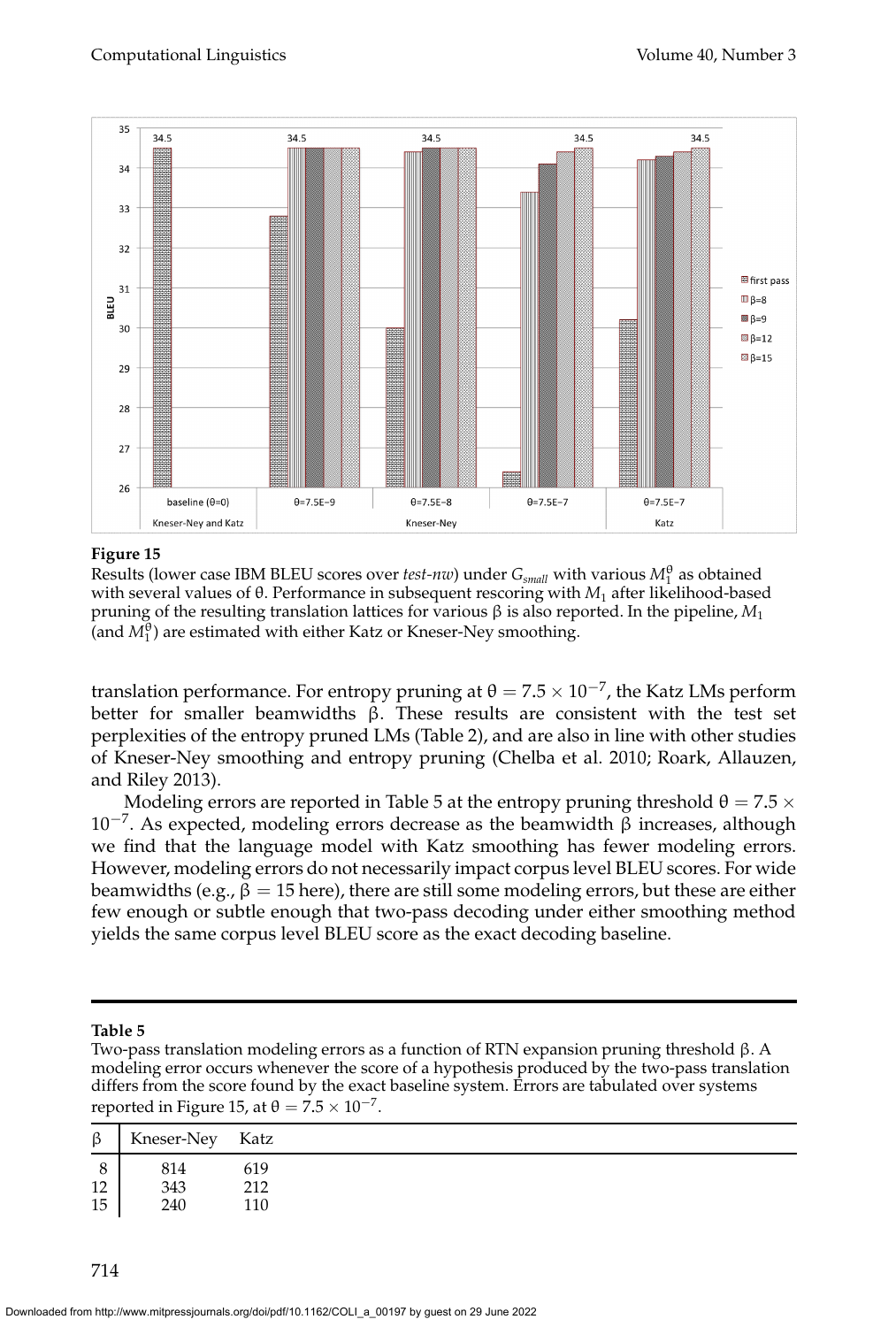# **5.3 HIPDT Two-Pass Decoding Speed and Translation Performance**

- What are the speed and quality tradeoffs for HiPDT as a function of first-pass LM size and translation grammar complexity?
- How do these compare against the predicted computational complexity?

In this section we turn back to the original large grammar, for which HiFST cannot perform exact decoding (see Table 3). In contrast, HiPDT is able to do exact decoding so we study tradeoffs in speed and translation performance. The speed of two-pass decoding can be increased by decreasing β and/or increasing θ, but at the risk of degradation in translation performance. For grammar *G* and language model *M*<sup>1</sup> we plot in Figure 16 the BLEU score against speed as a function of β for a selection of θ values. BLEU score is measured over the entire test set *test-nw* but speed is calculated only on sentences of length up to 20 words (∼500 sentences). In computing speed we measure not only the PDA operations, but the entire HiPDT decoding process described in Figure 14, including CYK parsing and the application of *M*1. We note in passing that these unusually slow decoding speeds are a consequence of the large grammars, language models, and broad pruning thresholds chosen for these experiments; in practice, translation with either HiPDT or HiFST is much faster.

In these experiments we find that the language model entropy pruning threshold θ and the likelihood beamwidth β work together to balance speed against translation quality. For every entropy pruning threshold θ value considered, there is a value of  $β$ for which there is no degradation in translation quality. For example, suppose we want to attain a translation quality of 34.5 BLEU: then β should be set to 12 or greater. If the goal is to find the fastest system at this level, then we choose  $\theta = 7.5 \times 10^{-5}$ .

The interaction between pruning in expansion and pruning of the language model is explained by Figure 17, where decoding and rescoring times are shown for various



# **Figure 16**

HiPDT translation quality versus speed (decoding with  $G$ ,  $M_1^{\theta}$  + rescoring with  $M_1$ ) under different entropy pruning thresholds θ and for likelihood beamwidths  $β = 15, 12, 9, 8, 7$ .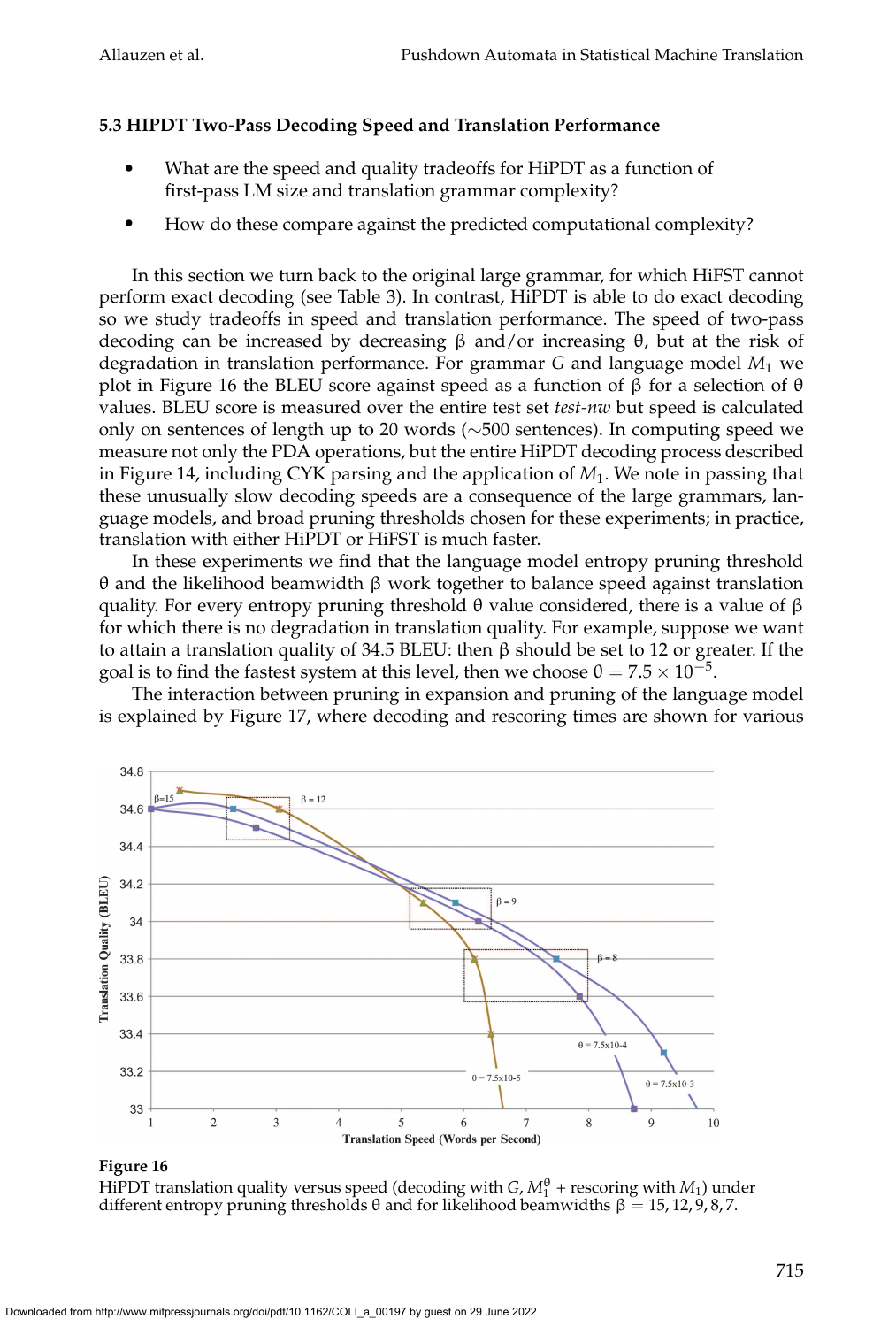

**Figure 17**

Accumulated decoding+rescoring times for HiPDT under different entropy pruning thresholds, reaching a performance of at least 34.5 BLEU, for which β is set to 12.

values of  $θ$  and  $β$  that achieve at least the translation quality target of 34.5. As  $θ$ increases, decoding time decreases because a smaller language model is easier to apply; however, rescoring times increase, because the larger values of β lead to larger WFSAs after expansion, and these are costly to rescore. The balance occurs at  $\theta = 7.5 \times 10^{-5}$ and a translation rate of 3.0 words/sec. In this case, entropy pruning yields a severely shrunken bigram language model, but this may vary depending on the translation grammar and the original, unpruned LM.

# **5.4 Rescoring with 5-Gram Language Models and LMBR Decoding**

Does the HiPDT two-pass decoding generate lattices that can be useful in rescoring?

We now report on rescoring experiments using WFSAs produced by the two-pass HiPDT translation system under the large translation grammar *G*. We demonstrate that HiPDT can be used to generate large, compact representations of the translation space that are suitable for rescoring with large language models or by alternative decoding procedures. We investigate translation performance by applying versions of the language model *M*<sup>2</sup> estimated with stupid backoff. We also investigate minimum Bayes risk (MBR) decoding (Kumar and Byrne 2004) as an alternative search strategy. We are particularly interested in lattice MBR (LMBR) (Tromble et al. 2008), which is well suited for the large WFSAs that the system can generate; we use the implementation described by Blackwood, de Gispert, & Byrne (2010). There are two parameters to be tuned: a scaling parameter to normalize the evidence scores and a word penalty applied to the hypotheses space; these are tuned jointly on the *tune-nw* set. Results are reported in Figure 18.

We note first that rescoring with the large language model  $M_2$ , which is effectively interpolated with  $M_1$ , gives consistent gains over initial results obtained with  $M_1$  alone. After 5-gram rescoring there is already +0.5 BLEU improvement compared with *Gsmall*. With a richer translation grammar we have generated a richer lattice that allows gains to be gotten by our lattice rescoring techniques.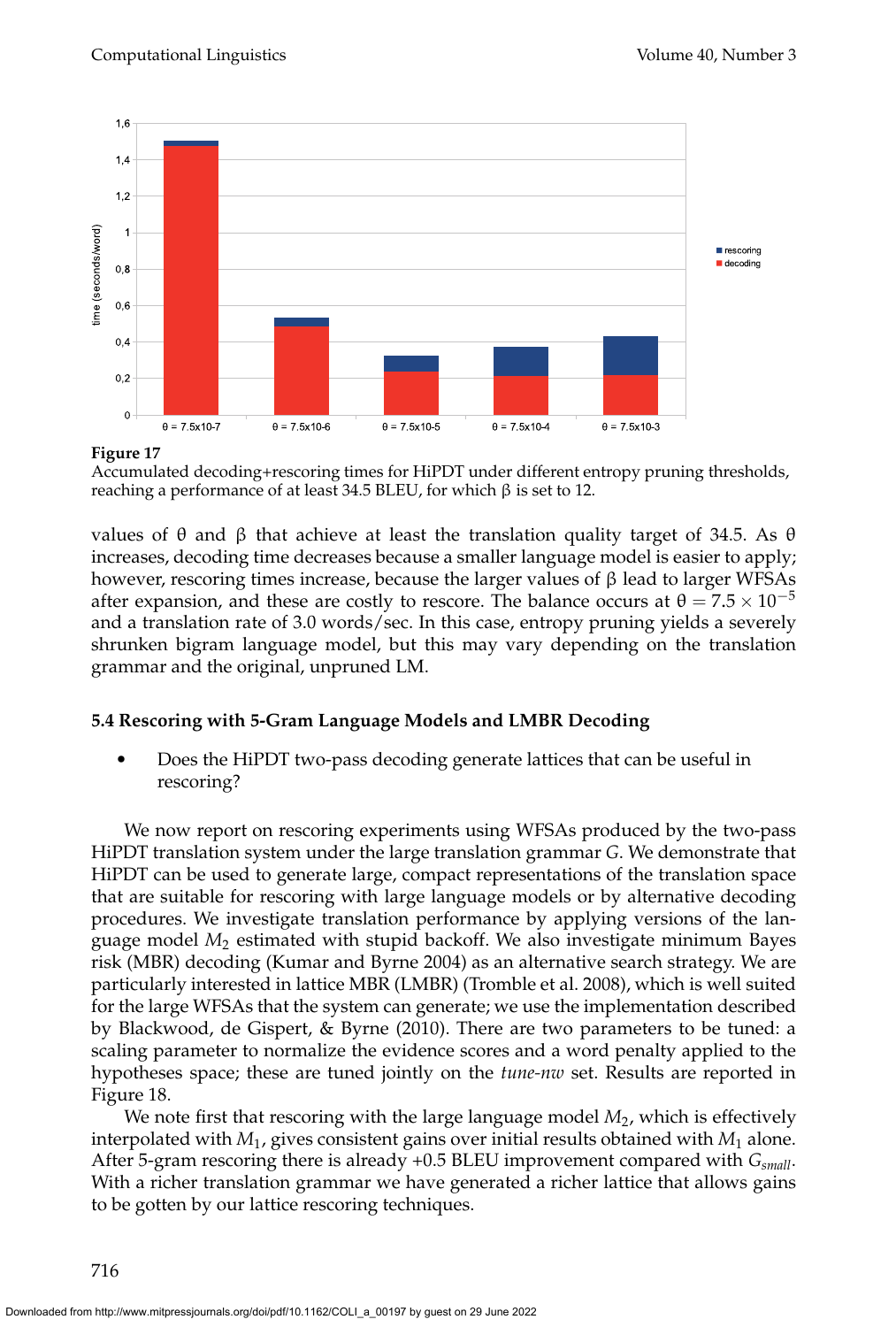

#### **Figure 18**

HiPDT decoding with *G*. Decoding language model  $M_1^{\theta}$  and first pass rescoring language model *M*<sup>1</sup> are Katz. Results on *test-nw* are given for ML-Decoding under the 5-gram stupid backoff language model ('5gML') and for LMBR and for LMBR decoding. Parameter values are  $β = 15, 12, 9, 8$  and  $θ = 7.5 × 10<sup>-7</sup>, 7.5 × 10<sup>-5</sup>, 7.5 × 10<sup>-3</sup>.$ 

We also find that BLEU scores degrade smoothly as  $\beta$  decreases and the expansion pruning beamwidth narrows, and at all values of β LMBR gives improvement over the MAP hypotheses. Because LMBR relies on posterior distributions over *n*-grams, we conclude that HiPDT is able to generate compact representations of large search spaces with posteriors that are robust to pruning conditions.

Finally, we find that increasing  $\theta$  degrades performance quite smoothly for  $\beta \ge 9$ . Again, with appropriate choices of θ and β we can easily reach a compromise between decoding speed and final performance of our HiPDT system. For instance, with  $\theta =$  $7.5\times10^{-7}$  and β  $=12$ , for which we decode at a rate of 3 words/sec as seen in Figure 16, we are losing only 0.5 BLEU after LMBR compared to  $\theta = 7.5 \times 10^{-7}$  and  $\beta = 15$ .

# **6. Related Work**

There is extensive prior work on computational efficiency and algorithmic complexity in hierarchical phrase-based translation. The challenge is to find algorithms that can be made to work with large translation grammars and large language models.

Following the original algorithms and analysis of Chiang (2007), Huang and Chiang (2007) developed the cube-growing algorithm, and more recently Huang and Mi (2010) developed an incremental decoding approach that exploits the left-to-right nature of *n*-gram language models.

Search errors in hierarchical translation, and in translation more generally, have not been as extensively studied; this is undoubtedly due to the difficulties inherent in finding exact translations for use in comparison. Using a relatively simple phrase-based translation grammar, Iglesias et al. (2009b) compared search via cube-pruning to an exact FST implementation (Kumar, Deng, and Byrne 2006) and found that cube-pruning suffered significant search errors. For Hiero translation, an extensive comparison of search errors between the cube pruning and FSA implementation was presented by Iglesias et al. (2009a) and de Gispert et al. (2010). The effect of search errors has also been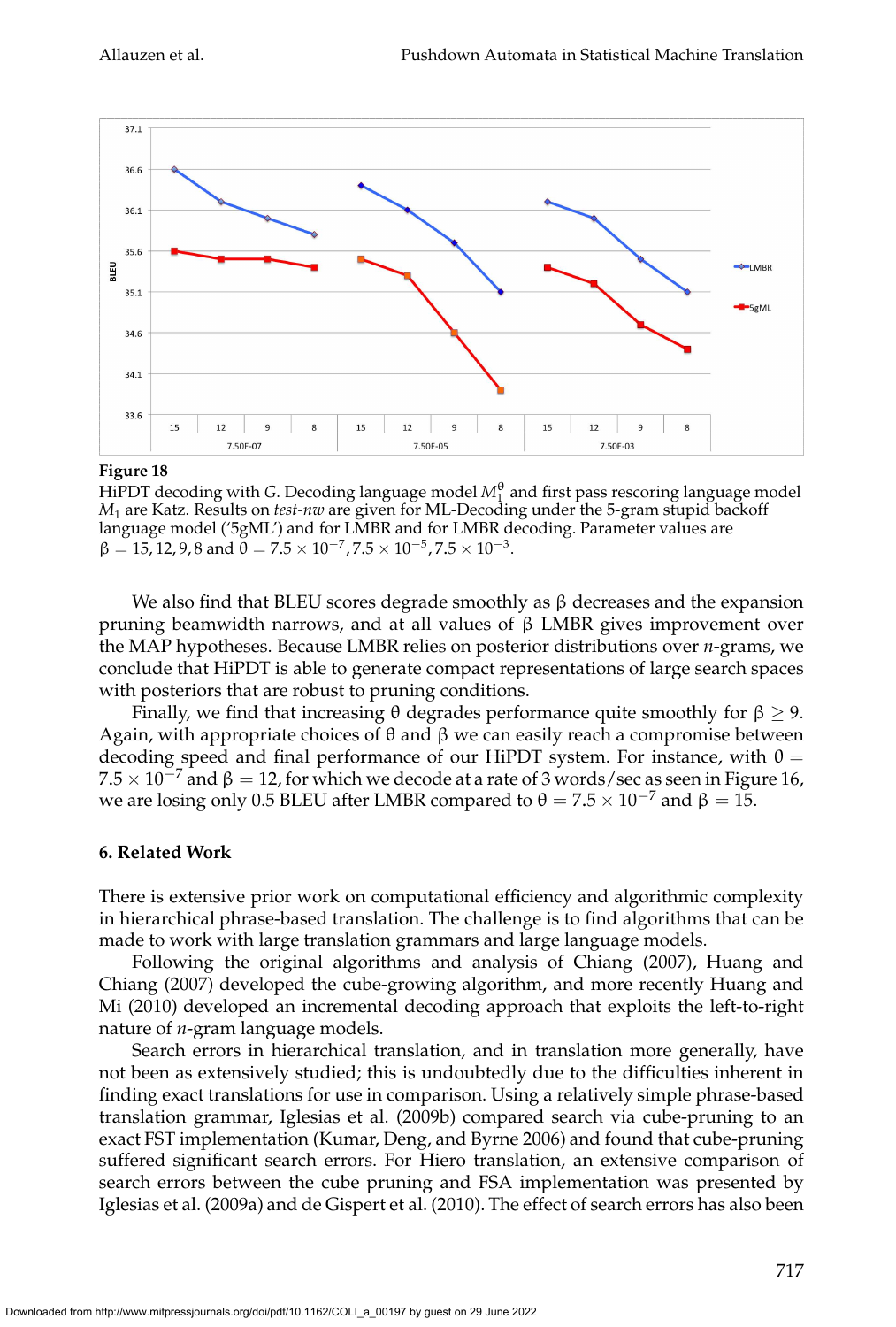studied in phrase-based translation by Zens and Ney (2008). Relaxation techniques have also recently been shown to find exact solutions in parsing (Koo et al. 2010), phrasebased SMT (Chang and Collins 2011), and in tree-to-string translation under trigram language models (Rush and Collins 2011); this prior work involved much smaller grammars and languages models than have been considered here.

Efficiency in synchronous parsing with Hiero grammars and hypergraphs has been studied previously by Dyer (2010b), who showed that a single synchronous parsing algorithm (Wu 1997) can be significantly improved upon in practice through hypergraph compositions. We developed similar procedures for our HiFST decoder (Iglesias et al. 2009a; de Gispert et al. 2010) via a different route, after noting that with the space of translations represented as WFSAs, alignment can be performed using operations over WFSTs (Kumar and Byrne 2005).

Although entropy-pruned language models have been used to produce real-time translation systems (Prasad et al. 2007), we believe our use of entropy-pruned language models in two-pass translation to be novel. This is an approach that is widely used in automatic speech recognition (Ljolje, Pereira, and Riley 1999) and we note that it relies on efficient representation of very large search spaces  $\mathcal T$  for subsequent rescoring, as is possible with FSAs and PDAs.

# **7. Conclusion**

In this article, we have described a novel approach to hierarchical machine translation using pushdown automata. We have presented fundamental PDA algorithms including composition, shortest-path, (pruned) expansion, and replacement and have shown how these can be used in PDA-based machine translation decoding and how this relates to and compares with hypergraph and FSA-based decoding.

On the basis of the experimental results presented in the previous sections, we can now address the questions laid out in Sections 4 and 5:

- A two-pass translation decoding procedure in which translation is first performed with a weak entropy-pruned language model and followed by admissible likelihood-based pruning and rescoring with a full language model can yield good quality translations. Translation performance does not degrade significantly unless the first-pass language model is very heavily pruned.
- As predicted by the analysis of algorithmic complexity, intersection and expansion algorithms based on the PDA representation are able to perform exact decoding with large translation and weak language models. By contrast, RTN to FSA expansion fails with large translation grammars, regardless of the size of the language model. With large translation grammars, language model composition prior to expansion may be more attractive than expansion prior to language model composition.
- Our experimental results suggest that for a translation grammar and a language model of a particular size, and given a value of language model entropy pruning threshold  $\theta$ , there is a value of the pruned expansion parameter β for which there is no degradation in translation quality with HiPDT. This makes exact decoding under large translation grammars possible. The values of θ and β will be grammar- and task-dependent.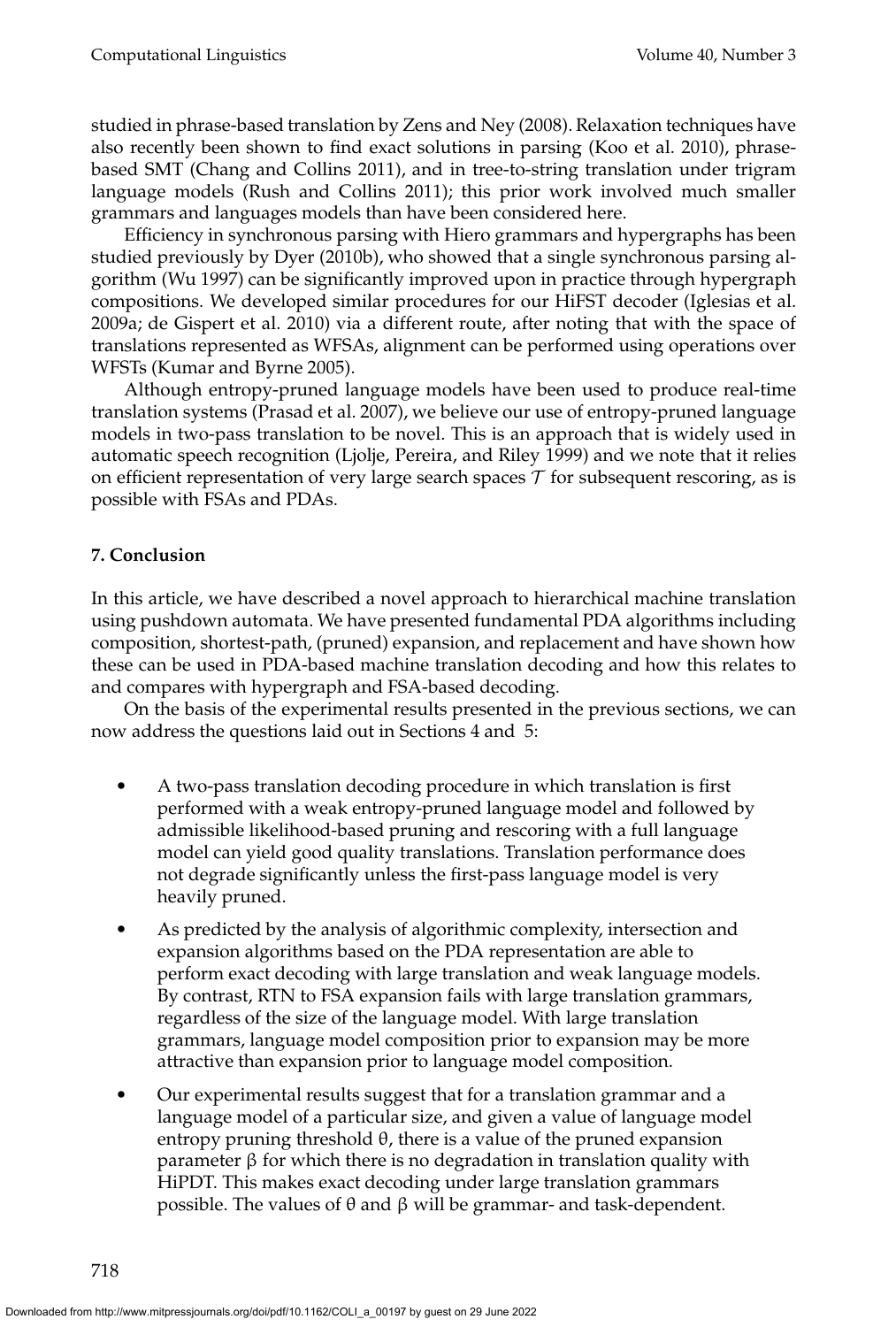• Although there is some interaction between parameter tuning, pruning thresholds, and language modeling strategies, the variation is not significant enough to indicate that a particular language model or smoothing technique is best. This is particularly true if minimum Bayes risk decoding is applied to the output translation lattices.

Several questions naturally arise about the decoding strategies presented here. One is whether inadmissible pruning methods can be applied to the PDA-based systems that are analogous to those used in current hypergraph-based systems such as cube-pruning (Chiang 2007). Another is whether a hybrid PDA–FSA system, where some parts of the PDA are pre-expanded and some not, could provide benefits over full pre-expansion (FSA) or none (PDA). We leave these questions for future work.

# **Appendix A. Composition of a Weighted PDT and a Weighted FST**

Given a pair  $(T_1,T_2)$  where  $T_1$  is a weighted pushdown transducer and the  $T_2$  is a weighted finite-state transducer, and such that  $T_1$  has input and output alphabets  $\Sigma$ and  $\Delta$  and  $T_2$  has input and output alphabets  $\Delta$  and  $\Gamma$ , then there exists a weighted pushdown transducer  $T_1 \circ T_2$ , which is the **composition** of  $T_1$  and  $T_2$ , such that for all  $(x, y) \in \Sigma^* \times \Gamma^*$ 

$$
T = (T_1 \circ T_2)(x, y) = \min_{z \in \Delta^*} (T_1(x, z) + T_2(z, y))
$$
\n(A.10)

We also assume that  $T_2$  has no input- $\epsilon$  transitions, noting that for  $T_2$  with input- $\epsilon$  transitions, an epsilon filter (Mohri 2009; Allauzen, Riley, and Schalkwyk 2011) generalized to handle parentheses could be used.

A state in *T* is a pair ( $q_1$ ,  $q_2$ ) where  $q_1$  is a state of  $T_1$  and  $q_2$  a state of  $T_2$ . Given a transition  $e_1 = (q_1, a, b, w_1, q_1')$  in  $T_1$ , transitions out of  $(q_1, q_2)$  in  $T$  are obtained using the following rules. If  $b \in \Delta$ , then  $e_1$  can be matched with a transition  $(q_2, b, c, w_2, q'_2)$  in  $T_2$ resulting in a transition  $((q_1, q_2), a, c, w_1 + w_2, (q'_1, q'_2))$  in *T*. If  $b = \epsilon$ , then  $e_1$  is matched with staying in  $q_2$  resulting in a transition  $((q_1, q_2), a, \epsilon, w_1, (q_1', q_2))$ . Finally, if  $b = a \in \widehat{\Pi}$ ,  $e_1$  is also matched with staying in  $q_2$ , resulting in a transition  $((q_1, q_2)$ , *a*, *a*, *w*<sub>1</sub>,  $(q'_1, q_2)$ ) in *T*. The initial state is  $(I_1, I_2)$  and a state  $(q_1, q_2)$  in *T* is final when both  $q_1$  and  $q_2$  are both final. Weight values are assigned as  $\rho((q_1, q_2)) = \rho_1(q_1) + \rho_2(q_2)$ .

# **Appendix B. Pruned Expansion**

Let  $d^R$  and  $B^R$  be the data structures computed by the shortest-distance algorithm applied to  $T^R$ . For a state  $q$  in  $T'$  (or equivalently  $T'_{\beta}$  ), let  $d[q]$  denote the shortest distance from the initial state to *q*, *d*[*q*] denote the shortest distance from *q* to the final state, and *s*[*q*] denote the destination state of the last unbalanced open-parenthesis transition on a shortest path from the initial state to *q*.

The algorithm is based on the following property: Letting *e* denote a transition in *T*<sup> $\prime$ </sup> such that  $p[e] = (q, z)$  and  $z = z'a$ , the weight of a shortest path through *e* can be expressed as:

$$
d[(q,z)] + w[e] + \min_{e' \in B^{R}[q_s,a]} d^{R}[n[e],p[e']] + w[e'] + \overline{d}[(n[e'],z')]
$$
(B.11)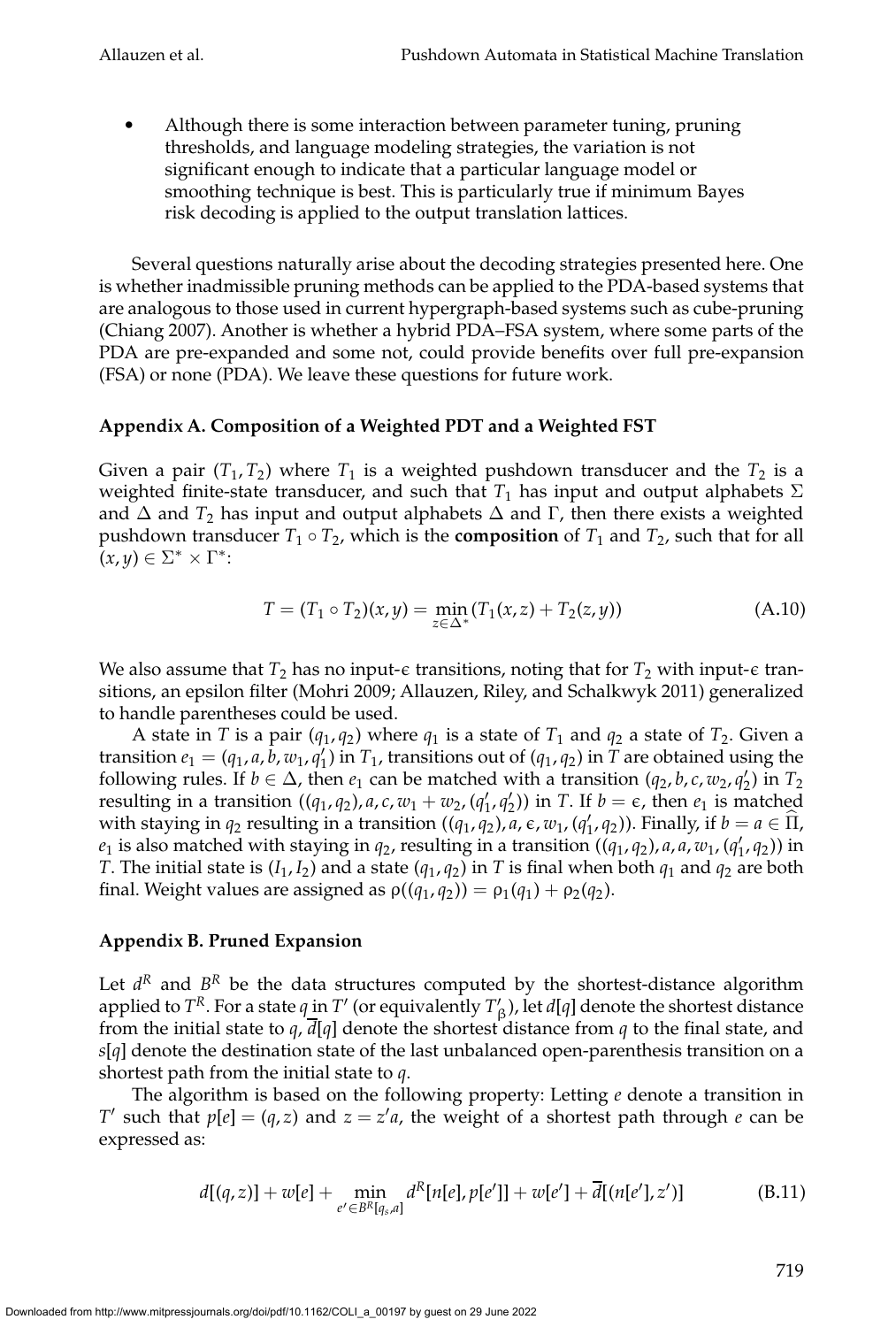PRUNEDEXPANSION(*T*, β) 1 ( $d^R$ ,  $B^R$ ) ← ShortestDistance ( $T^R$ ) 2  $\lambda \leftarrow d^R[I,f] + \beta$  $▶$  *Compute the pruning threshold* 3  $B \leftarrow$  REVERSE  $(B^R)$ *R*)  $\triangleright$  *Compute the balance information in T from the one in*  $T^R$  $(1', f') \leftarrow ((I, \epsilon), (f, \epsilon)) \Rightarrow I$ ′ *and f* ′ *are the initial and final states of the pruned expansion* 5 (*F'*, ρ'(*f'*)) ← ({*f'*}, 0) 6  $(d[I'], s[I']) \leftarrow (0, I')$  $7 \quad (\overline{d}[I'], \overline{d}[f']) \leftarrow (d^R[I, f], 0)$ 8  $(z_D, D[f]) \leftarrow (\epsilon, 0)$  $9 \quad S \leftarrow \tilde{Q}' \leftarrow \{I'\}$ 10 **while**  $S \neq \emptyset$  **do** 11  $(q, z)$  ← HEAD(S)<br>12 DEQUEUE(S)  $DecuE(E)$ 13 **if**  $s[(q, z)] = (q, z)$  then 14 **if**  $z ≠ z_D$  **then** ⊳ *If the stack has changed, D needs to be cleared and recomputed* 15 CLEAR(*D*)  $CLEAR(D)$ 16  $z_D \leftarrow z$ <br>17 **for** each *e* **for** each  $e \in B[q, z_{|z|}]$  **do** ⊳ *For each close paren. transition balancing the incoming*  $z_{|z|}$ -labeled open paren. transition in *q* 18 *D*[*p*[*e*]] ← min(*D*[*p*[*e*]], *w*[*e*] +  $\overline{d}$ [(*n*[*e*], *z*<sub>1</sub> · · · *z*<sub>|*z*|−1</sub>)]) 19 **for** each  $e \in E[q]$  **do**<br>20 **if**  $i[e] \in \Sigma \cup \{ \epsilon \}$ 20 **if**  $i[e] \in \Sigma \cup \{e\}$  **then**  $\triangleright$  *If*  $i[e]$  *is a regular symbol* 21 **if** RETAINPATH  $(q, z, w[e], n[e])$  **then**  $i$ **f** RETAINPATH  $(q, z, w[e], n[e])$  then 22  $E' \leftarrow E' \cup \{((q, z), i[e], o[e], w[e], (n[e], z))\}$ 23 **elseif**  $i[e] \in \Pi$  **then**  $\triangleright$  *If*  $i[e]$  *is an open parenthesis* 24 *z*  $z' \leftarrow zi[e]$ 25  $r \leftarrow false$ <br>26 **for** each *e* 26 **for** each  $e' \in B[n[e], i[e]]$  **do**  $\triangleright$  *For each close paren. transition*  $e'$  *that balances e*  $w \leftarrow w[e] + d^R[n[e], p[e']] + w[e'] \triangleright w$ : weight of the shortest bal. path beginning by e and ending by e' in T 28  $r \leftarrow r \vee \text{RETAINPATH}(q, z, w, n[e')] \triangleright \text{Does the expansion of that path belong to an accepting path below threshold?}$ 29  $w_F \leftarrow \min(w_F, d^R[n[e], p[e']] + w[e'] + \overline{d}[(n[e'], z)])$ 30 **if** *r* **then** ⊲ *If any of the paths considered above are below threshold* 31  $E' \leftarrow E' \cup \{((q, z), \epsilon, \epsilon, w[e], (n[e], z'))\}$ 32 PROCESSSTATE ((*n*[*e*], *z* ′ )) 33  $s[(n[e], z')] \leftarrow (n[e], z')$ 34  $d[(n[e], z')] \leftarrow \min(d[(n[e], z')]$ ,  $d[(q, z)] + w[e]$ 35  $\overline{d}[(n[e],z')] \leftarrow \min(\overline{d}[(n[e],z')],w_F)$ 36 **elseif**  $i[e] \in \overline{\Pi}$  and  $c_{\Pi}(zi[e]) \in \Pi^*$  **then**  $\triangleright$  *If*  $i[e]$  *is the close parenthesis matching the top of the stack*  $\preceq^r \leftarrow c_{\Pi}(zi[e])$ 37  $z' \leftarrow c_{\Pi}(zi[e])$ 38 **if**  $d[(q, z)] + w[e] + \overline{d}[(n[e], z')] \le \lambda$  then<br>39  $F' \leftarrow F' \cup f((q, z) \in \mathcal{E}$  when  $(n[e], z'))$ 39  $E' \leftarrow E' \cup \{((q, z), \epsilon, \epsilon, w[e], (n[e], z'))\}$ <br>40 **return** (Σ, Δ, Π, Π, Q', E', I', F', ρ') RETAINPATH(*q*, *z*, *w*, *q* ′ ) 1 ⊲ *Returns true iff a path from* (*q*, *z*) *to* (*q* ′ , *z*) *with weight w belongs to an accepting path below threshold*  $2\quad w_I \leftarrow d[(q,z)] + w \quad \rhd$  Shortest distance from I to  $(q',z)$  when taking a path from  $(q,z)$  to  $(q',z)$  of weight w 3  $w_F \leftarrow \min\{d^R[q', t] + D[t]|D[t] \neq \infty\} \triangleright$  *Current estimate of s. d. from* (*q'*, *z*) *to f* ′ 4 if  $w_I < d[(q', z)]$  then  $\Rightarrow$  If  $w_I$  is a better estimate of s.-d. from I' to  $(q', z)$ , update  $d[(q', z)]$  and  $s[(q', z)]$ 5  $d[(q', z)] \leftarrow w_I$ 6  $s[(q', z)] \leftarrow s[(q, z)]$ 7 if  $w_F < \overline{d}[(q', z)]$  then  $\Rightarrow$  *If*  $w_F$  *is a better estimate of s. d. from*  $(q', z)$  to f', update  $\overline{d}[(q', z)]$  $\overline{d}[(q',z)] \leftarrow w_F$ 9 if  $\lambda < w_I + w_F$  then  $\triangleright w_I + w_F$ : min. weight of an accepting path taking a path of weight w from  $(q, z)$  to  $(q', z)$ 10 **return** *false* 11 PROCESSSTATE $((q', z))$ 12 **return** *true* PROCESSSTATE((*q*, *z*)) 1 **if**  $(q, z) \notin Q'$ **then** ⊲ *If state* (*q*, *z*) *does not exist yet, create it and add it to the queue* 2  $Q'$  ←  $Q'$  ∪ {(*q*, *z*)} 3 ENQUEUE  $(S, (q, z))$ 

**Figure 19**

PDT pruned expansion algorithm. We assume that  $F = \{f\}$  and  $\rho(f) = 0$  to simplify the presentation.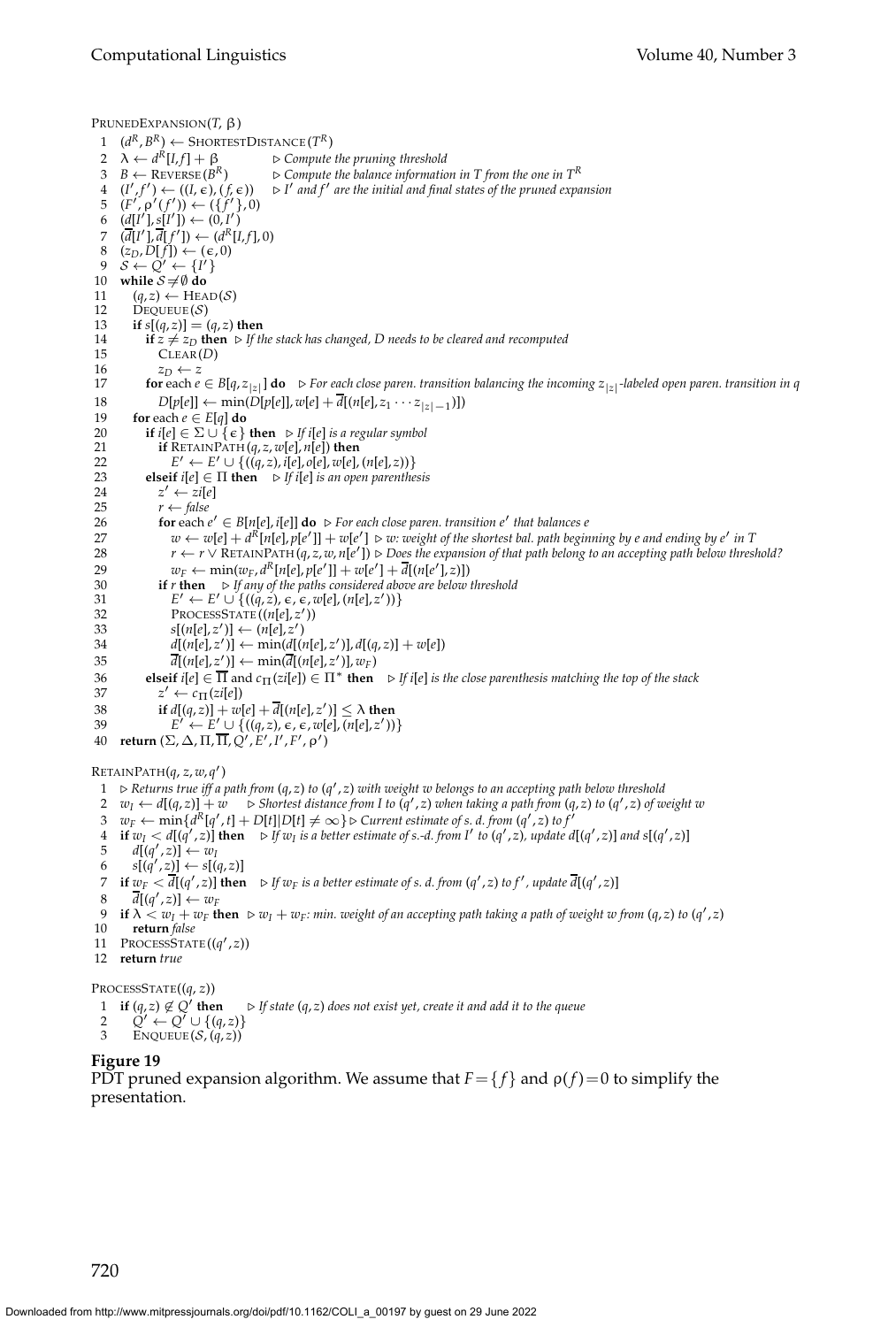where  $(q_s, z) = s[(q, z)]$ . This implies that assuming when  $(q, z)$  is visited,  $d[(n[e'], z')]$  is known; we then have all the required information for deciding whether *e* should be pruned or retained. In order to ensure that each state is visited once, we need to ensure that *d*[(*q*, *z*)] is known when (*q*, *z*) is visited so we can apply an *A* <sup>∗</sup> queue discipline among the states sharing the same stack.

Both conditions can be achieved by using a queue discipline defined by a partial order ≺ such that

z is a prefix of 
$$
z' \Rightarrow (q, z) \prec (q', z')
$$
 (B.12)

$$
d[(q,z)] + \overline{d}[(q,z)] < d[(q',z)] + \overline{d}[(q',z)] \Rightarrow (q,z) \prec (q',z) \tag{B.13}
$$

We also assume that all states sharing the same stack will be dequeued consecutively  $(z \neq z' \rightarrow$  for all  $(q, q'), (q, z) \prec (q', z')$  or for all  $(q, q'), (q', z') \prec (q, z)$ ). This allows us to cache some computations (the *D* data structure as described subsequently).

The pseudo code of the algorithm is given in Figure 19. First, the shortest distance algorithm is applied to  $T^R$  and the absolute pruning threshold is computed accordingly (lines 1–2). The resulting balanced data information is then reversed (line 3). The initial and final states are created (lines 4–5) and the  $d$ ,  $\overline{d}$ , and *D* data structures are initialized accordingly (lines 6–8). The default value in these data structures is assumed to be  $\infty$ . The queue is initialized containing the initial state (line 9).

The state (*q*, *z*) at the head of the queue is dequeued (lines 10–12). If (*q*, *z*) admits an incoming open-parenthesis transition, *B* contains the balance information for that state and *D* can be updated accordingly (lines 13–18).

If *e* is a regular transition, the resulting transition ((*q*, *z*), *i*[*e*], *o*[*e*], *w*[*e*], (*n*[*e*], *z*)) in *T* ′ can be pruned using the criterion derived from Equation (B.11). If it is retained, the transition is created as well as its destination state (*n*[*e*], *z*) if needed (lines 20–22).

If *e* is an open-parenthesis transition, each balanced path starting by the resulting transition in  $\overline{T}'$  and ending by a close-parenthesis transition is treated as a metatransition and pruned using the same criterion as regular transitions (lines 23–29). If any of these meta-transitions is retained, the transition  $((q, z)$ ,  $\epsilon$ ,  $\epsilon$ ,  $w[e]$ ,  $(n[e], zi[e])$ ) resulting from *e* is created as well as its destination state (*n*[*e*], *zi*[*e*]) if needed (lines 30–35).

If *e* is a closed-parenthesis transition, it is created if it belongs to a balanced path below the threshold (lines 36–39).

Finally, the resulting transducer  $T'_{\beta}$  is returned (line 40).

# **Acknowledgments**

The research leading to these results has received funding from the European Union Seventh Framework Programme (FP7-ICT-2009-4) under grant agreement number 247762, and was supported in part by the GALE program of the Defense Advanced Research Projects Agency, contract no. HR0011-06-C-0022, and a May 2010 Google Faculty Research Award.

#### **References**

Aho, Alfred V. and Jeffrey D. Ullman. 1972. *The Theory of Parsing, Translation and Compiling*, volume 1-2. Prentice-Hall.

- Allauzen, Cyril and Michael Riley, 2011. *Pushdown Transducers*. http://pdt. openfst.org.
- Allauzen, Cyril, Michael Riley, and Johan Schalkwyk. 2011. Filters for efficient composition of weighted finite-state transducers. In *Proceedings of CIAA*, volume 6482 of *LNCS*, pages 28–38. Blois.
- Allauzen, Cyril, Michael Riley, Johan Schalkwyk, Wojciech Skut, and Mehryar Mohri. 2007. OpenFst: A general and efficient weighted finite-state transducer library. In *Proceedings of CIAA*, pages 11–23. http://www.openfst.org.
- Bar-Hillel, Y., M. Perles, and E. Shamir. 1964. On formal properties of simple phrase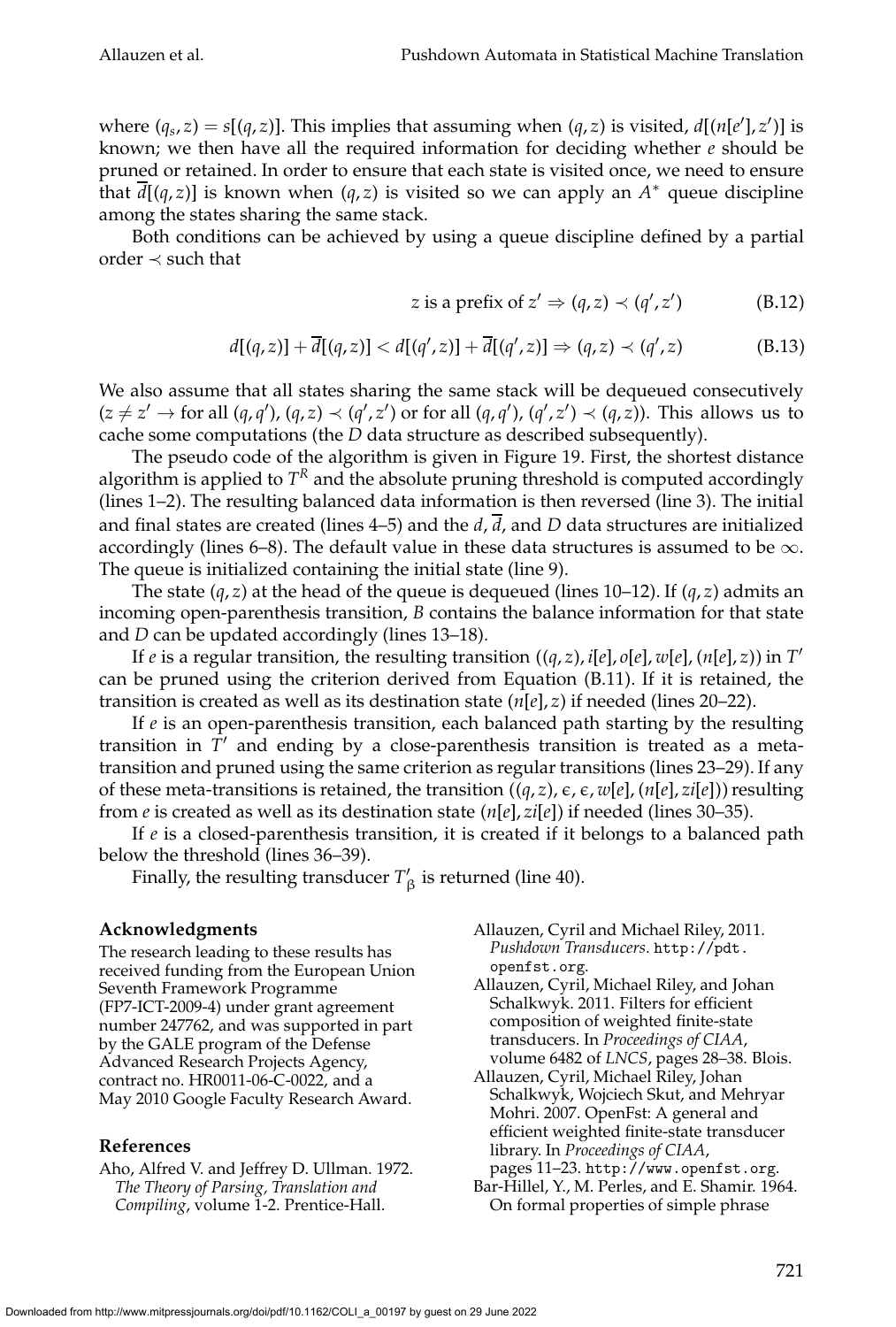structure grammars. In Y. Bar-Hillel, editor, *Language and Information: Selected Essays on their Theory and Application*. Addison-Wesley, pages 116–150.

Berstel, Jean. 1979. *Transductions and Context-Free Languages*. Teubner.

- Blackwood, Graeme, Adrià de Gispert, and William Byrne. 2010. Efficient path counting transducers for minimum Bayes-risk decoding of statistical machine translation lattices. In *Proceedings of the ACL: Short Papers*, pages 27–32, Uppsala.
- Brants, Thorsten, Ashok C. Popat, Peng Xu, Franz J. Och, and Jeffrey Dean. 2007. Large language models in machine translation. In *Proceedings of EMNLP-ACL*, pages 858–867, Prague.
- Chang, Yin-Wen and Michael Collins. 2011. Exact decoding of phrase-based translation models through lagrangian relaxation. In *Proceedings of EMNLP*, pages 26–37, Edinburgh.
- Chelba, Ciprian, Thorsten Brants, Will Neveitt, and Peng Xu. 2010. Study on interaction between entropy pruning and Kneser-Ney smoothing. In *Proceedings of Interspeech*, pages 2,242–2,245, Makuhari.

Chiang, David. 2007. Hierarchical phrase-based translation. *Computational Linguistics*, 33(2):201–228.

- de Gispert, Adrià, Gonzalo Iglesias, Graeme Blackwood, Eduardo R. Banga, and William Byrne. 2010. Hierarchical phrase-based translation with weighted finite state transducers and shallow-*n* grammars. *Computational Linguistics*, 36(3):201–228.
- Deng, Yonggang and William Byrne. 2008. HMM word and phrase alignment for statistical machine translation. *IEEE Transactions on Audio, Speech, and Language Processing*, 16(3):494–507.
- Dyer, Chris. 2010a. *A Formal Model of Ambiguity and its Applications in Machine Translation*. Ph.D. thesis, University of Maryland.

Dyer, Chris. 2010b. Two monolingual parses are better than one (synchronous parse). In *Proceedings of NAACL-HLT*, pages 263–266, Los Angeles, CA.

Galley, M., M. Hopkins, K. Knight, and D. Marcu. 2004. What's in a translation rule. In *Proceedings of HLT-NAACL*, pages 273–280, Boston, MA.

Hopkins, M. and G. Langmead. 2010. SCFG decoding without binarization. In *Proceedings of EMNLP*, pages 646–655, Cambridge, MA.

- Huang, Liang. 2008. Advanced dynamic programming in semiring and hypergraph frameworks. In *Proceedings of COLING*, pages 1–18, Manchester.
- Huang, Liang and David Chiang. 2007. Forest rescoring: Faster decoding with integrated language models. In *Proceedings of ACL*, pages 144–151, Prague.
- Huang, Liang and Haitao Mi. 2010. Efficient incremental decoding for tree-to-string translation. In *Proceedings of EMNLP*, pages 273–283, Cambridge, MA.
- Huang, Liang, Hao Zhang, and Daniel Gildea. 2005. Machine translation as lexicalized parsing with hooks. In *Proceedings of the Ninth International Workshop on Parsing Technology*, Parsing '05, pages 65–73, Vancouver.
- Iglesias, Gonzalo, Adrià de Gispert, Eduardo R. Banga, and William Byrne. 2009a. Hierarchical phrase-based translation with weighted finite state transducers. In *Proceedings of NAACL-HLT*, pages 433–441, Boulder, CO.
- Iglesias, Gonzalo, Adrià de Gispert, Eduardo R. Banga, and William Byrne. 2009b. Rule filtering by pattern for efficient hierarchical translation. In *Proceedings of EACL*, pages 380–388, Athens.
- Katz, Slava M. 1987. Estimation of probabilities from sparse data for the language model component of a speech recognizer. *IEEE Transactions on Acoustics, Speech, and Signal Processing*, 35(3):400–401.
- Kneser, Reinhard and Herman Ney. 1995. Improved backing-off for *m*-gram language modeling. In *Proceedings of ICASSP*, volume 1, pages 181–184, Detroit, MI.
- Koo, Terry, Alexander M. Rush, Michael Collins, Tommi Jaakkola, and David Sontag. 2010. Dual decomposition for parsing with non-projective head automata. In *Proceedings of EMNLP*, pages 1,288–1,298, Cambridge, MA.
- Kuich, Werner and Arto Salomaa. 1986. *Semirings, automata, languages*. Springer.
- Kumar, Shankar and William Byrne. 2004. Minimum Bayes-risk decoding for statistical machine translation. In *Proceedings of HLT-NAACL*, pages 169–176, Boston, MA.

Kumar, Shankar and William Byrne. 2005. Local phrase reordering models for statistical machine translation. In *Proceedings of EMNLP-HLT*, pages 161–168, Rochester, NY.

Kumar, Shankar, Yonggang Deng, and William Byrne. 2006. A weighted finite